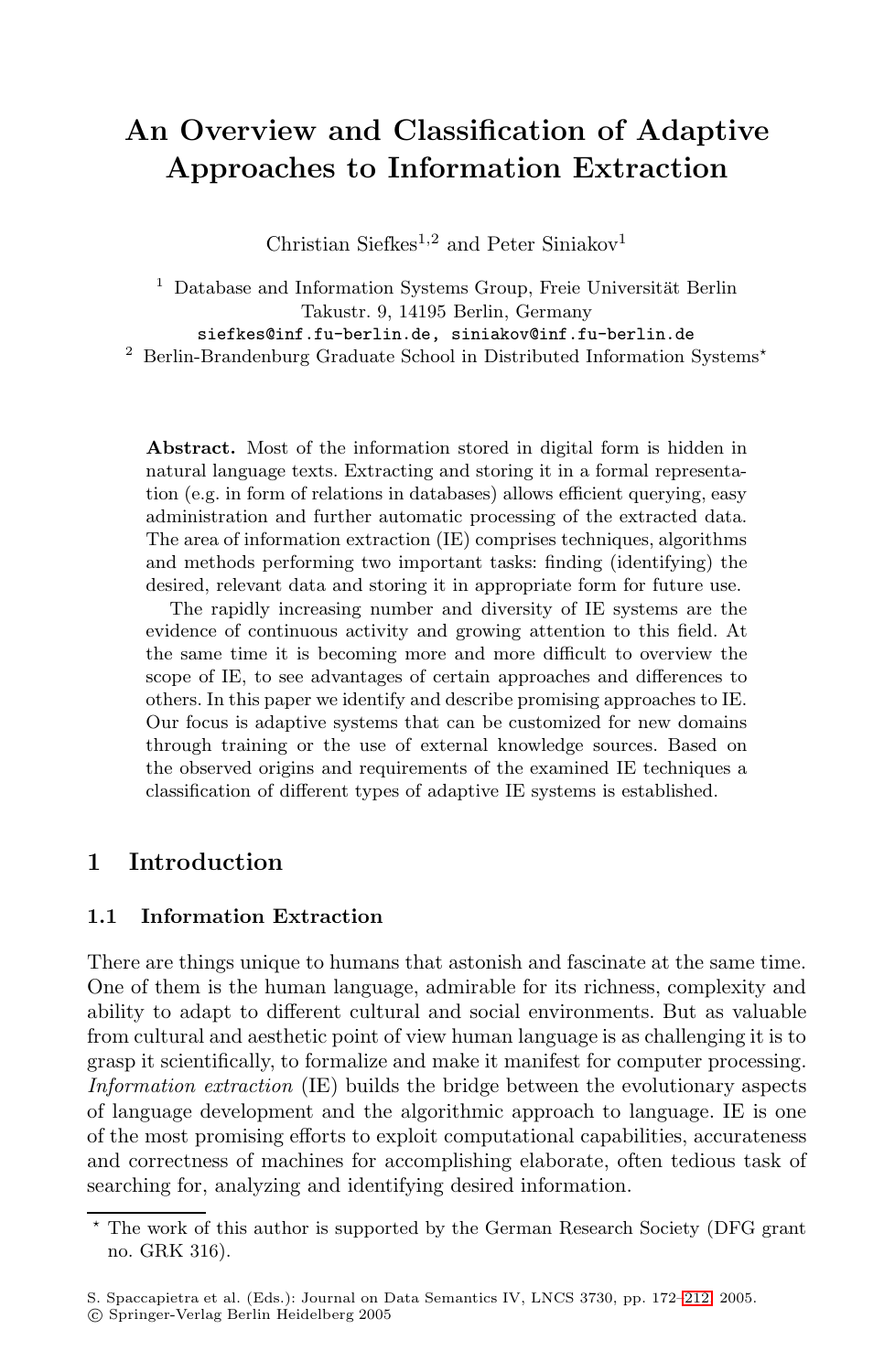Most of the information stored in digital form is hidden in natural language texts. Extracting and storing it in a formal representation (e.g. in form of relations in databases) allows efficient querying and easy administration of the extracted data. Moreover, information stored and queried in a canonical way can be processed and interpreted by computers without human interaction; it can serve for establishing ontologies, creation of knowledge bases and data analysis.

The area of IE comprises techniques, algorithms and methods performing two important tasks: finding (identifying) the desired, relevant data and storing it in appropriate form for future use. The notion of *fact extraction* is often used interchangeably with the notion of IE. The goals of fact extraction, however, are typically more specific and according to them fact extraction can be defined as the transformation of facts expressed in natural language to a given, formal, properly defined target structure. Fact extraction can therefore be regarded as a subset of IE extraction focusing on more rigidly structured representation forms.

# **1.2 Related Areas**

A precursor of information extraction was the field of *text understanding* (or message understanding) which had the more ambitious aim of completely representing the contents of texts. To stimulate research in this area was the original goal of the *Message Understanding Conferences* (MUC) held from 1987 through 1998 under the auspices of the US government (ARPA/DARPA).

The term *text mining* (TM) is sometimes used almost synonymously to IE. It also denotes the application of data mining techniques to text with the goal of generating new knowledge by finding unknown patterns. TM in this second meaning aims farther than IE, which does not try to generate new knowledge, but only to represent facts explicitly expressed in a text in a more formal structure. But IE can be used as a first step in text mining, by extracting facts from the unstructured text to a database or other structured representation. In a second step, usual data mining techniques can be applied to the resulting database structure to discover interesting relationships in the data. This approach is utilized by [39].

IE and the better established field of *information retrieval* (IR) which locates relevant texts can be combined in various ways. IR can be used to select relevant documents for further analysis by IE. On the other hand, the structure filled by IE can also be utilized for more flexible IR (using a structured query language like SQL). Thus IE might be useful as a preparatory step for information retrieval as well as for postprocessing.

# **1.3 Goals and Evaluation Criteria**

The history of IE as an independent field of research began in the 1980s as a number of academic and industrial research institutions were working on extracting information from naval messages in projects sponsored by the U.S. navy. After establishing of the Message Understanding Conference for comparing the performance of IE systems, information extraction experienced rapid growth extending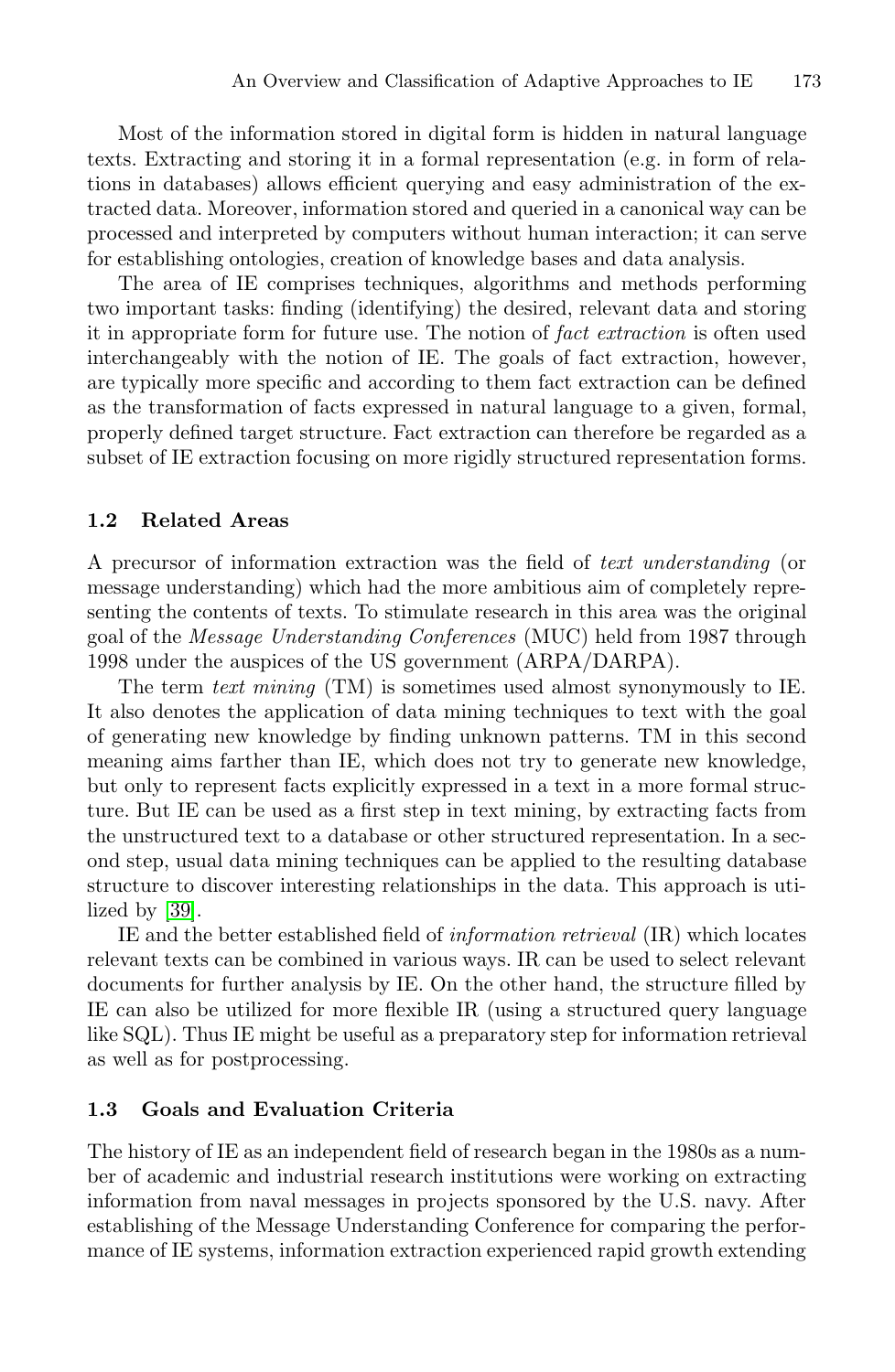its applications to new domains and employing diverse new techniques. Originally consisting of handcrafted rule-based systems, the spectrum of IE methods has been continuously enriched by systems applying statistical and learning methods. Now it ranges from classical pattern-oriented systems over numerous combinations of different AI and statistical methods to rather new approaches such as wrapper induction.

The rapidly increasing number and diversity of IE systems are the evidence of continuous activity and growing attention to this field. At the same time it is becoming more and more difficult to overview the scope of IE, to see advantages of certain approaches and differences to others. Furthermore it is hard to estimate what the development perspective of IE is, what ideas are promising and where the focus of IE will be in the future.

In this paper we identify and describe promising approaches to IE. Our focus is adaptive systems that can be customized for new domains by training or the use of external knowledge sources. Handcrafted systems that can only be adapted by elaborate rewriting are not considered. According to the observed origins and requirements of the examined IE techniques, a classification of different types of adaptive IE systems is established. The classification is significantly based on the essential methods and resources used for extraction such as learning techniques and models and central features. Therefore the approaches that belong to different classes are not necessarily completely orthogonal to each other since some tech[niq](#page-3-0)ues and features are not exclusive to an approach (e.g. rule-based approaches may use some statistical techniques for solving some subtasks in the extraction algorithm).

Since [t](#page-7-0)[he](#page-22-0) number of existing systems is considerably large it will not be possible to provide a detailed description of each system. Instead we select systems that distinctly represent directions of research without focusing on details of the systems. However, features of systems are identified that are common for the approach they pursue. Table 1 lists the regarded systems and the approaches they represent.

We distinguish three main classes: rule learning, knowledge-based and statistical approaches. In Sec. 3–5 the approaches are presented according to the classification so as related subclasses are discussed in the common context. To make the analysis of different approaches more systematic and establish a common base for their comparison and correlation we consider several qualitative criteria.

- **Used methods and algorithms:** We focus on how relevant content is identified in texts and what techniques are used to match it to the target structure. Learning capabilities, learning models, the amount and role of human interaction are analyzed to infer advantages and weaknesses of the approach. These aspects form the basis of our classification and are mainly discussed in Sec. 3–5 where the different types of approaches are presented.
- **Input and output features:** Input characteristics involve the prerequisites that the processed texts should fulfill and requirements on used resources. These characteristics affect the domains where approaches can be employed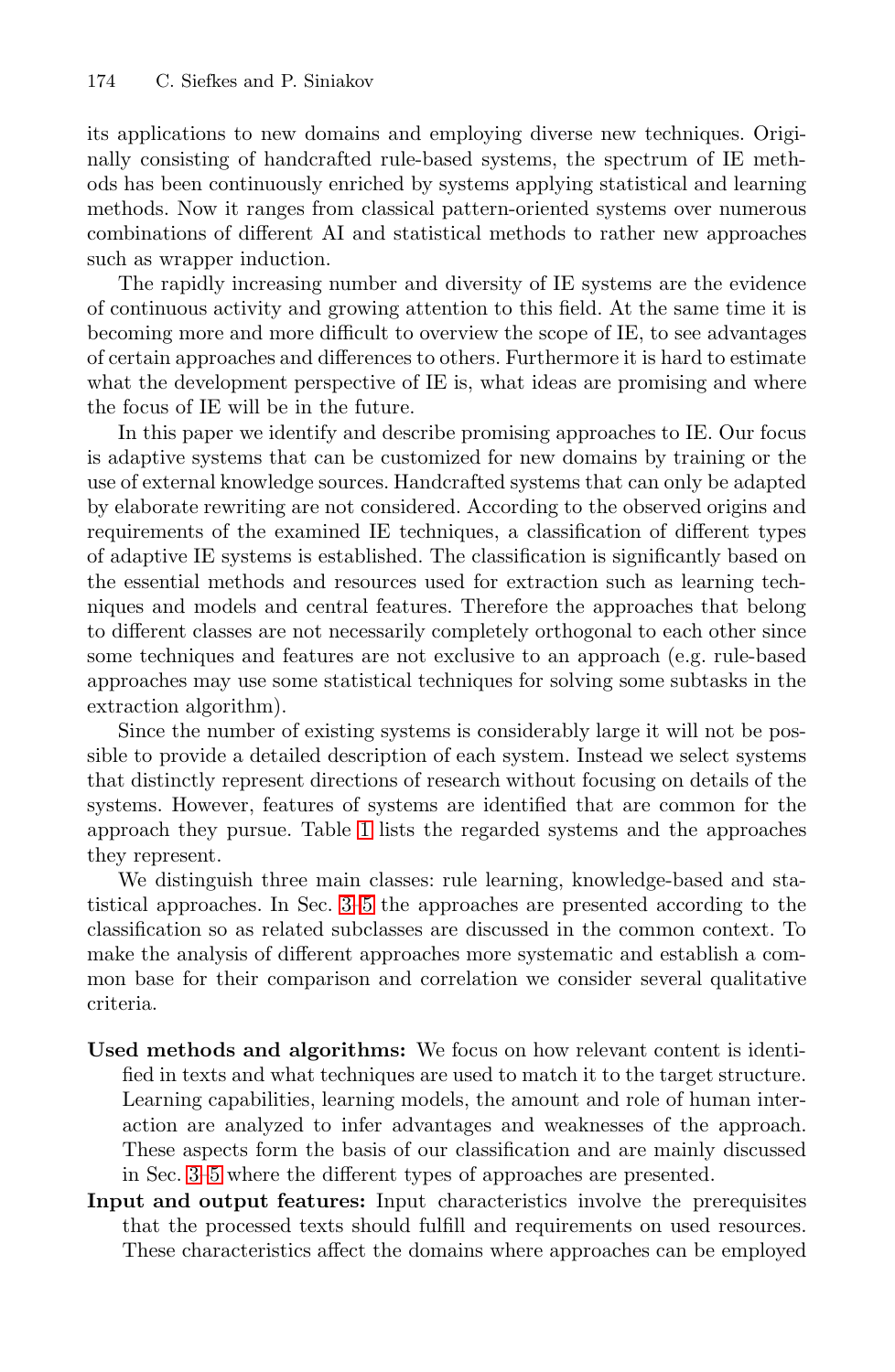| Approach                             | System(s)                     | Section          |  |  |  |  |
|--------------------------------------|-------------------------------|------------------|--|--|--|--|
| <b>Rule Learners</b>                 |                               |                  |  |  |  |  |
| Pattern & Template                   | [40]                          | 3.1              |  |  |  |  |
| Creation                             | $[11]$                        |                  |  |  |  |  |
|                                      | [44]                          |                  |  |  |  |  |
| Covering Algorithms                  | Crystal $[56, 52]$            | 3.2              |  |  |  |  |
|                                      | Whisk [54]                    |                  |  |  |  |  |
|                                      | $(LP)^2$ [9, 10]              |                  |  |  |  |  |
| Relational                           | Rapier $[4, 5]$               | 3.3              |  |  |  |  |
|                                      | SRV [21]                      |                  |  |  |  |  |
| Case-based                           | $\lceil 6 \rceil$             | $\overline{3.4}$ |  |  |  |  |
| Wrapper Induction                    | Stalker [37, 38]              | 3.5              |  |  |  |  |
|                                      | <b>BWI</b> [22]               |                  |  |  |  |  |
| Hybrid (Decision Trees)              | $IE^2$ [1]                    | $3.6\,$          |  |  |  |  |
| <b>Knowledge-based Approaches</b>    |                               |                  |  |  |  |  |
| Horn Clauses                         | TANKA/MaLTe [13]              | 4.1              |  |  |  |  |
| Ontology-based                       | [15]                          | 4.2              |  |  |  |  |
| Thesaurus-based                      | TIMES $[2, 7]$                | 4.3              |  |  |  |  |
|                                      | <b>Statistical Approaches</b> |                  |  |  |  |  |
| Probabilistic Parsing                | SIFT [35, 36]                 | 5.1              |  |  |  |  |
| Hidden Markov Models                 | Active HMMs [48, 49]          | $\overline{5.2}$ |  |  |  |  |
|                                      | Stoch. Optimization [23, 24]  |                  |  |  |  |  |
|                                      | $(C)$ HHMMs [51]              |                  |  |  |  |  |
| Conditional Markov Models MEMMs [33] |                               | 5.3              |  |  |  |  |
| & Random Fields                      | CRF [28, 34]                  |                  |  |  |  |  |
| Token Classification                 | MaxEnt [8]                    | 5.4              |  |  |  |  |
|                                      | <b>MBL</b> [59]               |                  |  |  |  |  |
|                                      | TIE [50]                      |                  |  |  |  |  |
|                                      | ELIE [18, 19]                 |                  |  |  |  |  |
| Fragment Classification $\&$         | $SNoW-IE$ [46, 47]            | 5.5              |  |  |  |  |
| Bayesian Networks                    | <b>BIEN</b> [41]              |                  |  |  |  |  |

<span id="page-3-0"></span>**Table 1.** O[verv](#page-40-0)iew of the Selected Approaches and Systems

(application range) and how easily they can be adapted to new domains and resources (adaptability). It is examined how much preparatory work and linguistic preprocessing is necessary, whether morphological and syntactic analysis is presuppos[ed](#page-29-0) etc. Another important factor is whether the approaches rely on external resources such as semantic resources (e.g. thesauri or ontologies).

Output features define the accomplished tasks—which IE tasks have been solved completely or partially. We consider whether single attributes of target structure can be identified in text (single slot extraction) or complex facts  $consisting of several attributes (template unification) can be found. A  $résumé$$ over these characteristics is given in Sec. 6.

The description of a single approach features its analysis with respect to the proposed criteria, which is summarized at the end of the description. Sometimes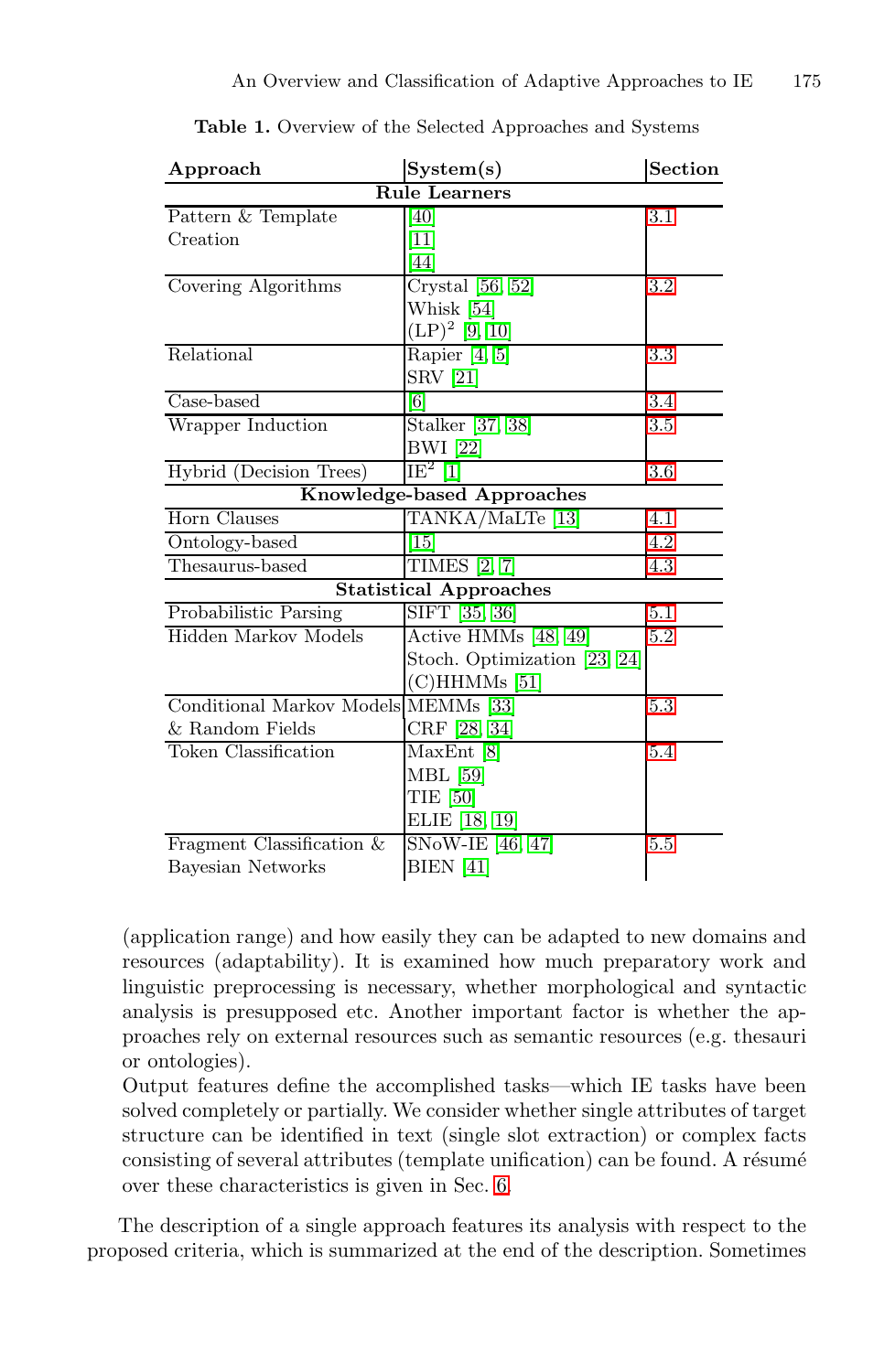criteria are omitted if they are not applicable. The universally applicable criteria concerning input requirements and considered features, learning characteristics and accomplished tasks are used f[or co](#page-32-0)mparison of different approaches in Sec. 6 and allow conclusions about important differences between the identified classes of approaches in IE.

Considering the quantitative metrics *precision*, *recall* and *F-measure* isolated from the testing environment may be misleading since they depend a lot on the complexity of the target structure and training texts. Quantitative parameters are meaningful only if the systems are tested in comparable environments, with the same text corpus and target structure. Section 6.5 discusses quantitative comparisons and evaluation results on two [st](#page-5-0)andard corpora.

# **2 Architecture of a Typical IE System**

A typical trainable IE system follows a pipeline architecture that comprises linguistic preprocessing, learning and application stage and, during the application phase, semantic postprocessing as the three main blocks (Fig. 1). Each of them handles a subset of steps that are particularly relevant for a pursued approach.

A text corpus including texts of the application domain and a target structure defining what the relevant information is constitute the minimum input for an IE system. Besides, it can be supported by additional semantic resources provided by a human.

- **Preprocessing of Input Texts:** Text corpora often consist of unstructured. "raw" natural language texts. A big part of the relevant information can be distinguished by some regularity found in the linguistic properties of texts. Thus linguistic analysis can give helpful hints and determine important features for identifying relevant content. Following linguistic components proved to be useful for information extraction:
	- **Tokenization:** Starting with a sequence of characters the goal is to identify the elementary parts of natural language: words, punctuation marks and separators. The resulting sequence of meaningful tokens is a base for further linguistic and any text processing.
	- **Sentence Splitting:** Sentences are one of the most important elements of the natural language for structured representation of the written content. Binding interrelated information they are the smallest units for expression of completed thoughts or events. The correct recognition of the sentence borders is therefore crucial for many IE approaches. The task would be trivial if the punctuation marks were not ambiguously used. Correct representation of a text as a sequence of sentences is utilized for syntactic parsing.
	- **Morphological Analysis:** Certain facts are typically expressed by certain parts of speech (e.g. names). Determining parts of speech of tokens is known as POS tagging. Statistical systems can use POS tags as classification features, rule-based systems as elements of extraction rules.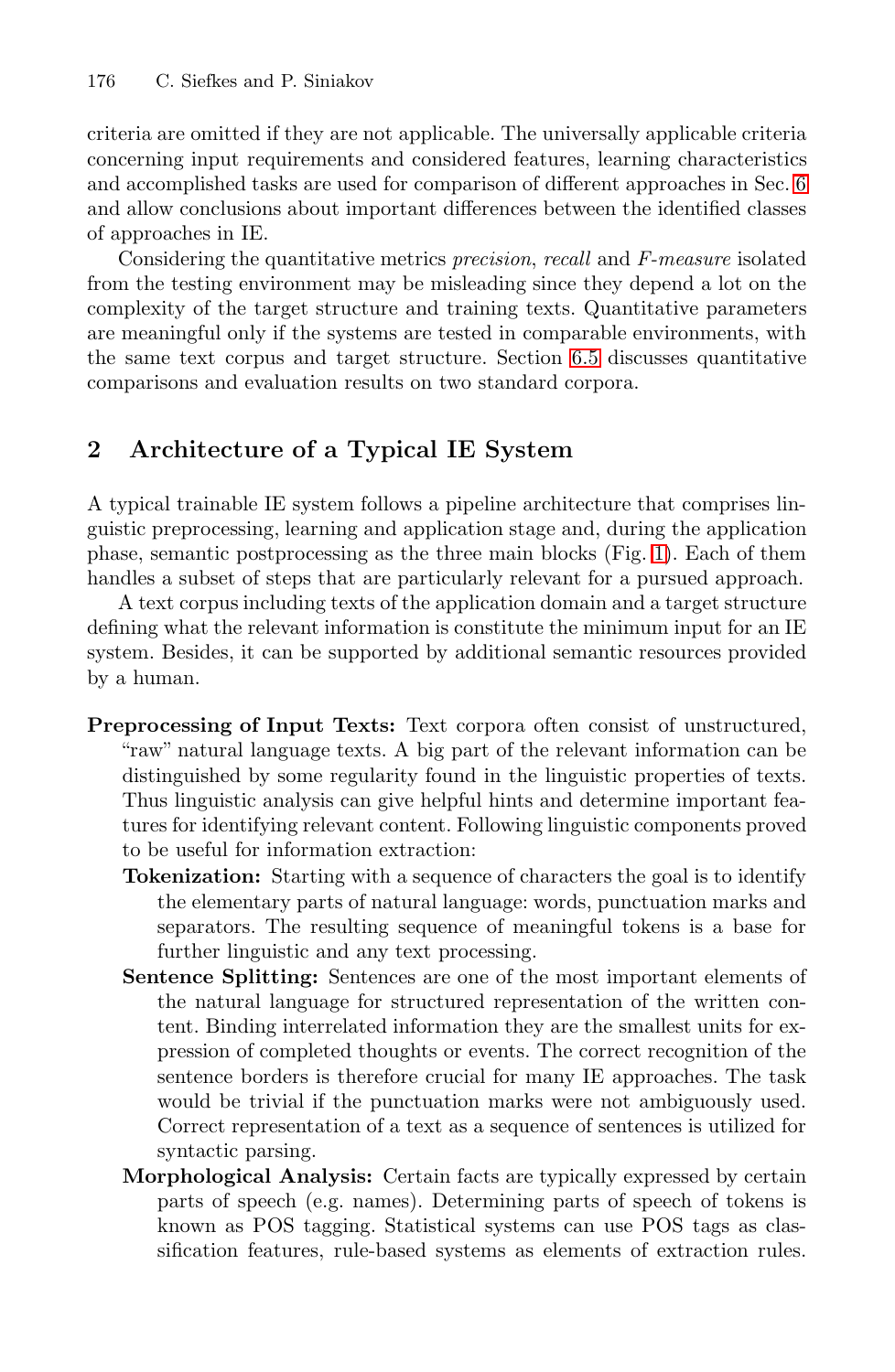

**Fig. 1.** Architecture of a Typical IE System

<span id="page-5-0"></span>Segmentation of compounds, recognition of flection forms and consecutive normalization disclose further important morphological features.

- **(Chunk) Parsing:** While full sentence parsing is preferred by knowledgebased systems, some statistical approaches rely on chunk parsing shallow syntactic analysis of the sentence fragments performed on phrasal level. It is justified by the fact that the extracted information is often completely included in a noun, verb or prepositional phrase that build the most relevant context for its recognition.
- **Named Entity Recognition, Coreference Resolution:** Named entities are one of the most often extracted types of tokens. Some approaches use a simple lookup in predefined lists (e.g. of geographic locations, company names), some utilize trainable Hidden Markov Models to identify named entities and their type. Coreference resolution finds multiple references to the same object in a text. This is especially important because relevant content may be expressed by pronouns and designators ("she held a seminar", "The company announced"). Both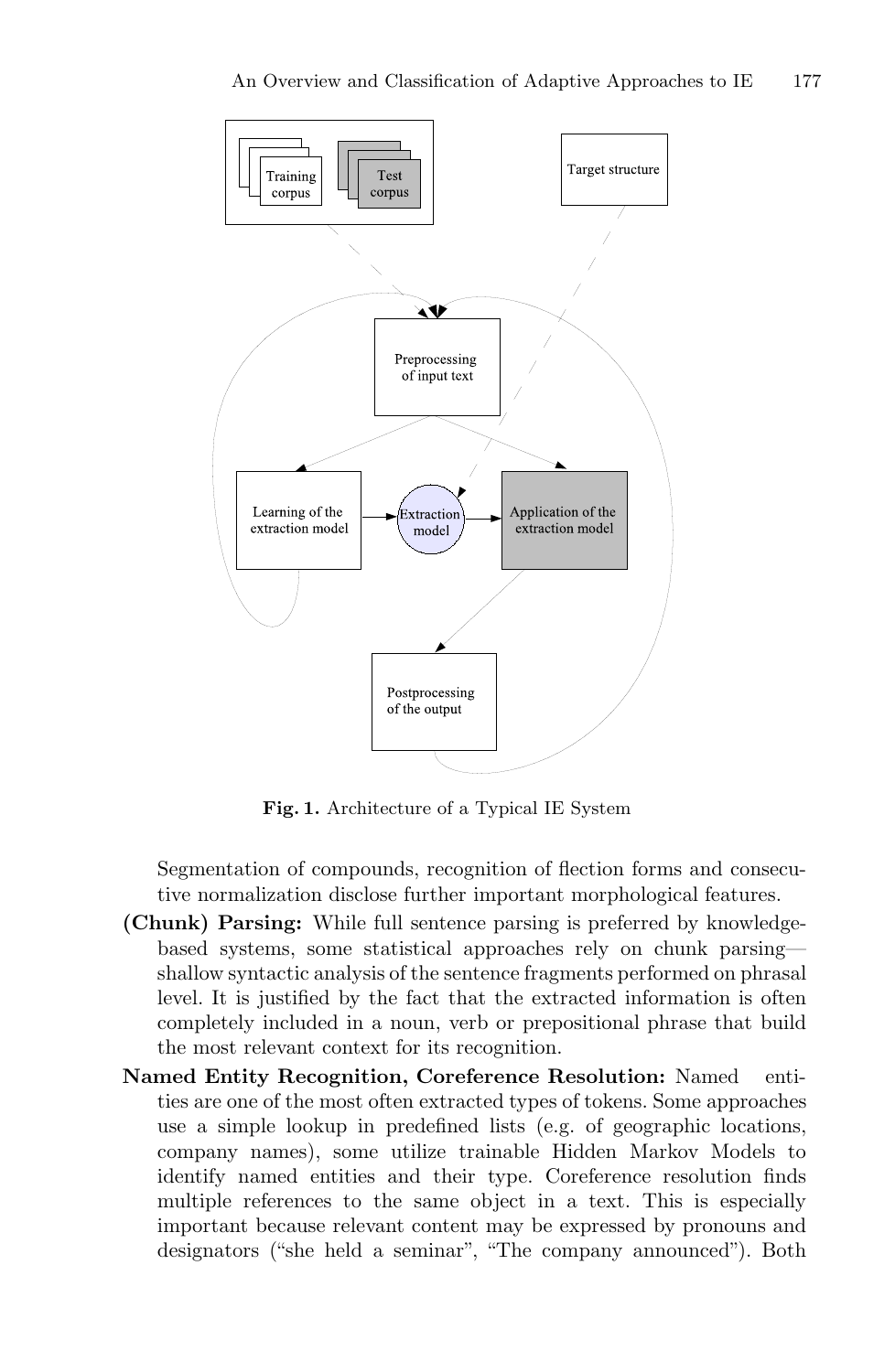tasks require deeper semantic analysis and are not as reliable as other linguistic components.

While for knowledge-based and some rule-based systems linguistic preprocessing is an element of the core system, for statistical and other rule-based approaches it is optional but can have a serious impact on the quality of extraction.

**Learning and Application of the Extraction Model:** The application range of today's IE systems is intended to be as wide as possible. The features of a concrete domain cannot be hardwired in a system since the adaptation effort to other domains is too high. Modern systems use a learning component to reduce the dependence on specific domains and to decrease the amount of resources provided by human. An extraction model is defined according to the pursued approach and its parameters are "learned" (optimized) by a learning procedure. Statistical approaches learn, for example, relevant classification features, probabilities, state sequences, rule-based approaches learn a set of extraction rules and knowledge-based approaches acquire structures to augment and interpret their knowledge for extraction. The challenge is to find an extraction model that allows learning all relevant domain parameters using the same extraction framework for each application domain.

Considering the problems and complexity of IE, supervised learning appears to be the most appropriate and is the most widely used learning technique. The majority of approaches prefer annotated training corpora albeit some rely on human supervision during the learning stage. To assess the quality of an approach the training text corpus is created by annotating text fragments that contain relevant content and divided into two parts. One part, the training set, is used for training (learning the parameters of the extraction model) and another, the test set, is used to test the ability of the model to correctly extract new information it was not trained on. The test results can also be used to improve the extraction model to perform better on new domain texts when applied to real domain texts.

Some approaches allow further refinement of an extraction model based on the human feedback about extractions during the application. The new evaluated extractions can be incorporated as new training instances and the model can be retrained.

The learning component is crucial for an IE system, because it comprises the algorithms for identification of relevant text parts and transferring them according to the target structure.

**Postprocessing of Output:** The main motivation for IE is the structured representation of information that enables formal queries and automatic processing. One of the possibilities to structure the extracted data is to model the target structure as a database relation. After the relevant information has been found by application of the extraction model the identified text fragments are assigned to the corresponding attributes of the target structure. They can normalized according to the expected format (e.g. representation of dates and numbers). Some identified facts may appear in text more than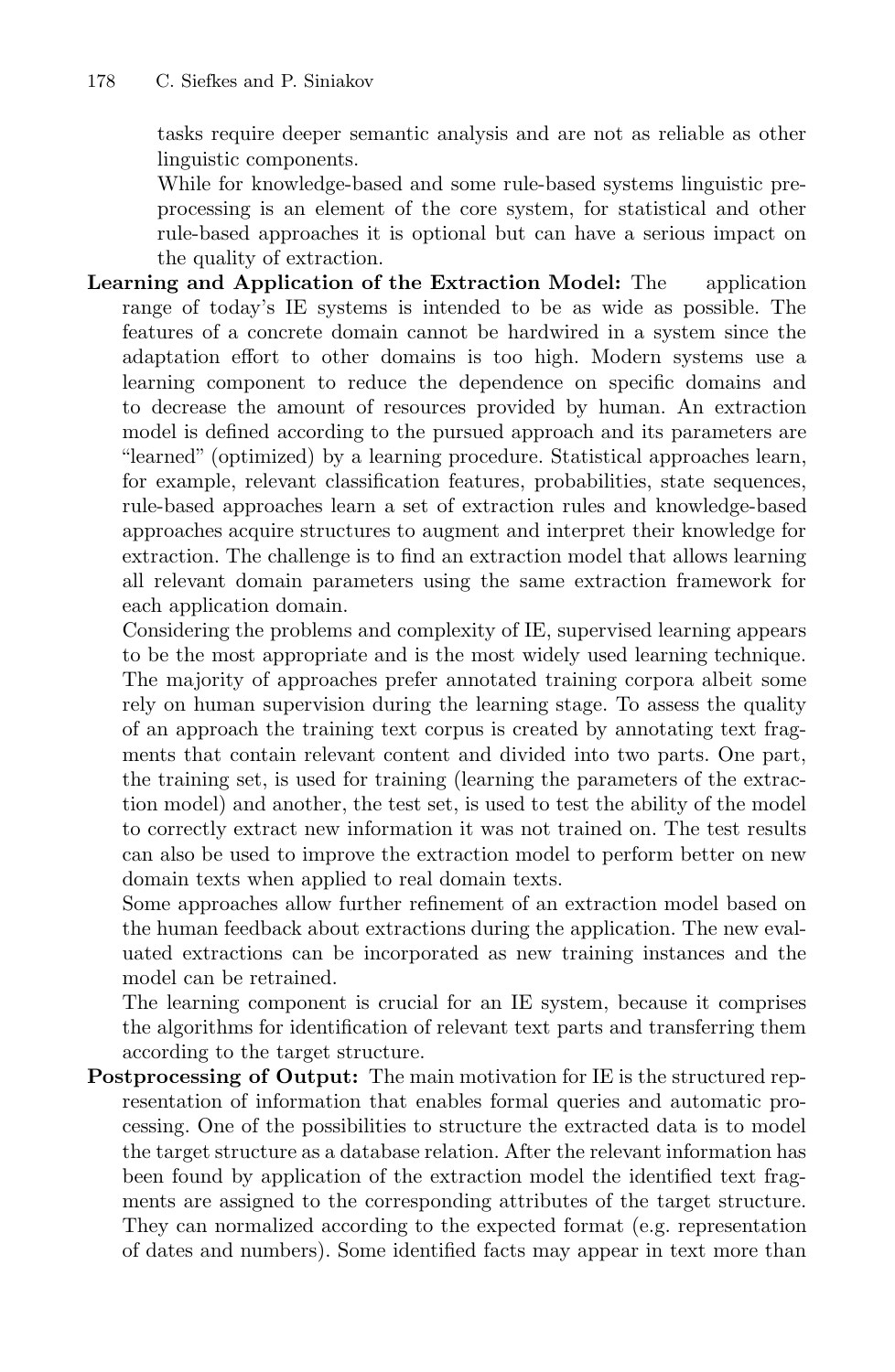<span id="page-7-0"></span>once or already exist in the database. In this case, different instances could be merged (instance unification). Finally, the identified, normalized and unified information is stored at the appropriate relation in the database. Most current trainable systems do not yet perform much preprocessing, leaving such tasks as future work.

# <span id="page-7-1"></span>**3 Rule-Learning Approaches**

# **3.1 Automatic Pattern and Template Creation**

To overcome some serious limitations of classical rule-based approaches, alternative techniques have been developed that reduce the manual effort and the amount of human knowledge used for the creation of extraction rules. In the optimal case the rules are determined automatically after the information about data to be extracted has been pr[ovid](#page-39-4)ed. Automatic acquisition of linguistic patterns and t[emp](#page-38-8)lates partially performs this task constructing the left-hand side of [the](#page-39-0) rule and the target structure respectively. It is noteworthy that this approach does not presuppose a fix given target structure, in fact, the target structure is determined dynamically using provided semantic information. Therefore methods described below do not belong to the scope of fact extraction, but certainly comprise one substantial direction of IE. As representatives for this approach Nobata and Sekine's system for pattern acquisition [40], a method for template creation proposed by Collier [11] and a successor of *AutoSlog-TS* that accomplishes both tasks [44] are considered.

To compensate the lack of human interaction, syntactic and lexical resources should be provided that sufficiently cover word semantics and disclose necessary domain information. Therefore preclassified text corpora (Riloff) or reliable IR technology (Collier), a thesaurus or keyword list, part-of-speech (POS) tagger (Nobata) and named entity recognizer are required. Moreover shallow parsing is needed for syntactic analysis. Riloff's system is supported by a list of categories with five seed words in each for the creation of semantic lexicon and by a set of template slots (roles) mapped to corresponding categories. In all systems human inspection of intermediary or final results serves for quality assurance and learning purposes.

*Pattern acquisition:* Methods for automatic pattern acquisition have in common that the acquired patterns have a simple syntactic structure and the final set is selected from a large amount of initial candidate patterns iteratively using heuristics and statistical methods. The accent of Nobata's system lies on finding patterns describing certain events—an overview of the process is given in Fig 2. Actual information extraction is a direct mapping of ordered lexical items matching acquired pattern to fix template slots. Patterns are acquired by consecutive selection of text fragments and final merging of ordered lexical items in similar sentences. Articles are retrieved by scenario relevant keywords from a large untagged corpus, which are filtered by subject line. Selected articles are POS-tagged and named entities (NE) are recognized. Every sentence in the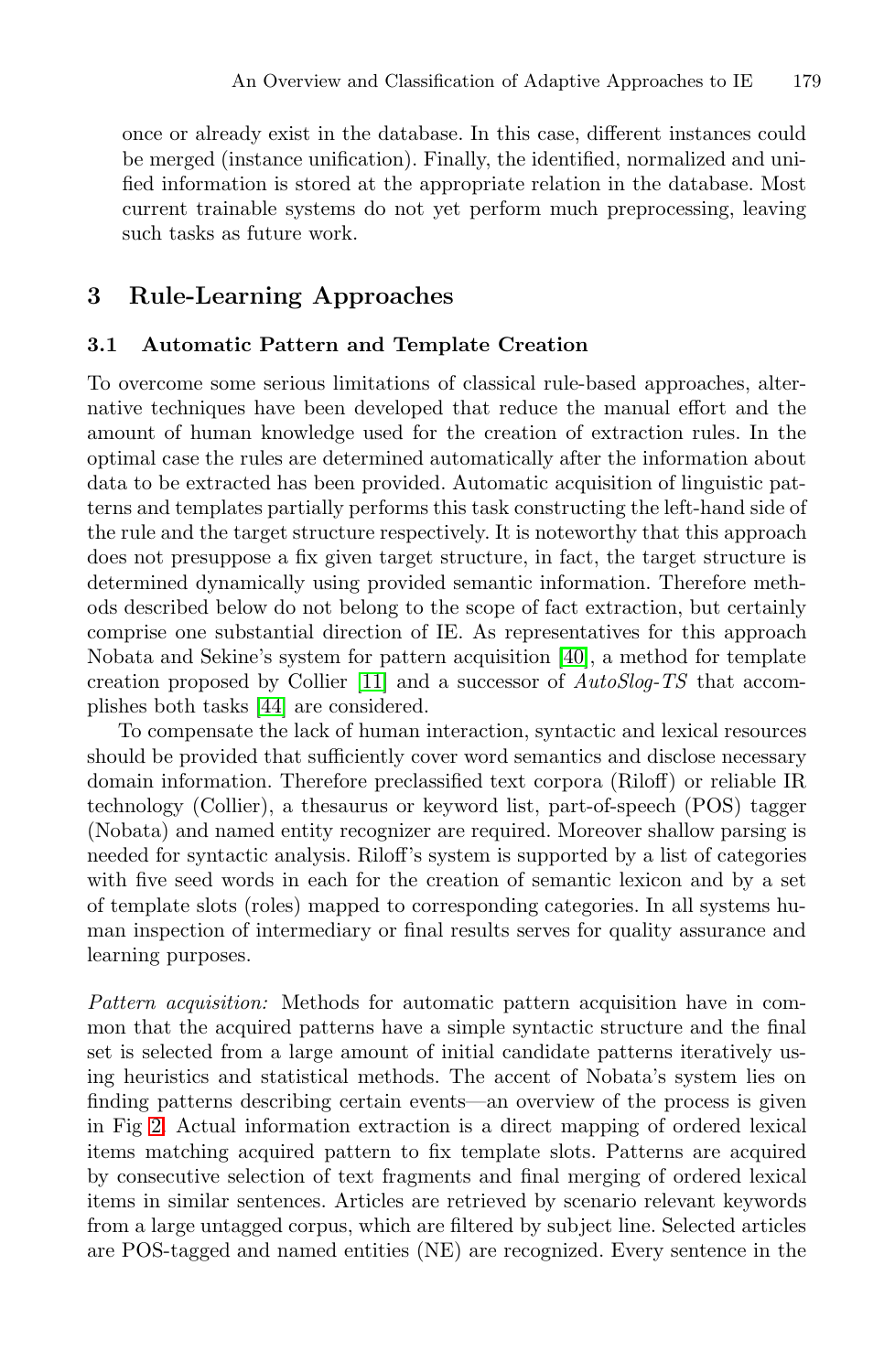

**Fig. 2.** Overview of Nobata's algorithm (fro[m \[4](#page-40-6)0])

selected articles is regarded as initial pattern. Final patterns are acquired by merging lexical items and named entities of two si[milar](#page-39-5) sentences. Sentences are considered similar if they have the smallest amount of different items. Merging is facilitated by either ignoring extra items of one of the patterns or creating clusters of different items of both patterns. The merging process is repeated iteratively until the biggest possible generalization is achieved. In a later work [57] a tree representation for patterns is proposed to better account for dependency structures of syntactic patterns and to cope with the problem of free word order.

Riloff's system uses *AutoSlog-TS* for the generation of patterns [43]. It is guided by an assumption that the items to be extracted are comprised by noun phrases, therefore it uses heuristics to create linguistic patterns that represent relevant context for extracting of a given noun phrase (NP). These should be general enough to extract other relevant NPs as well. Typical patterns would be <*subject*> *exploded; exploded in* <*noun-phrase*>. They are activated by a keyword and information to be extracted is contained in a syntactic constituent of the pattern clause. In the first stage patterns are generated that collectively extract every noun phrase from the training text. In the second stage their relevance in the examined domain is estimated and a ranking of patterns is produced. The pattern score depends on the number of extracted NPs also found in semantic lexicon for examined domain and on their percentage among all extracted NPs. After human review the best patterns are selected to extract [rele](#page-39-0)vant information.

*Template generation:* The idea of generating target structure automatically may appear somewhat surprising since humans are primarily interested in and determine what should be extracted. However, it is motivated by the fact that the number of templates can be considerably large and therefore difficult to manage. Generation of templates is guided by semantic constraints provided to the system in form of categorization of domain entities in a semantic lexicon or thesaurus.

Riloff's system [44] constructs the semantic lexicon taking only a list of categories with five seed entries as input. Context of the seed words is regarded for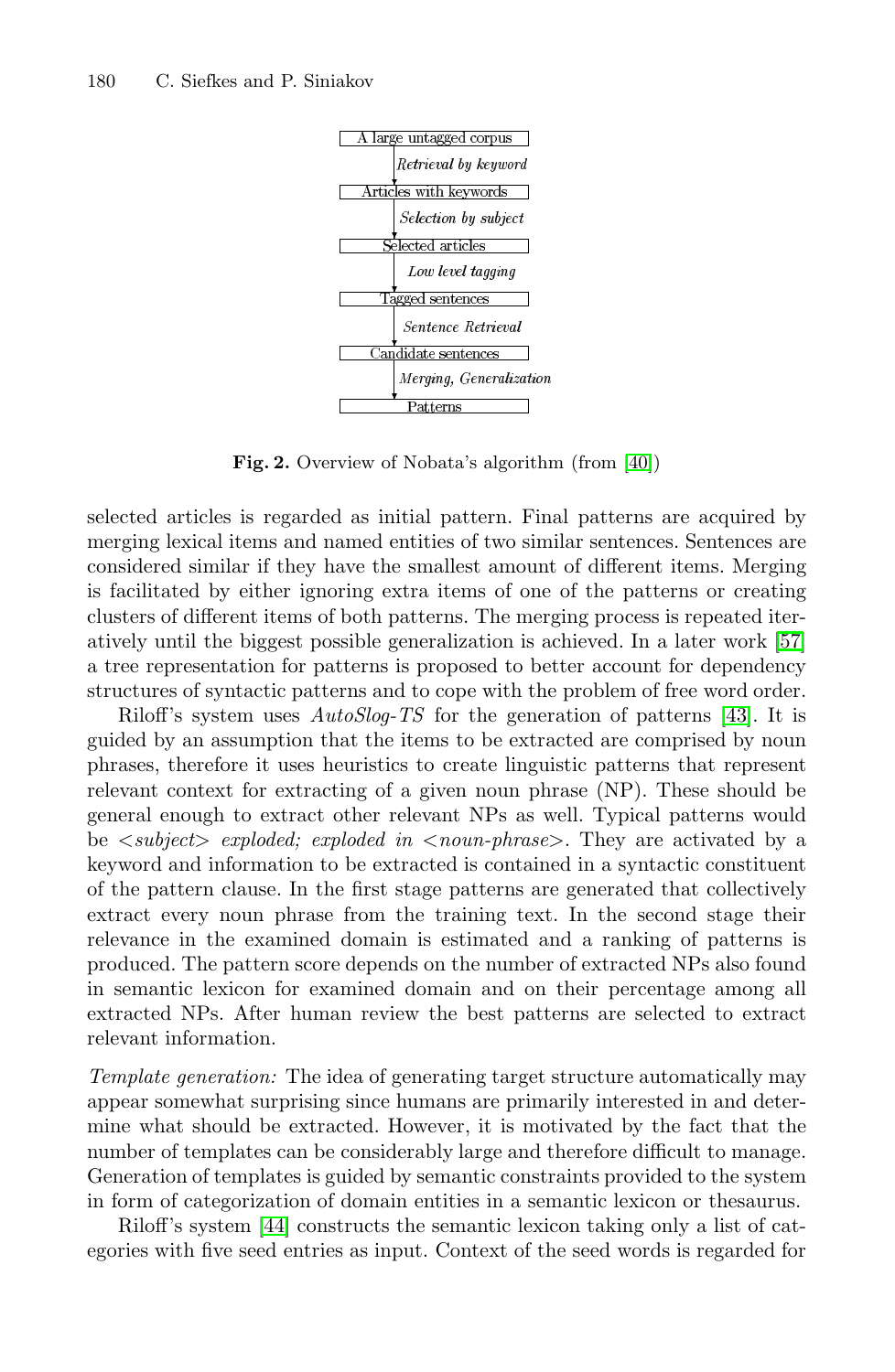each category and the words in context are scored. The score is basically the conditional probability that the word appears in category context. The top five are added to the category list and the process is continued iteratively. After several iterations a user corrects the list and approves the lexicon. After acquisition of patterns described above and lexicon creation semantic profiles of patterns are established. The correlation between a pattern and a domain category (semantic preference) is expressed based on extracted items. Therefore patterns are applied to relevant domain texts and assigned to categories depending on extracted NPs. These assignments serve later as constraints for the assignment of extracted items to template roles.

Another important source of semantic information provided by the user is the functional dependency between semantic categories and domain roles (template slots). It is based on a reasonable assumption that members of a category can fulfill only one role but one role can be fulfilled by entities of several categories. During extraction the role is assigned according to the semantic preferences (prevalent semantic categories of extracted items) determined earlier. A pattern can extract words of different categories and thus different roles. The presented patterns have a serious limitation extracting only one syntactic constituent and filling therefore only one template slot. To consolidate scattered information patterns that share the same trigger word and compatible syntactic constraints are merged into single pattern. Such a generalized pattern is able to extract items of several roles and creates a multi-slot template as the result of extraction. Hence templates are not fix but can comprise any subset of the set of roles. Giving the system the set of roles only sketches the scope of possible target structure while its actual creation is based on described algorithms.

Collier's approach proposes template creation on a pretty general level using syntactic information and statistical techniques. It identifies three types of information contained in texts, which are relevant for template creation: objects, their interactions and features. Named entities are considered as important objects and the assumption is made that fundamental objects can be found in every relevant domain text. Their identification can be facilitated by existing NE recognizers. Coreferences can be another source for object recognition. Interactions are expressed by verb/subject/object relationships on sentence level. Considering the categories of verbs (obtained from a thesaurus) classes of relationships can be established. Such a class would correspond to a template while features would be mapped to template slots. Relevant features can be found by looking on entities occurring not in every document, consulting thesauri, analyzing  $n$ -grams and collocations and using other statistical methods.

The main advantage of automatic creation of patterns and templates is obvious just by looking at the name of this approach. Provided with initial domain and semantic information, the described algorithms solve the problem of IE by generating patterns and templates and partially also extraction mechanisms. The algorithms include no or occasional human interaction and rather small human support involving basically review of obtained results. There is not much pre-processing and additional resources required for this approach, no deep syn-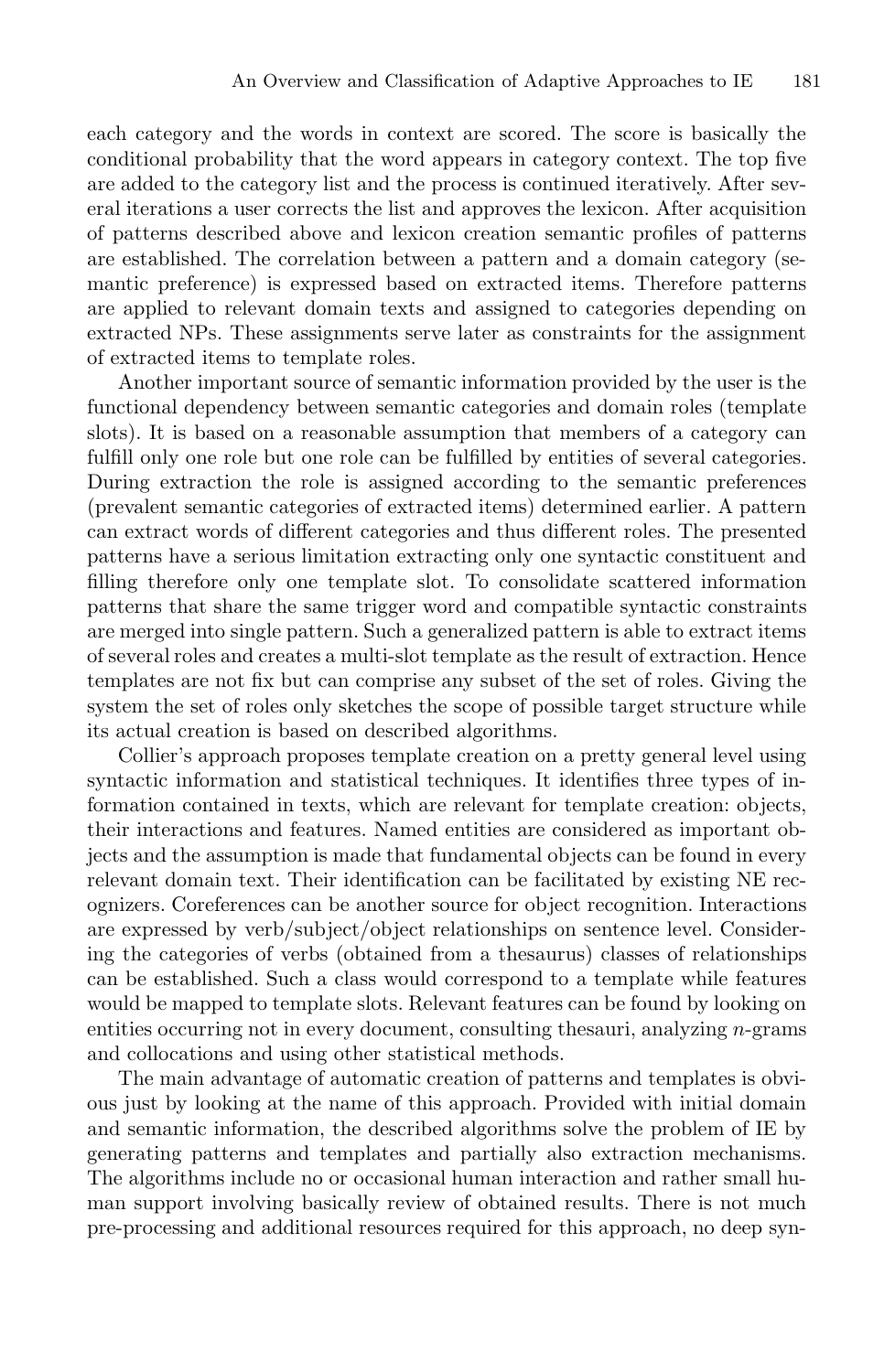tactic analysis is necessary. Many subtasks (e.g. creating patterns and semantic lexicon) are solved using robust statistical methods. Generally, presented approach achieves successful results using quite simple comprehensive techniques.

Due to automatic processing researchers restricted the syntactic structure of patterns to be very simple, which is a serious limitation since many relevant facts are expressed in a complex linguistic context with complicated syntactic structure. Facts expressed over multiple sentences remain uncovered. Therefore such patterns cannot be applied to every domain. Since human influence during the runtime is very restricted, the quality of final results depends very much on the quality of semantic information provided at the beginning. Especially the demands on domain specification by categories and roles have to be very detailed and precise. Because of functional dependency between a semantic category and a role wrong slots may be generated, which leads to an adulterated target structure. Another big problem is unknown words (not occurring in the training texts) since heuristics are necessary to decide which role to assign. Additionally, Nobata's system suffers from the choice of sentences based on keywords that may fail because of noise or polysemous keywords. Besides, generalization of patterns is quite limited since, while matching a pattern, clusters of items have to be searched for a matching element, which corresponds to matching against many patterns. Collier's assumption that relevant objects occur in all documents is also very arguable.

Generally, this approach can be applied to domains and languages where desired information is expressed by facts with simple syntactic structure. Although the described techniques are primarily designed for information extraction other areas involved in creation of lexical resources or translation may use them to solve related tasks. This approach is promising because of its main advantage, many weaknesses are not inherent and can be overcome in the future.

### **3.2 Covering Algorithms**

A number of IE systems are based on *covering (separate-and-conquer) algorithms* [25], a special type of *inductive learning*. These systems require a predefined target structure, they do not create it. Except for *Whisk*, which employs active learning, they also require a set of fully tagged training texts where all text fragments that fill a certain slot in the target structure are marked. Based on this [in](#page-40-7)[put](#page-40-8), the systems learn rules that extract the tagged slot fillers. After learning rules that cover a part of the training instances, they remove (separate) these instances from the training set and continue to learn rules that cover (conquer) some of the remaining instances, looping until all or most of the training instances are covered. What is regarded as an instance and which features are considered depends on the system.

*Crystal: Crystal* [56, 52] builds on a chunk parser that identifies syntactic constituents (subject, verb phrase, direct and indirect object, prepositional phrases) and a domain-specific dictionary that specifies semantic classes for all words. Crystal looks for constituents that fit predefined conceptual types (e.g. *diagno-*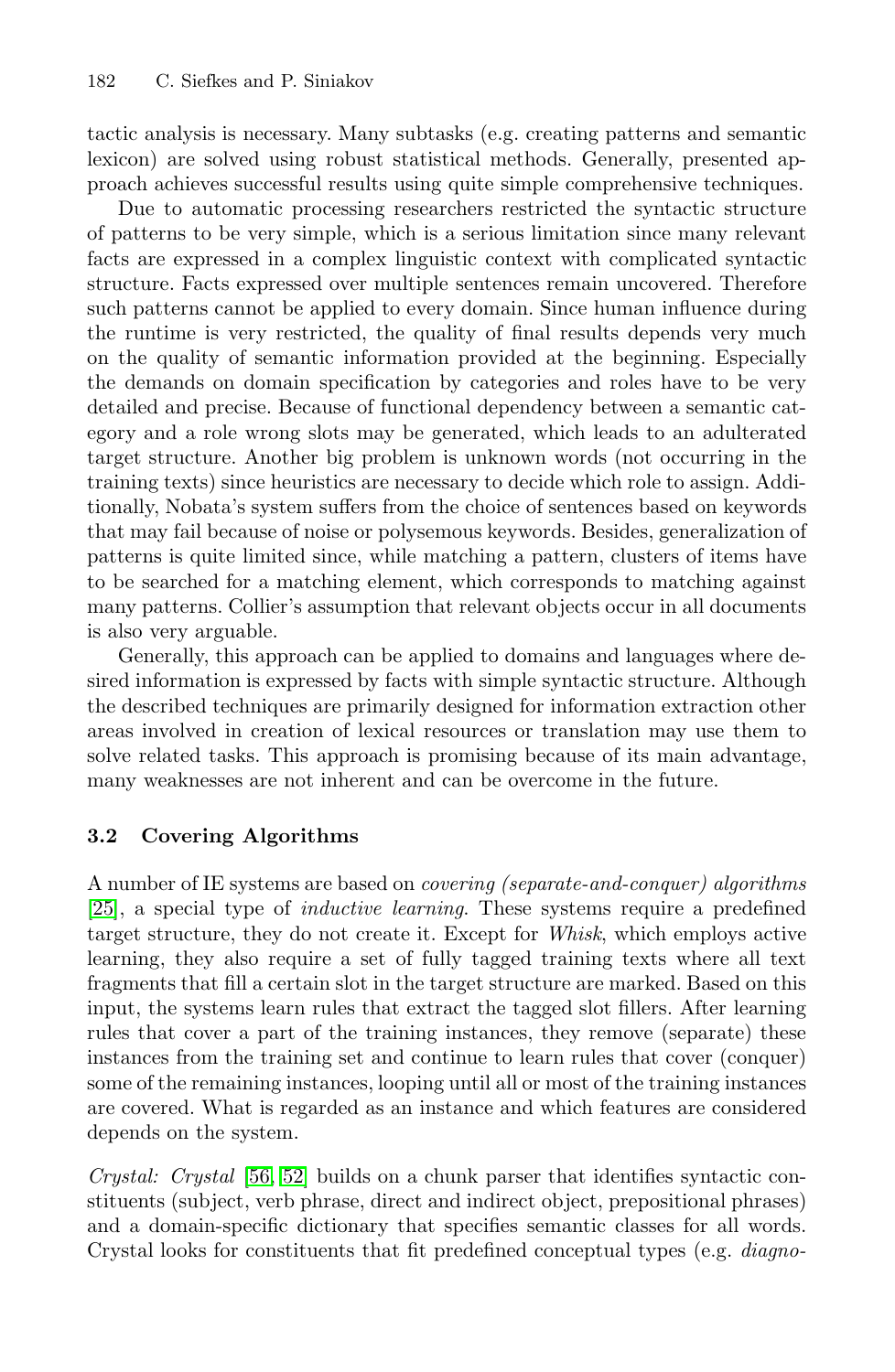*sis, symptom*) and subtypes (a diagnosis is either *confirmed, ruled-out, suspected, pre-existing,* or *past*).

The definitions learned to extract subtypes identify a constituent to extract if c[erta](#page-40-9)in constraints are fulfilled by the surrounding constituents. Constraints may test for word sequences contained in a phrase or for semantic classes of the head noun or a modifier of a phrase. For example, an "absent symptom" is extracted from the direct object if the head of the direct object is of the class *[Sign or Symptom]*, the verb is "denies" in the active voice, and the subject includes the word "patient" and has the head class *[Patient or Disabled Group]*. Negative constraints are not supported.

In a later work [55], the problem of negation is solved by learning different kinds of semantic relations (classes) in a predefined order. Rules for "absent . . . " are learned (and applied) first. The examples covered by these rules are removed prior to learning rules for "present . . . ". Thus specialized rules like *verb group includes "not observed"* can be learned for the absent case, and general rules like *verb group includes "observed"* for the present case (without a predefined order this is not possible, because the general rule covers both cases).

Crystal learns suitable definitions by generalization, i.e. bottom-up: each training instance is used as a highly constrained initial definition. Crystal tries to unify "similar" definitions by relaxing constraints. The similarity metric is based on the number of constraint changes necessary to unify definitions.

Two definitions are unified by finding the most restrictive constraints that cover both. For semantic class constraints the most specific common ancestor in the semantic hierarchy is used; for word constraints the subset of words contained in both constraints is kept. If there is no common ancestor or the subset is empty, the constraint is dropped. The new definition replaces the original ones if the number of false positives it extracts is below a defined error threshold—increasing this threshold results in higher recall at the cos[t](#page-40-0) [of](#page-40-0) precision (and vice versa).

For multi-slot extraction Crystal treats each subset of slot combinations as a concept to be learned—this can result in data sparseness. Crystal does not extract exact phrases, it only identifies a constituent to extract from. These are the major limitations of the system.

*Whisk:* The *Whisk* system developed later by the same author [54] is aimed at handling a larger range of texts, from free texts as found in newspapers and books to semi-structured texts (often ungrammatical or in "telegram style") that are common on the World Wide Web or in advertisements.

Whisk is targeted at multi-slot extraction at the sentence level. The learned rules are a kind of regular expressions. Expression pattern can contain verbatim text, character classes (e.g. digit, number), and wildcards like "\*" which lazily skips any characters until the next part of the pattern can match. In addition to the hard-wired character classes, semantic classes of equivalent terms can be defined by the user, e.g. a class *Bdrm* that contains different forms and abbreviations of the term "bedroom." Parentheses indicate a phrase to be extracted. The *Output* part of a rule specifies where to store the extracted phrases. "Pattern:: \*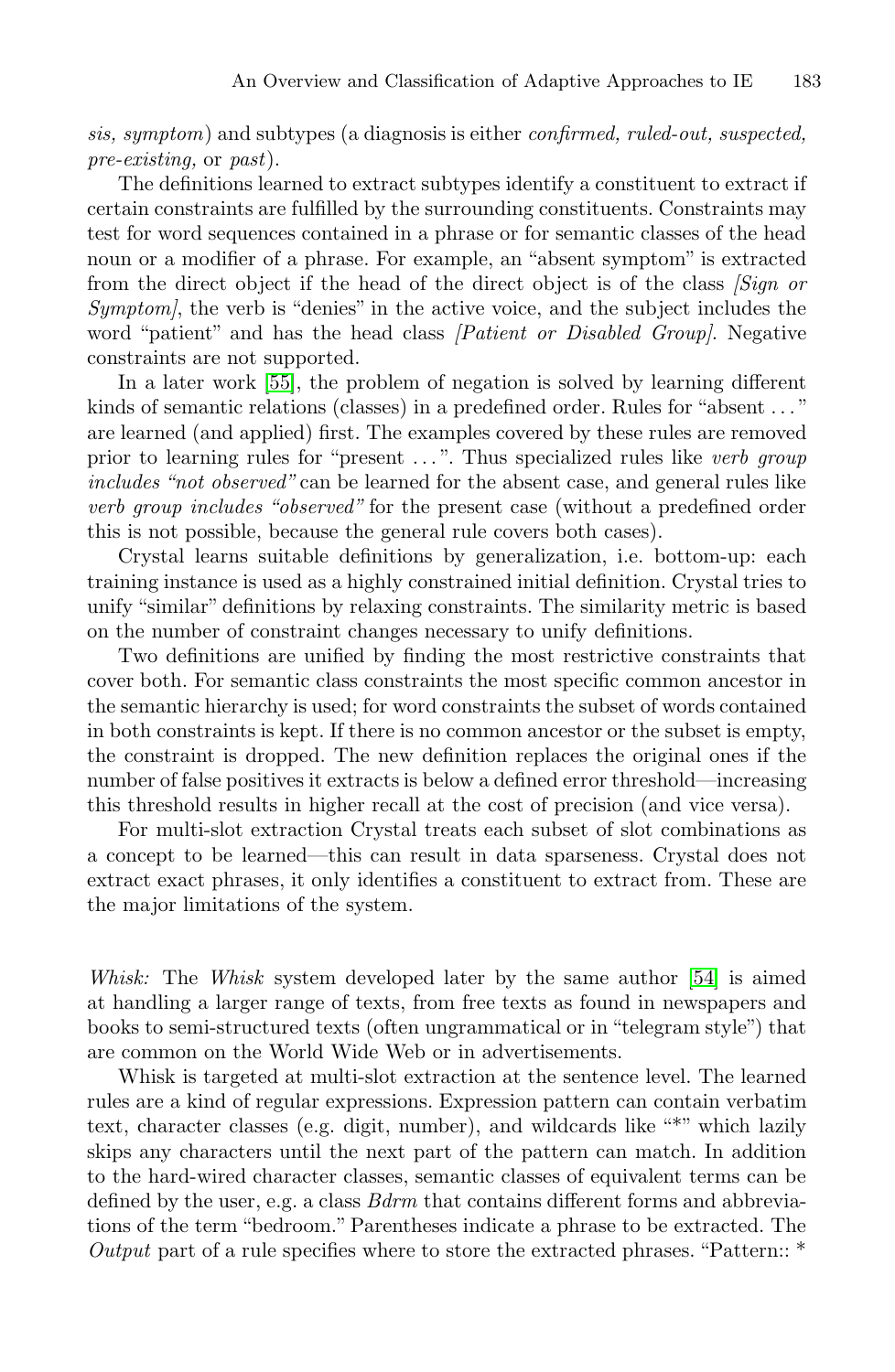( *Digits* ) *Bdrm* \* '\$' ( *Number* ). Output:: Rental {Bedrooms \$1} {Price \$2}." is a rule to extract the number of bedrooms and the price from a rental ad.

When processing free (grammatical) text, each sentence is split into the fields returned by the chunk parser (subject, verb etc.); these fields can be specified in the regular expressions to constrain matching (but still the whole expression must match left to right, so the ordering of fields matters). Additional semantic classes are defined that match the output of a named entity recognizer (*person*, *company* etc.).

Rules are derived top-down (starting with the most general rule) by a covering algorithm. For judging the quality of rules, Whisk uses the Laplacian expected error:  $Laplacian = \frac{e+1}{n+2}$ , where *n* is the number of extractions made and *e* is the number of errors among these. In case of a tie, the more general rule is used. The found rules might not be optimal due to the limitations of hill climbing each specialization is evaluated in isolation, so if two specializations (adding two terms) must be applied together to yield a better rule (according to the Laplacian), they will not be found.

Whisk incorporates *active learning*, so only a small part of the training corpus needs to be tagged in advance. The system proceeds by selecting three kinds of untagged instances for hand-tagging by the user: instances covered by a rule (which will either increase the support of the rule or force further refinement), "near misses" (to check and adapt the boundaries of rules), and a random sample of instances not covered by any rule (to check whether there are still rules to discover).

A disadvantage is that semantic classes must be predefined by the user, they are not learned by the system. Another drawback is the strict ordering constraints of each rule—different rules must be learned for each possible arrangement of slots.

 $(LP)^2$ :  $(LP)^2$  [9] learns rules to add SGML/XML tags to a text.  $(LP)^2$  is based on *tagging rules* that insert a single (starting or ending) SGML tag into the text. This means that the task of each rule is to recognize the start or the end of a supposed slot filler in the text, not to extract/tag a whole slot filler (or several slot fillers) at once, as in most other systems.

The tagging rules are learned from the hand-tagged training corpus. Rules are learned bottom-up, taking an instance as an initial rule whose constraints are subsequently relaxed (e.g. requiring only a lexical class instead of a specific word) or completely dropped. The  $k$  best generalizations of each initial rule found by a beam search are stored in a "best rules pool." As  $(LP)^2$  is a covering algorithm, the training instances covered by a rule in this pool are removed from the training set.

 $(LP)^2$  proceeds in four steps:

- 1. The *tagging rules* from the "best rules pool" are applied.
- 2. *Contextual rules* are applied to resulting text. These are tagging rules whose overall reliability was not high enough for the best rules pool but that perform better when restrained to the vicinity of tags inserted in the first step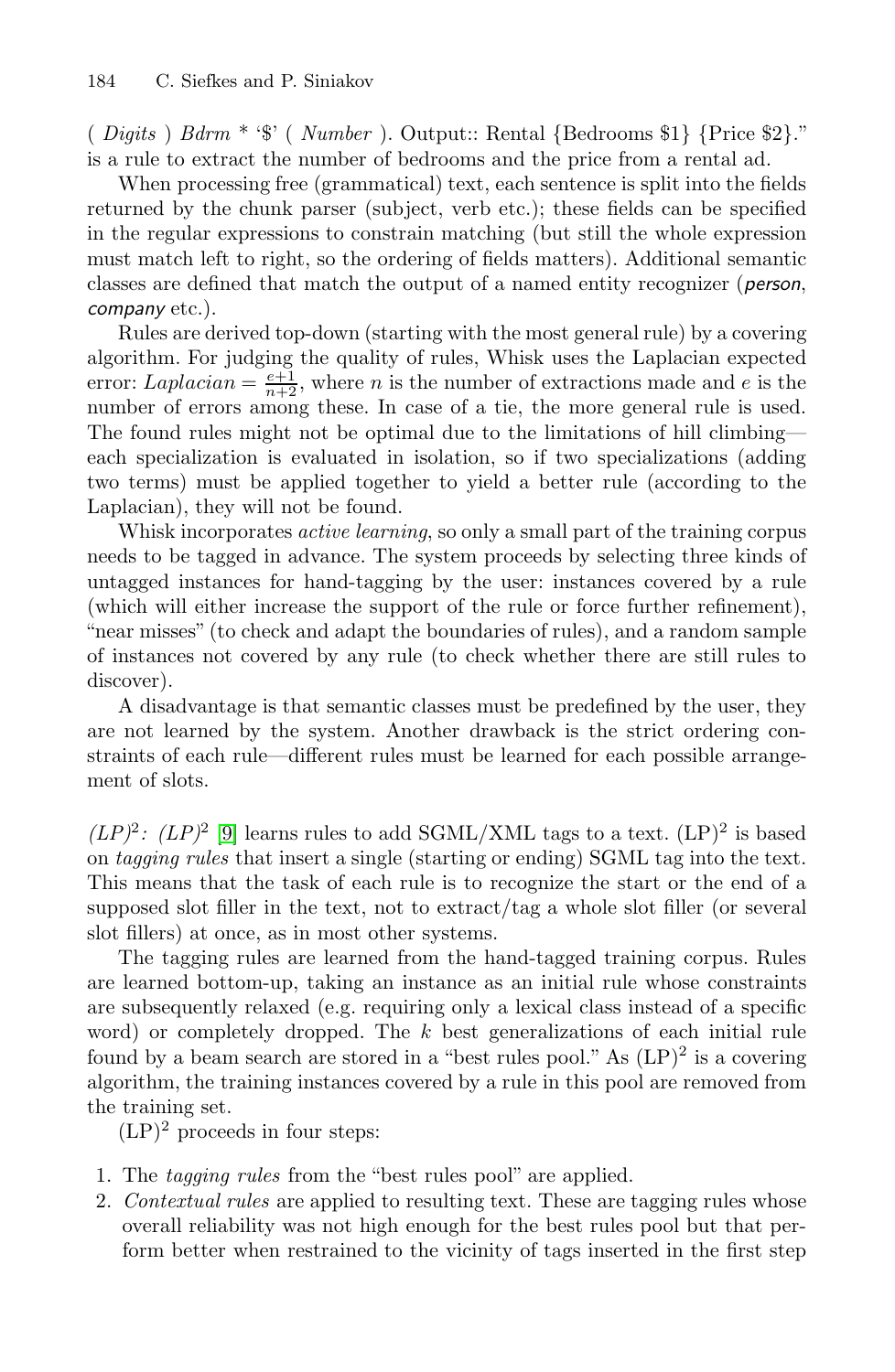(for example, a rule that inserts an end tag is applied provided that a corresponding start tag occurred some words before).

- 3. *Correction rules* do not add or delete tags, they only change the position of a tag, moving it some words forward or backward.
- 4. Finally, invalid markup (unclosed tags etc.) is deleted in a *validation* step.

In the *Amilcare* system,  $(LP)^2$  is employed in a "LazyNLP" setting where the amount of utilized linguistic information can be dynamically adjusted [10]. The learner initially induces rules without any linguistic knowledge; then it iterates adding linguistic information (provided by third-party components), stopping when the effectiveness of the generated rules no longer increases. The adequate amount of linguistic input is learned for each type of slot separately (e.g. recognizing a person name might require more NLP input than recognizing a date or time).

<span id="page-13-0"></span> $(LP)^2$  is targeted at slot filling and does not perform any template unification. In Amilcare a shallow discourse representation module is added for this purpose [26, Sec. 5]. Slot fillers are unified in templates or subtemplates with the nearest preceding slot fillers of a suitable type. E.g. when describing hotels, *address* data and *room types* (single room, double room) will be attached to the last mentioned *hotel*; *price* information might in turn be attached to the last mentioned *room type*.

### **3.3 Relational Rule Learners**

T[he](#page-37-3) [b](#page-37-4)asic approach of the systems presented in this section is similar to those of the previous section—indeed, they are based on covering algorithms too. The main difference is that the systems presented here explicitly take relations especially positional relations—between a (potentially unlimited) number of features into account, while those in the previous section are limited to predefined (finite) combinations of features.

*Rapier:* The *Rapier* [4, 5] system uses syntactic (POS tags) and semantic (Word-Net classes) information to induce rules for slot fillers. Each rule consists in three parts, a pre-filler pattern, a pattern for the actual slot filler and a post-filler pattern. Each pattern contains an ordered list (whose length might be zero for pre/post-fillers) of constraints that restrict the POS tag, the semantic class, and/or the word itself (disjunctions are allowed). Instances are most specific rules with all their constraints set. The pre- and post-filler patterns of instances contain every word from the start resp. to the end of the document, there is no "context window" of limited length.

New rules are created by randomly selecting two rules and creating the least general generalization for the filler pattern. Actually, there are several reasonable generalizations (different values of a constraint can be disjuncted or the constraint can be simply dropped), so each of these generalizations is re-specialized by adding generalized pieces of the pre- and post-filler patterns of the original rules. A list of n best candidates is kept until the best generalization is found, based on the evaluation metric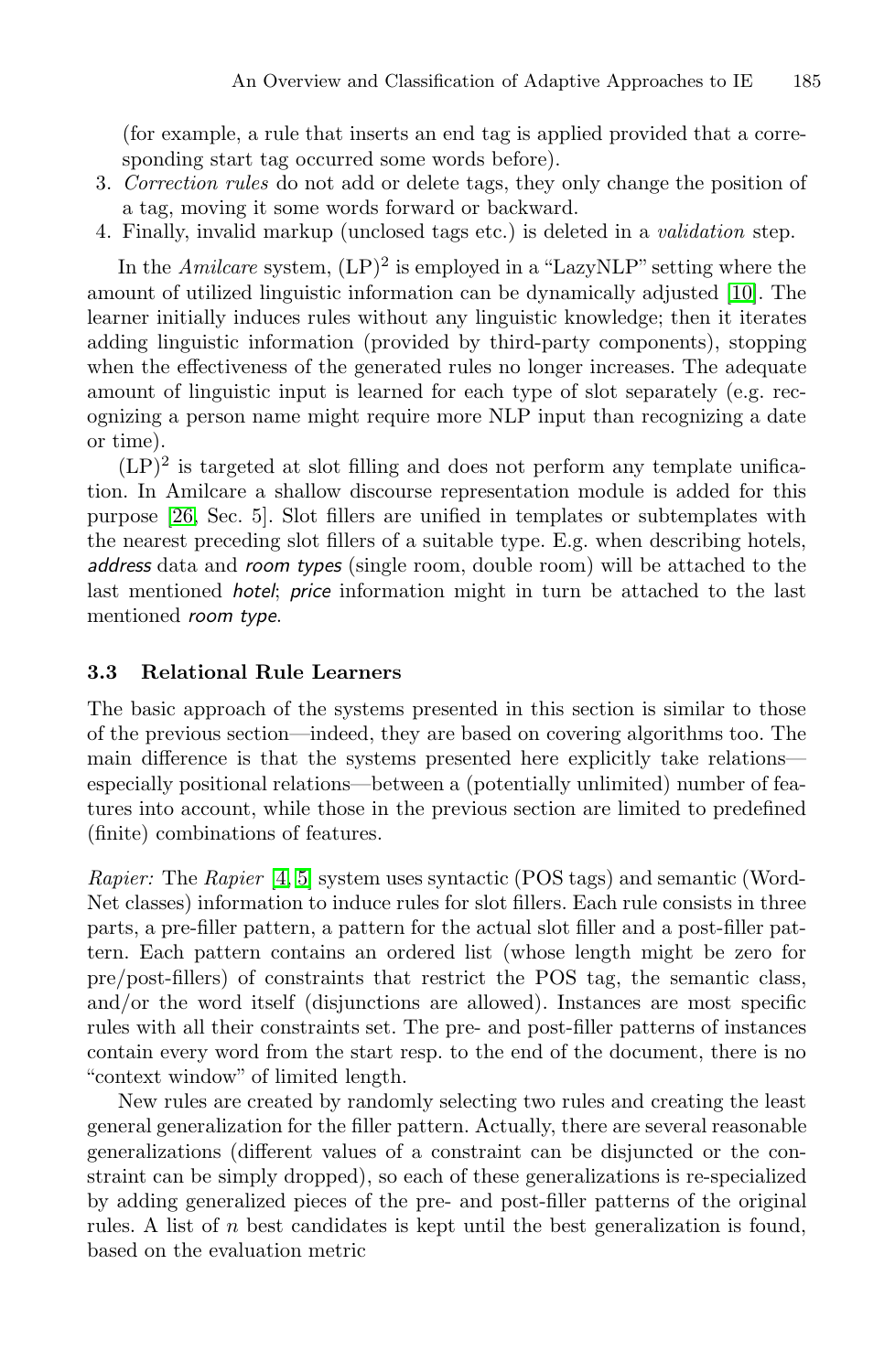$$
ruleVal = -\log_2\left(\frac{p+1}{p+n+2}\right) + \frac{ruleSize}{p},
$$

where  $p$  is the number of correc[t ex](#page-40-10)tractions and  $n$  the number of erroneous extractions; *ruleSize* is calculated depending on the number of pattern items, lists, and disjuncts in a rule.

Semantic classes are generalized by finding the nearest common ancestor in the WordNet hypernym hierarchy (dropping the constraint if no common ancestor exists). Instances covered by the found best generalization are subsequently ignored and further rules are learned based on the other instances.

Rapier has been extended to use *active learning* [58]. The system is initially trained from a small number of annotated examples. Then it tries to annotate a large number of untagged examples, selecting those examples whose annotation is least certain (certainty-based selective sampling). After the user has annotated the selected examples, the system is incrementally retrained and the process continued. Rapier does not provide probabilities, so the certainty of a rule is estimated based on its coverage:  $pos - 5 \times neg$ , where  $pos$  is the number of correct extractions on the training data and *neg* the number of incorrect ones. The active-learning version requires approximately half the examples to reach the performance level of Rapier without active learning.

*SRV: SRV* [21] considers any combination of simple features (mapping a token to a value, e.g. *word length: 5, character type: alpha, orthography: capitalized, POS tag: noun, semantic class: geographical-place*) and relatio[nal f](#page-39-6)eatures (mapping a token to another token, e.g. *next-token*, *subject-verb*). Feature values can be sets, e.g. all synonyms and hypernyms (superordinate concepts) listed by WordNet are combined in a set for each token. SRV performs only a two-class classification, i.e. different rule sets are learned for classifying each text fragment as an instance or non-instance of a single slot filler—there is no component for template unification or other postprocessing.

The learning algorithm is similar to the relational rule learner FOIL [42]. SRV learns top-down, greedily adding predicates of some predefined types: the number of tokens in the fragment (*length*), whether a condition is matched by one or several (*some*) or by all (*every*) tokens in the fragment; *position* specifies the position of a token in a *some* predicate, *relpos* constrains the ordering and distance between two tokens. The *some* predicate can be constrained by relational features, for example, *some(?A [prev tok prev tok] numeric true)* means: there is some token in the fragment preceded by a numeric token two tokens back.

Rules are validated and their accuracy estimated by three-fold cross validation. The three resulting rule sets are then merged. The accuracy estimations are available for each prediction.

An advantage of relational learners is their being able to acquire powerful relational rules that cover a larger and more flexible context than most other rule-learning and statistical approaches. The downside is that the large space of possible rules can lead to high training times and there is no guarantee of finding optimal rules (local maxima problem).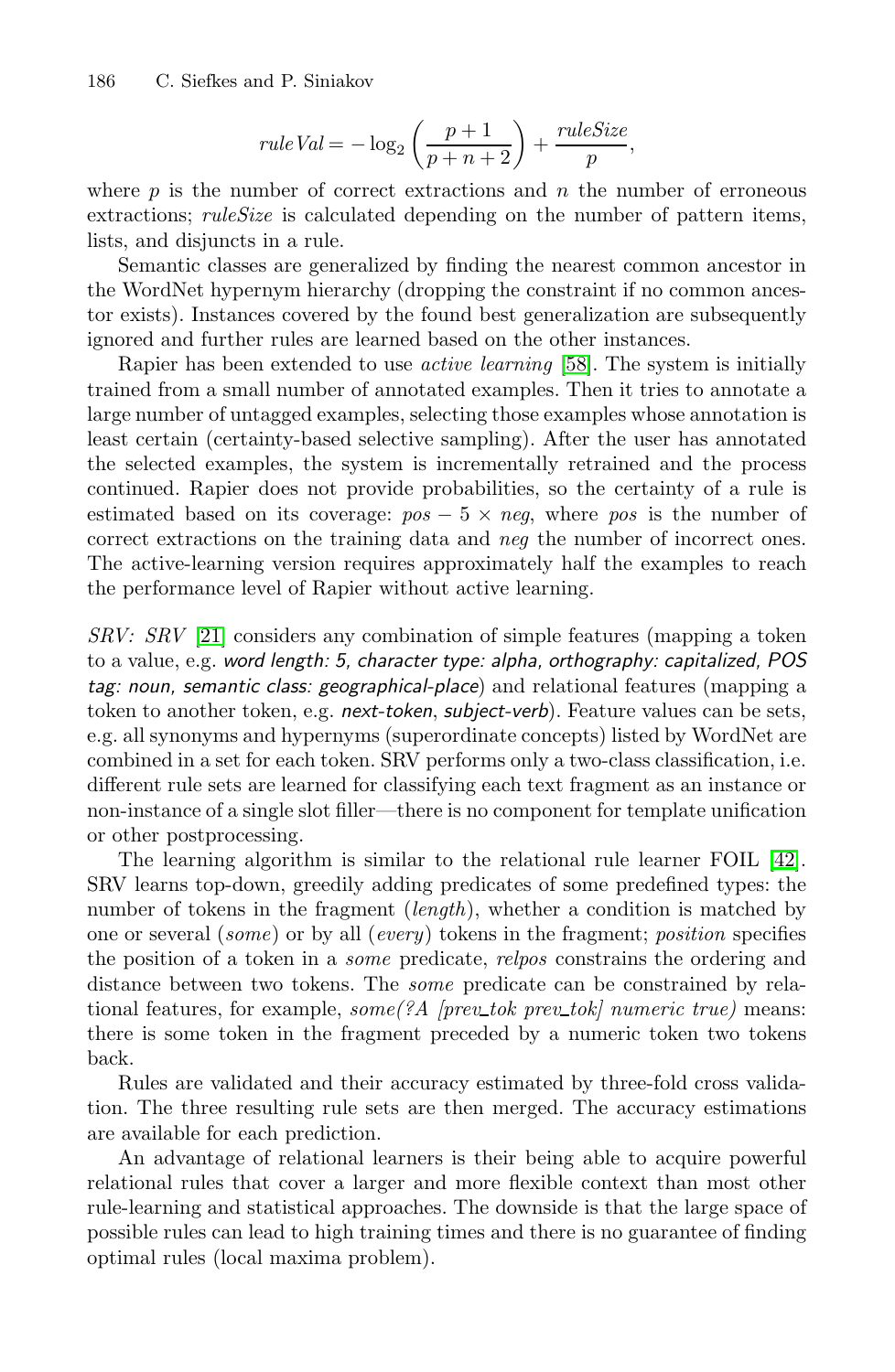# <span id="page-15-0"></span>**3.4 Case-Based Appr[oa](#page-37-1)ches to IE and Knowledge Acquisition**

To identify semantic and syntactic word features, knowledge-based approaches rely on manually prepared world knowledge while statistical approaches are only guided by regularities and patterns found in the training corpus. Case-based approaches combine the advantages of both by accumulating knowledge only from the training corpus and using previous experience to handle new words. The case-based method suggested by Cardie [6] needs therefore no explicit disambiguation heuristics, but domain knowledge provided at the initial stage. It includes knowledge about plausible parts of speech, word senses and contexts in a given domain. The training phase is supervised by a user. The system solves three independent tasks: POS assignment, word sense disambiguation and determination of the word concept (category of the word). Processing of training texts results in a case base of cases comprising these three types of information for each non-functional word in the training corpus. The case base is used to perform the tasks described above in new domain texts with unknown words.

Case base is constructed by acquiring a case for each occurrence of any nonfunctional word in different context while parsing sentences of the training set. A case summarizes the actual word features and features of its context. Word features describe part of speech, general and specific word senses and concept, context features include word features of two preceding and following words and the parser state before processing of the current word. To define features of the current word the human user is consulted. For the specification of the context features of two preceding words case base is queried, the features of two following words are added after the parser reaches them.

When a new text is processed, sentences are parsed and the context features are identified in the same way. To identify the current word, the features of the most similar cases are retrieved from the case base. Feature values that occur in retrieved cases most frequently are selected to be the features of the new word. Similarity of cases is measured by  $k$ -nearest-neighbors metric. Subsets of case features that are relevant for determination of the value of each word feature are identified using decision trees. For each word feature the relevant subset of the context features of the currently processed word is compared with the same subset of context features of cases in the case base. The more equal feature values are found the more similar are the cases. Since similarity is influenced only by context features, the assumption is proposed that the context is the only factor that defines all three types of knowledge for a word.

The approach benefits from the fact that there are no fix word-concept pairings and a much more realistic dependency of concept of the word on context is assumed. Syntactic and semantic knowledge is learned simultaneously and stored in one composite structure—the case. Source of domain information can be human or semantic lexical resources, which makes the training of the system easier.

From the point of view of IE, category of a word and its sense are a very sparse"target structure". Semantics are revealed not on a sentence, but on a word level. Besides, it is arguable whether the context can be captured adequately by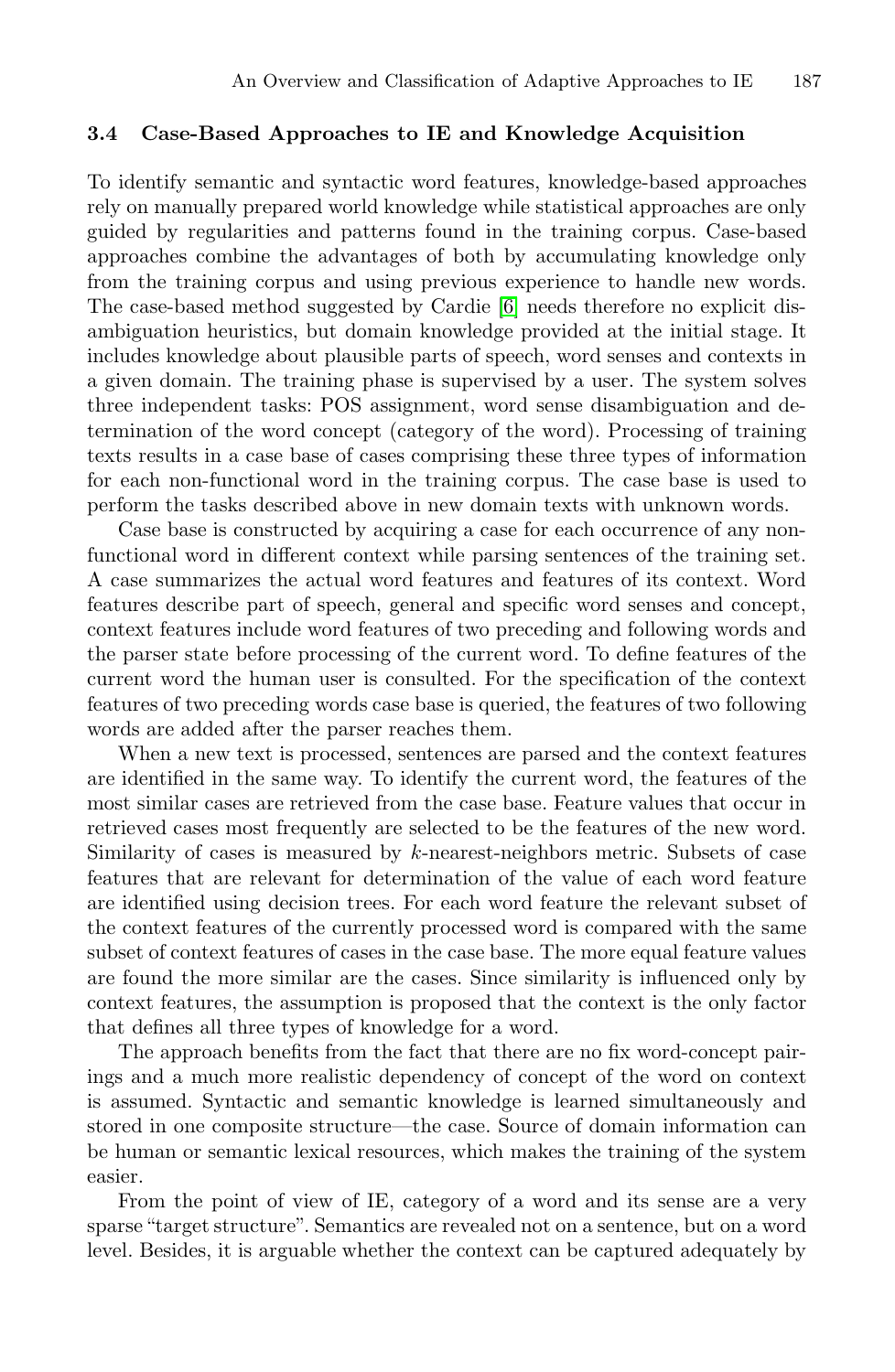regarding a static context window of 4 words. The assumption of exclusive role of context in determination of word features is simplistic.

An interesting perspective is the extension of this approach to work on the sentence level with cases summarizing sentence features, which would make solving more complex IE tasks such as fact extraction possible. Generally, similar problems in IE have similar solutions, therefore case-ba[sed](#page-39-7) reasoning methods are likely to be very promising for the future of IE.

### **3.5 Wrapper Induction**

*Stalker:* The approach of *Wrapper Induction* (WI) is mainly targeted at structured and semi-structured documents that were generated automatically, e.g. Web pages offering products of listing information. The *Stalker* algorithm [37] covers documents that can be described in the *embedded catalog (EC)* formalism. This formalism represents a document as a tree whose leaves contain the relevant data (items of interest for the user). The inner nodes contain lists of k-tuples (e.g. of restaurant descriptions). Each item in a tuple is either a leaf or another (embedded) list.

Extraction is based of the EC description of a document and an extraction rule that extracts the contents of each node or tuple from the contents of its parent. List nodes require an additional *list iteration rule* that splits the list into tuples.

Extraction rules are based on groups of successive tokens called *landmarks. Start rules* locate the start of an item by find the first matching landmark from the begin of the parent; *end rules* locate the end of the item by finding the last matching landmark before the end of the parent. The text matched by a landmark itself can either be included (SkipUntil condition) or excluded (SkipTo condition) from the item text. Rules can combine several conditions, e.g. SkipTo(Name) SkipTo(<b>)' means that the item starts immediately after the first HTML tag <*b*> that follows the word *Name*. They can refer to specific tokens or to wildcards like Number, Punctuation, or HtmlTag.

Disjunctions (either ... or) are allowed to handle formatting variations. Disjunctions are ordered so the first successful match is used. Each node is extracted independently of the other nodes within its parent, so no fixed ordering is required.

Rules are learned by a covering algorithm that tries to generate rules until all instances of an item are covered (without false extractions, if possible) and returns a disjunction of the found rules. Rules with fewer false extractions (or more correction extractions, in case of a tie) are preferred when ordering the disjunction.

To support *active learning*, Stalker has been embedded in a *Co-Testing* approach [38]. Co-Testing combines a number of *views* that independently learn to recognize slot fillers. In the *Aggressive Co-Testing* approach, views can either be *strong* (they can learn how to reliably recognize slot fillers) or *weak* (they might learn either more general or more specific concepts, i.e. might either miss some instances or extract spurious instances).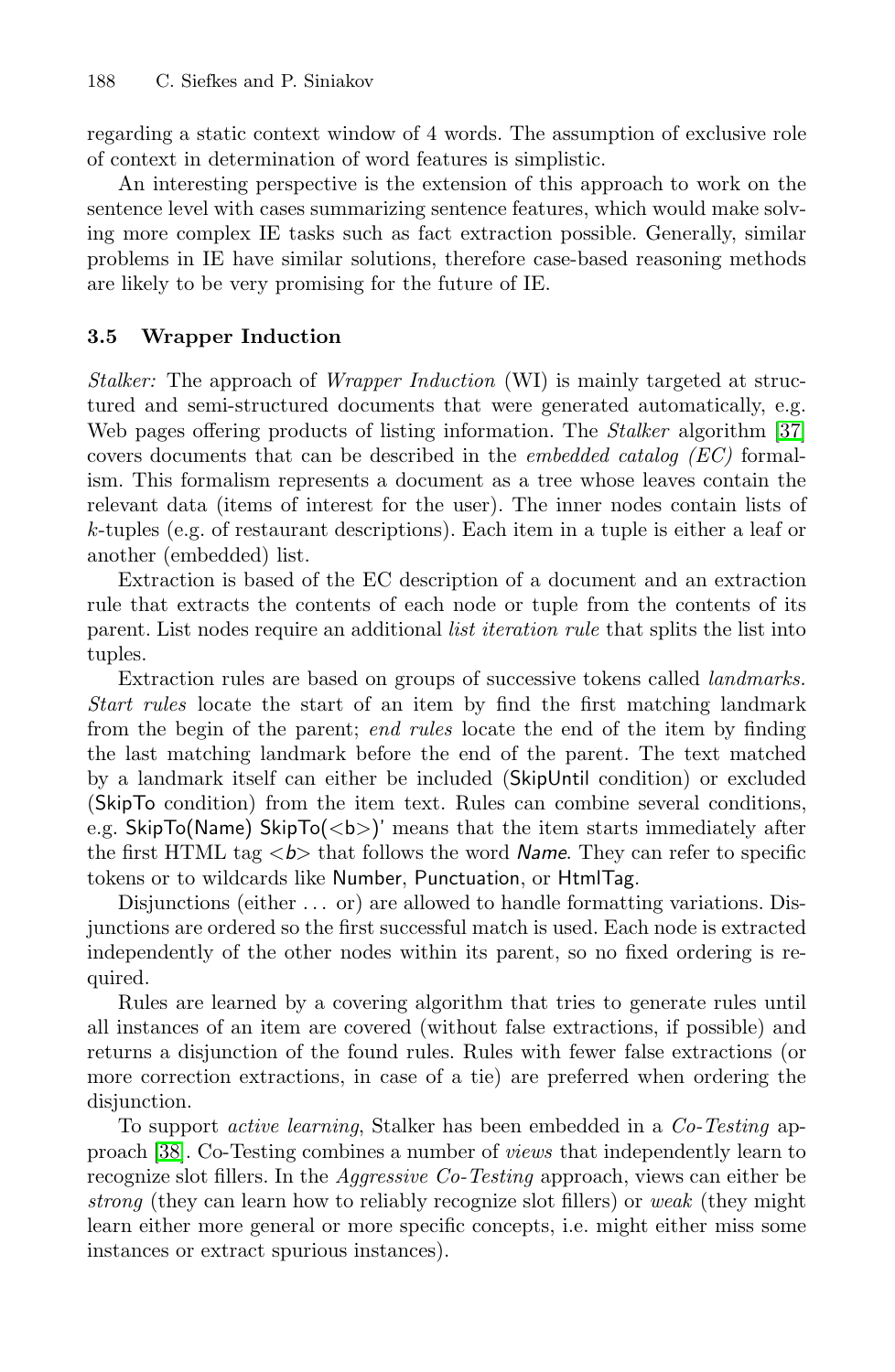Stalker is used as a *strong view*. Stalker's learning how to recognize the *begin* and *end* of a slot filler is complemented by a weak view that learns patterns to recognize the *content* of a slot filler (length range, contained token types etc.). The content recognizer is a *weak view* because it learns concepts that might be more general than the target slot filler, e.g. it cannot discern a phone number from a fax number. A second strong view is provided by running Stalker backwards, starting from the end of the document (BackTo instead of SkipTo). Predictions are combined by *majority voting:* Wh[en](#page-38-1) both strong views agree, the weak view is ignored; otherwise the prediction of the strong view that violates fewer constraints of the weak view is chosen.

*Boosted Wrapper Induction:* Typical WI algorithms such as Stalker are only suited for documents whose structure and layout are regular and consistent. They are inadequate for free text, where information is mainly expressed in natural language. The *BWI (Boosted Wrapper Induction)* system [22] aims at closing this gap and making WI techniques suitable for free text.

The rules learned by BWI are simple contextual patterns for finding the start and end of the field to extract. A pattern has two parts: a token sequence that immediately precede/follow the field to extract (outside) and a token sequence starting/ending it (inside). E.g. to identify the speaker's name in a seminar announcement, the pattern  $\langle$ [who :] [dr .] > would locate the start of all entries introduced by *Who:* and starting with the honorific *Dr.*. Patterns can also contain wildcards, e.g.  $\langle A|ph\rangle / \langle ANum \rangle / \langle Punc\rangle$  match tokens that contain only alphabetic/alphanumeric/punctuation characters, while  $\langle * \rangle$  matches any token.

Such specialized simple patterns will often reach high precision but low recall because there are many other ways to express a fact, especially in natural language texts. To address this issue, a large number of simple patterns are learned and their results combined. For this purpose BWI applies the technique of *boosting,* i.e. repeatedly applying the learning algorithm to the training data, each time adjusting the weight of training examples to emphasize those examples where the algorithm failed before.

A wrapper learned by boosting consists in a set  $F$  of "fore" and a set  $A$  of "aft" detectors (patterns that detect the start and the end of a field) and a length function  $H(k)$  th[at e](#page-38-9)stimates the maximum-likelihood probability that the field has length k. A text frag[ment](#page-38-9)  $\langle i, j \rangle$  is extracted if  $F(i) \times A(j) \times H(j - i) > \tau$ . A trade-off between precision and recall is possible by varying the threshold  $\tau$ . Generally, BWI is biased toward precision, so setting  $\tau = 0$  results in a reasonable recall at still high precision.

While one of the goals of BWI is to make WI algorithms suitable for free (unstructured) text, BWI still performs significantly worse on free text than on highly or partially structured text [27]. Most detectors learned from free text merely memorize specific training examples [27, Sec. 4.2.3]. Also the algorithm is biased towards overfitting to the particularities of the training data—the final rounds of boosting actually lower the reliability of the results. Both precision and recall on free texts can be increased by incorporating the output of a shal-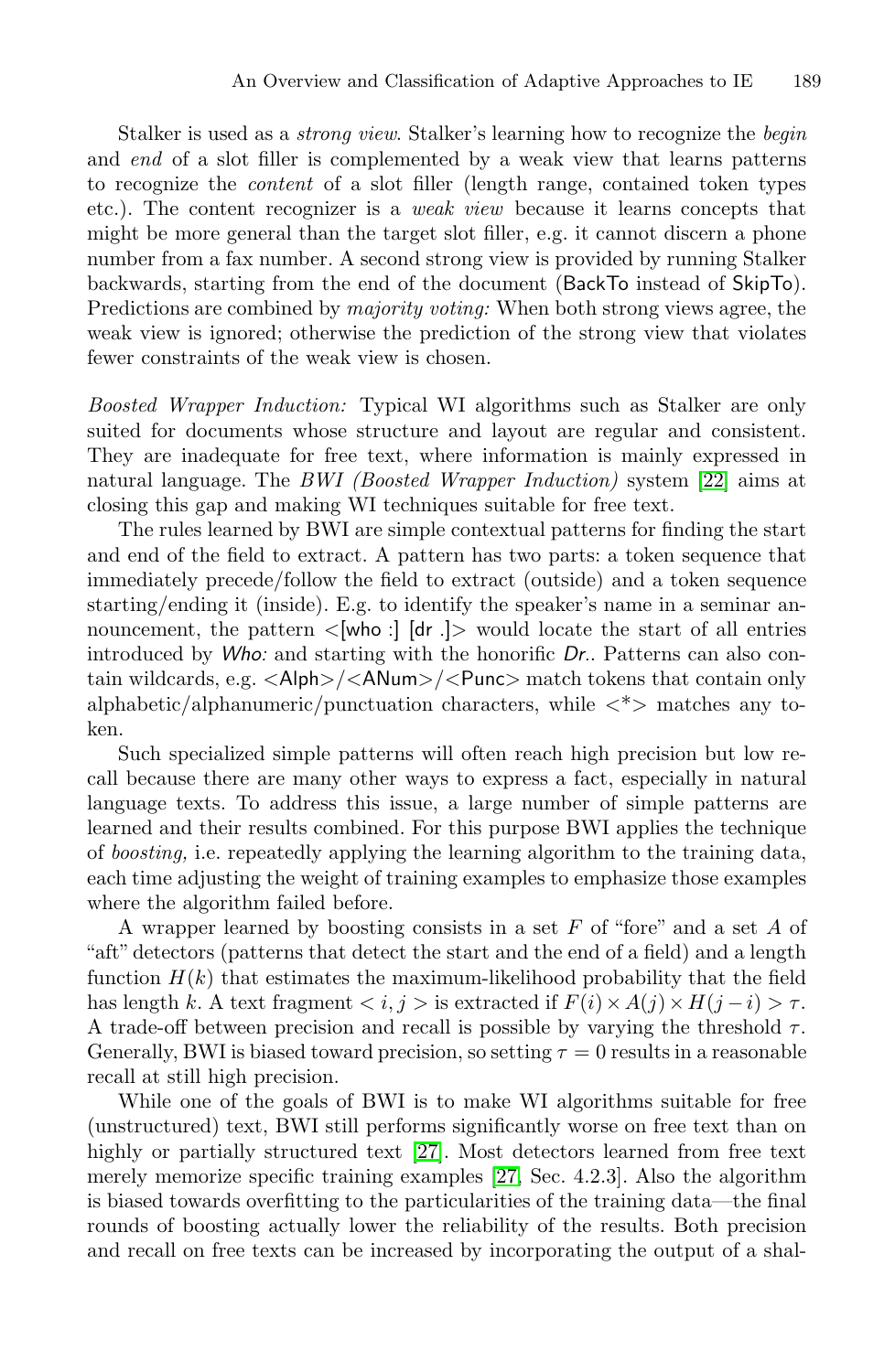<span id="page-18-0"></span>low parser into the model, splitting the text into a number of noun, verb, and prepositional phrase segments [27, Sec. 8.1].

# **3.6 Hybrid Approaches**

 $IE^2$ : The  $IE^2$  system [1] submitted by SRA International to the MUC-7 conference is built in a highly modular way. The output of a standard named entity recognizer is complemented by a custom component that recognizes domainspecific entities (e.g. different kinds of vehicles). Another component recognizes domain-specific types of noun phrases and relations between them (e.g. *employee of*, *location of*). Both these components are based on hand-written rules, no learning is involved.

However, the  $IE^2$  system goes further than most approaches described in this paper in also handling template unification beyond the sentence level. For coreference resolution, different strategies are employed: one strategy uses simple hand-written rules, but another one learns decision trees (using the standard implementation *C50*) from a tagged corpus. Optionally these strategies are combined in a hybrid method where the decision tree algorithm works on a subset of possible candidates chosen by the hand-written rules.

IE<sup>2</sup> also handles *event merging*, i.e. deciding whether or not two descriptions refer to the same event and can be merged. Here hand-written rules are combined with external knowledge sources to check the consistency of locations (*Miami* is in *Florida*) and times (can *Wednesday* and *tomorrow* refer to the same day within the current text?).

<span id="page-18-2"></span><span id="page-18-1"></span>While in most aspects  $IE^2$  is a typical representative of the classical handwritten rules approach that was dominant in the MUC conferences, its hybrid nature has interesting traits. Template unification and event merging beyond the sentence level are complex challenges that so far have been largely out of reach for learning systems. Combining trainable modules with external knowledge sources and specialized hand-written code could be a viable approach to tackle problems where single-paradigm solutions fail.

# **4 Knowledge-Based Approaches**

# **4.1 Translation of [Te](#page-38-10)xts into Horn Clauses**

One of the main purposes of IE is to make efficient search and transactions on extracted information possible. Therefore one of the central requirements on the target structure is an efficient querying mechanism. Another important issue is how expressive a target structure is. A relational target structure can for instance express only facts described by predicates but no conjunctions or disjunctions. The approach suggested by Delisle et al. [13] envisions Horn clauses as the representation resource of the target structure. Such a target structure is more expressive and more powerful in comparison with a relational target structure. Horn clauses allow conjunctions and implicit disjunctions and can be used to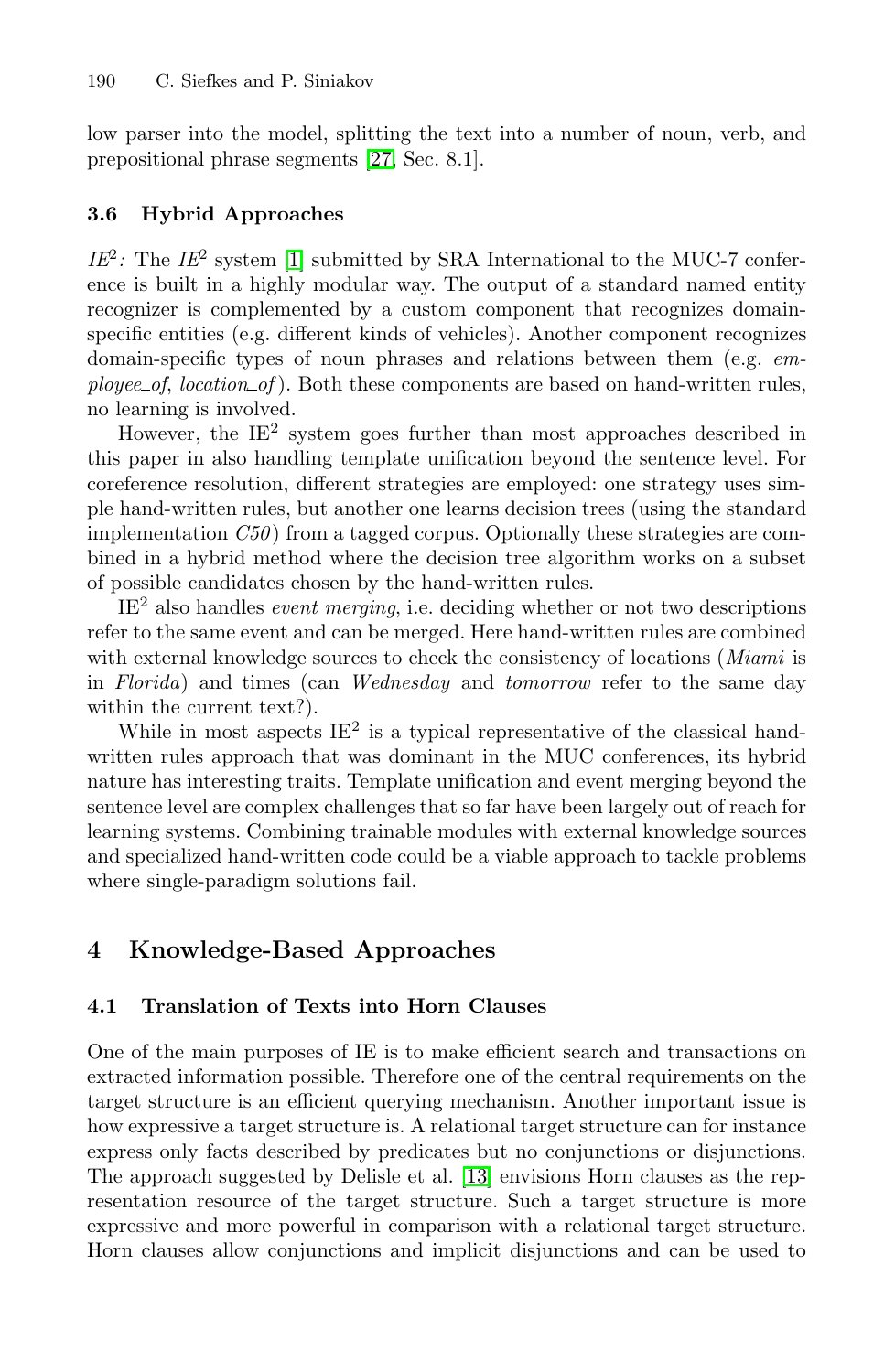infer new facts, draw inferences about extracted information or build a domain theory. Generally, any logical techniques can be applied to this representation.

Since the extracted information is presented in logical form the application of this approach can be regarded as knowledge extraction. Remarkably, the information is extracted exhaustively, that is, everything identified as information is extracted. Such an approach differs significantly from fact extraction paradigm since neither a fix target structure is available nor any focus on items of interest can be given. However, this approach still can be related to IE since relevant (in this case all) information is found in an unstructured text and transferred into formal structure.

The approach does not presuppose any external knowledge sources except for continuous human interaction. To start semantic analysis, shallow parsing of the text is necessary. Parsed sentences are matched against a growing set of (potentially learned) cases. A case is a semantic interpretation of certain syntactic patterns, more precisely, an interpretation of dependencies between the verb and its arguments within a clause produced by a parser. Examples of cases are *Agent, Accompaniment, Location to, Time at*. The best match and thus semantic interpretation is suggested by a case analyzer and either confirmed or corrected by the user. If a significantly different structure of a clause (primitive sentence) is detected (compared to those stored in case pattern list), a new case is stored. Case assignment relies on a hypothesis that "syntax gives a reliable indication of meaning" (at least in examined technical texts).

At the beginning no predefined case patterns are necessary, however, user interaction increases in this case. Bigger elements of a sentence (clauses) are then matched against a restricted number of predefined patterns (causation, prevention, disjunction. . . ) to identify their semantic relationship. The conjunction between the clauses plays thereby a significant role. Every time a match is found it is suggested to the user for confirmation. Additional syntactic information is regarded to label dependencies between the clauses. Source of domain information is the user. Cases are not assigned to "stative clauses" (clauses of form of the verb to be). These are processed directly by creating corresponding predicates. Translation from found semantic dependencies to Horn clauses occurs after clause dependencies, cases in the clauses and semantics of nouns (determined with WordNet) have been completely analyzed. Identified cases are translated into predicates reflecting the pattern structure of the case. Clause dependencies suggest how to piece together the Horn clause. For example, the sentence "Jim is a resident of Canada because he is serving abroad in the armed forces" would be transformed into:

is\_resident\_of(jim, canada) :- serve\_agt\_lat\_benf(jim, abroad, armed\_forces). Identified Horn clauses are passed to the EBL (explanation based learning) module for building of domain concepts and developing domain theory.

The biggest strength of this approach is the resulting expressive and powerful target structure, which allows plenty of possibilities for further processing. The idea to directly transform identified cases into predicates and compose the Horn clause according to found clause relationships is very beneficial for the approach.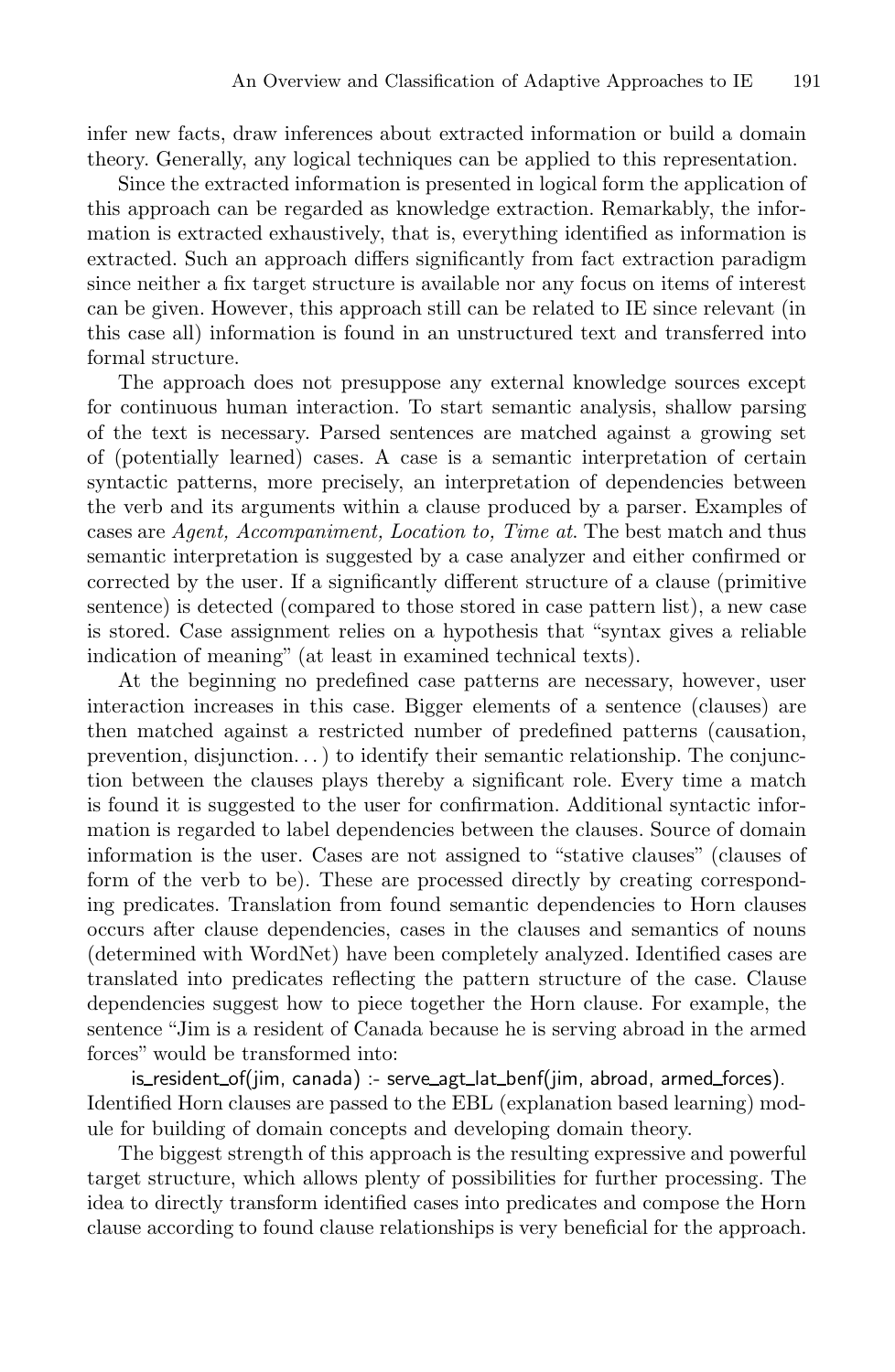Since cases and clause relationships already contain semantic dependencies, Horn clauses can be constructed in a very efficient and consistent way. However, the way semantic relationships are derived from syntactic patterns is quite critical because the underlying assumption does not always definitely hold; especially, it is hardly applicable to other languages. Besides, case matching may fail as many clauses would be semantically ambiguous because of interpretation by syntactic structure.

The considerable involvement of human user is advantageous on the one hand since the system gets reliable information, but on the other hand may cause much effort given a text with big variety of case patterns. However, the learning component successfully applies learned cases and case triggers so that the amount of human interaction reduces with time. Another learning unit based on EBL is used in the last stage of processing Horn clauses.

<span id="page-20-0"></span>The algorithm is explicitly designed for knowledge acquisition task and can hardly be applied to any other NLP tasks without serious modifications. Giving up the basic assumption and extending case patterns to include lexical data would possibly make it applicable to other languages. Since the main source of domain information is the user and no assumptions are made about the domain properties (except for technical texts) this approach could easily be adapted to various environments.

# **4.2 Ontology-Based Extraction**

The goodness of the initial semantic and syntactic domain description is crucial for any rule and knowledge-based approach to IE. Usually this domain information does not represent any abstract logical dependencies and relations in the domain, since it is trimmed to IE purpose excluding comprehensive elements. Embley et al. [15] chose the ontology as one of the most explicit and complete knowledge representation forms trying to employ its possibilities to express deeper semantic relations.

However, using the ontology imposes some restrictions on the kind of processed texts: they have to belong to a quite narrow domain and contain many constants, which can potentially be extracted (e.g. proper names, numbers). The extraction algorithm relies on the existence of a manually created ontology; elements of the ontology cannot be used directly. Consequently tools for parsing and transforming the ontology in suitable form are required.

The user does not provide an explicit target structure. An ontology parser creates a relational database schema that serves as the target structure for consecutive extraction. Since the same ontology is used for all texts in a certain domain and the parser output is deterministic, one can conclude an existence of predefined, fix target structure, even though it has to be derived anew from the ontology for each domain. The parser produces also a list of constants and keyword rules that describes properties of relations in the ontology and their attributes or their occurrence in text. Possible value range and text occurrence are specified as a regular expression.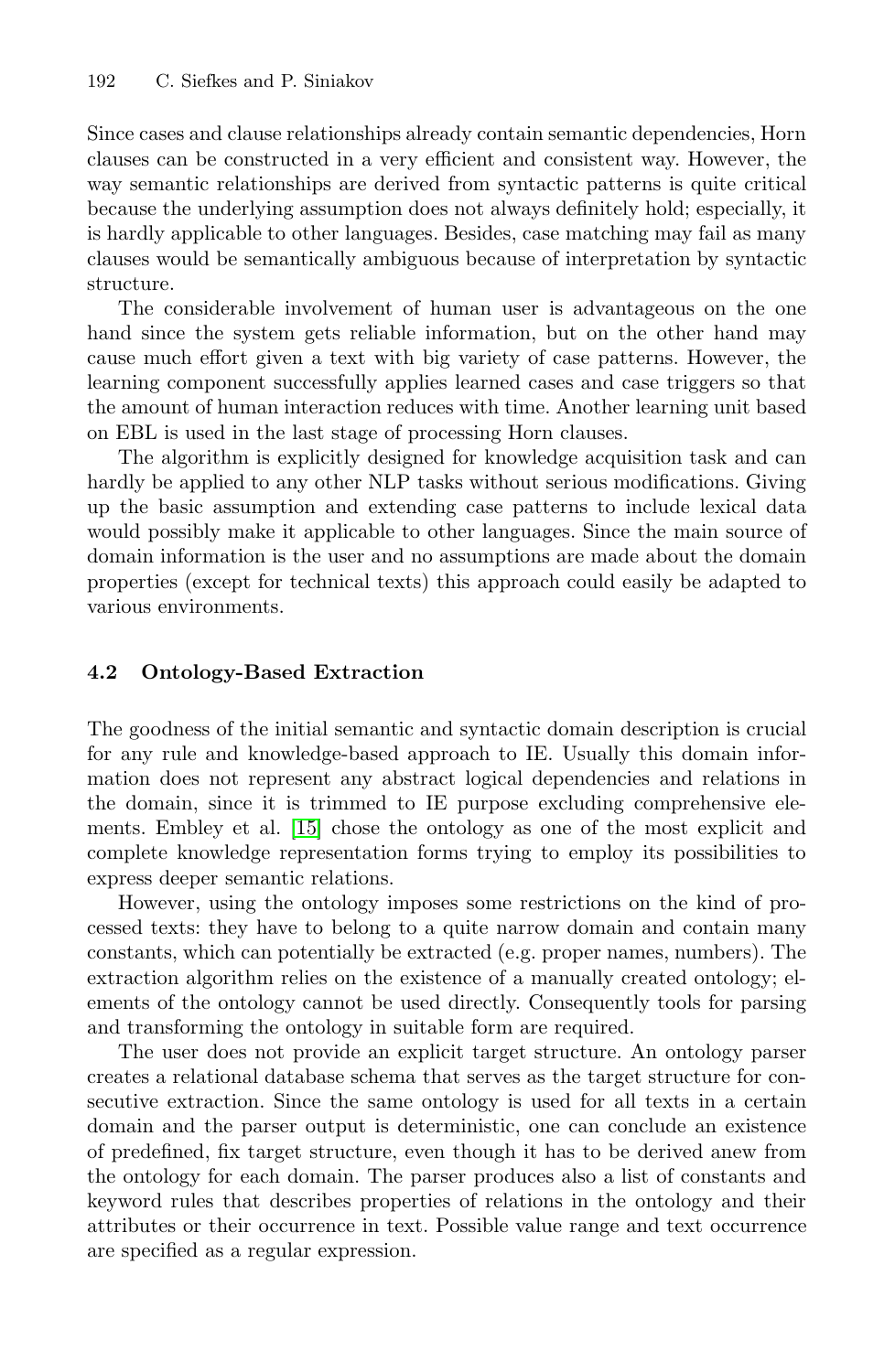In the next step regular expressions are applied to the text to identify relevant items. One expression matches potentially several times, therefore matching text fragments are temporarily kept in a list for "candidate extractions". The decision whether an item will be extracted and what item will be chosen if there are several candidates is guided by heuristics. Heuristics test candidate items for proximity of a relevant keyword, overlapping etc. The item that is the next to a keyword and in case of overlapping items the subsuming one is chosen. If an ontology allows many values for an attribute of a relation all found matches are inserted. Otherwise, if the criteria mentioned above are not applicable, the first one is extracted and the rest ignored. The output is a database with extracted items.

In this approach the ontology represents the only resource and knowledge bundle necessary to process every text of the described domain. The possibility to derive necessary rules or information for extraction from the ontology makes the approach flexible. An ontology contains also predicates describing entity relationships between entities and inference rules. This additional semantic information can be used for more reliable identification of desired facts in a text.

However, the structure of the ontology used in this approach goes far beyond the conventional notion including representational aspect and regular expressions. It is basically a collection of related resources. The extraction suffers from the fact that regular expressions cannot match non-trivial natural language expressions or whole sentences because of their complexity, so some items will not be extracted because they cannot be identified. Moreover, the used regular expressions are not changed or updated according to the results of extraction, learning mechanisms are not employed. Manual creation of ontologies is very tedious and hard to manage for bigger domains.

<span id="page-21-0"></span>In the current form the ontology-based approach can handle listings, enumerations, generally preformatted text elements, but not complete sentences. It can be enhanced if creation of regular patterns is not static and manually specified, but can be dynamically influenced by the semantic level of the ontology. Currently the subject of extr[act](#page-37-5)ion is mainly numbers and proper names. To cope with the variety of natural language the system should be able to extract other parts of speech. Changing elements of an ontology based on the extraction results would ease the adjustment of the ontology to domain texts.

### **4.3 Thesaurus-Based Extraction**

The *TIMES* system developed by Bagga and Chai [2] requires a number of knowledge sources: the WordNet thesaurus, a general English dictionary, a domainspecific dictionary, and a gazetteer of location names. Texts are preprocessed with a tokenizer, a sentence splitter, an entity recognizer that identifies named and numeric entities, and a partial parser that recognizes noun, verb, and prepositional groups with their respective head words. The preprocessing components are based on finite-state rules.

Training is done by a user through a graphical interface. For each of the head words identified by the parser, the user selects the appropriate sense (concept) if WordNet defines several senses for this word. Then the user builds a *semantic*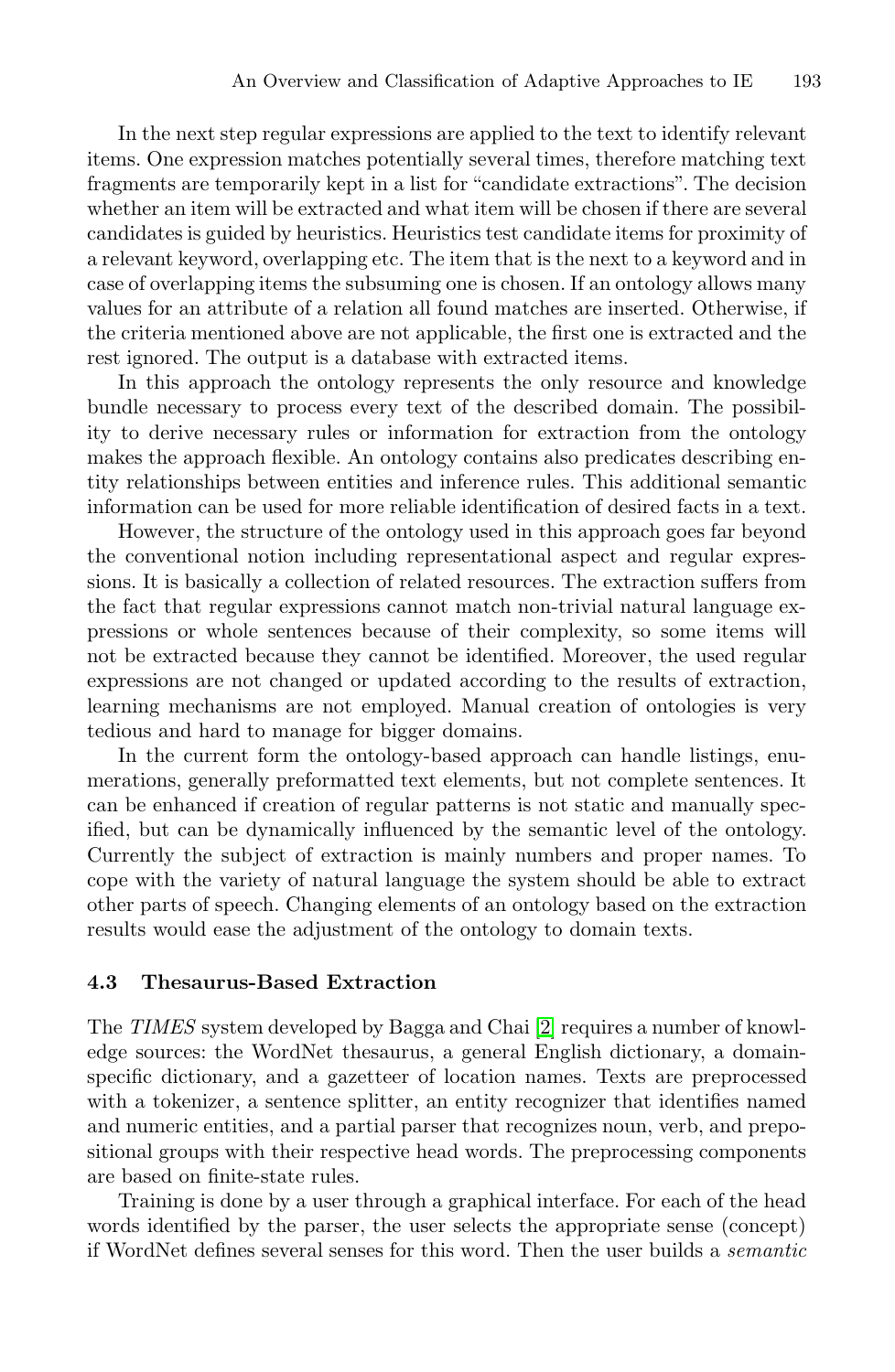*network* to represent the content of each training text. Selected head words from the text are stored as nodes or relations within the network. For example, from the phrase *IBM Corp. seeks jobs candidates in Louisville*, the user might build a relation *seek* between two nodes *IBM Corp.* and *job candidate*.

The text-specific extraction rules created this way are then generalized according to the hypernym/hyponym (super-/subordinate terms) relations defined in WordNet. Generalization replaces a term by its hypernym  $n$  steps higher in the WordNet hierarchy. For named entities (NE), the category determined by the NE recognizer is generalized. E.g. *IBM Corp.* is identified as a company—generalizing this concept one step yields business, concern; three steps yields organization. A generalized rule matches any terms that are hyponyms of the generalized term. Increasing the generalization level results in higher recall at the cost of precision, because the generalized rules find instances mis[sed](#page-37-6) by specialized rules but also produce more false positives.

In later versions of the system, the user only has to mark the target information to extract from a text. The system automatically builds relations between the marked information and generalizes extraction rules to the most suitable level [7].

<span id="page-22-1"></span><span id="page-22-0"></span>The hypernyms of a word are sense-dependent. Rules for sense disambiguation of head words are learned from the user-provided word senses [7]. Rules for selecting a word sense contain a number of constraints for the phrases in the context of the word to classify. Each constraint (match function) determines the syntactic type (noun, verb or prepositional phrase) of a phrase and the token value, semantic type (named/numeric entity type) and word sense of its head word. More general rules contain fewer constraints. The system retains only rules whose precision (ratio of correctly identified word senses) on the training data [exce](#page-39-1)[eds](#page-39-2) a predefined threshold. When several rules fire, the rule with the highest precision wins; when none fires, the most frequent word sense is chosen.

# **5 Statistical Approaches**

# **5.1 Probabilistic Parsing**

The *SIFT* system [35, 36] submitted to MUC-7 is one of the earliest statistical approaches to IE. The system simultaneously handles part-of-speech (POS) tagging and parsing (syntactic annotations) as well as NE recognition and the finding of relationships (semantic annotations), so the results of each task can influence the others. Relationships link two entities of different types, e.g. in *GTE Corp. of Stamford* there is a location-of relation between the company and the city. The system was trained from the Penn Treebank corpus (1,000,000 words) for syntactic annotations and a domain-specific annotated corpus (500,000 words) for semantic annotations.

Tasks are primarily performed at the sentence level. In a final step, entity coreferences are resolved beyond the sentence level (trained from coreference annotations of the semantic corpus) and cross-sentence relationships are established.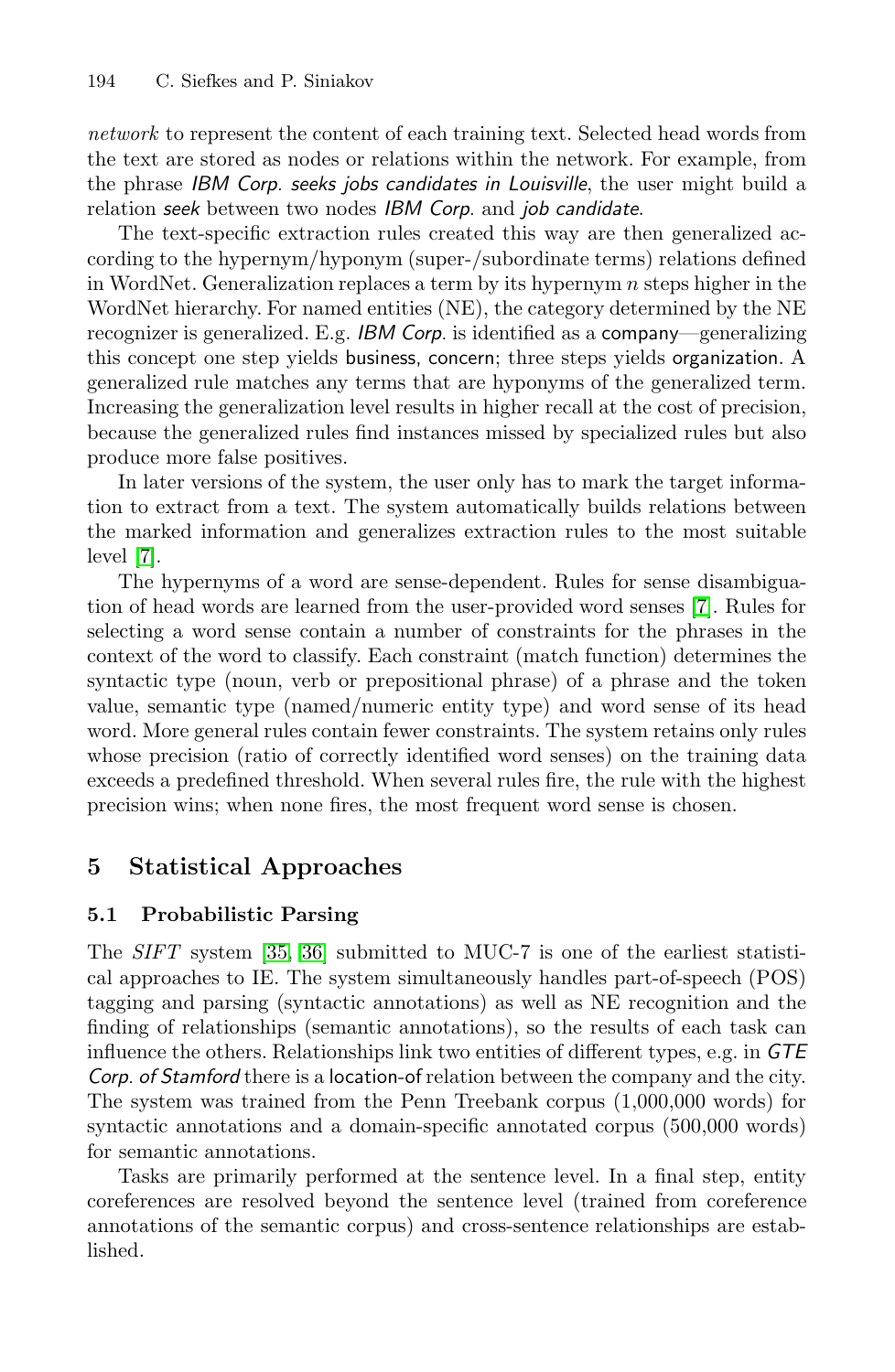The domain-specific corpus requires only semantic tagging (entities, coreferences, relationships), no syntactic annotations. After training the syntax model from the Penn Treebank, it is applied to the domain-specific corpus to produce parses that are consistent with the semantic annotations. The result is a single parse tree that contains both syntactic (e.g. S: sentence, VP: verb phrase) and semantic (e.g. per: person entity, emp-of: employee-of relationship) annotations. The sentence-level model is then retrained on the resulting joint annotations to produce an integrated model of syntax and semantics. Named entities are recognized by a Hidden Markov Model.

The statistical model predicts the categories and POS tags of constituents based on the data from the parse-tree context. The category of a head constituent depends on the category of the parent node; of a modifier on the category of the previous modifier and the parent node and its head constituent as well as on the head word itself. The POS tag of a modifier depends on the modifier itself and on the head word and its POS tag.

The probability of a whole augmented parse tree is the product of the probabilities of all components. The most likely augmented parse tree is found by a chart parser that proceeds bottom-up. Dynamic programming techniques and pruning are used to keep the search space feasible. Maximum likelihood estimates for all probabilities are obtained from the frequencies in the training corpus, using Witten-Bell smoothing to compensate data sparseness.

<span id="page-23-0"></span>For determining whether a relation exists between two elements in different sentences, the cross-sentence model calculates the probabilities that a relation does or does not exist and chooses the more probable alternative. These probabilities are calculated on the assumption of feature independence. The considered features comprise *structural features* (the distance between the entities, whether one of the entities was referred to in the first sentence of an article) and *content features* (e.g. whether entities with similar names—[pro](#page-40-1)[bab](#page-40-2)le coreferences—or with similar descriptors are related in other contexts).

The results of the SIFT system were close to those of the best (hand-written) systems in MUC-7.

# **5.2 Hidden Markov Models**

*Active Hidden Markov Models:* The algorithm developed by Scheffer et al. [48, 49] learns Hidden Markov Models (HMMs) from sparsely (partially) labeled texts. Their HMM algorithm tags each token (word) in a document with one of a set of predefined tags, or the special tag none—the tags (to find) are the hidden states of the Markov Model, while the observed tokens are the visible output of the model. The state (tag) sequence minimizing the per-token error is found using the forward-backward algorithm. Thus the observation sequence *John Smith, extension 7343* should correspond to the state sequence *(firstname, name, none, phone)*. Attributes of each token store the output of preprocessing tools—e.g. the POS tag, word stem, or the surrounding HTML element.

For training the model, partially labeled documents where some of the tags are unspecified are sufficient. The remaining unknown tags are estimated using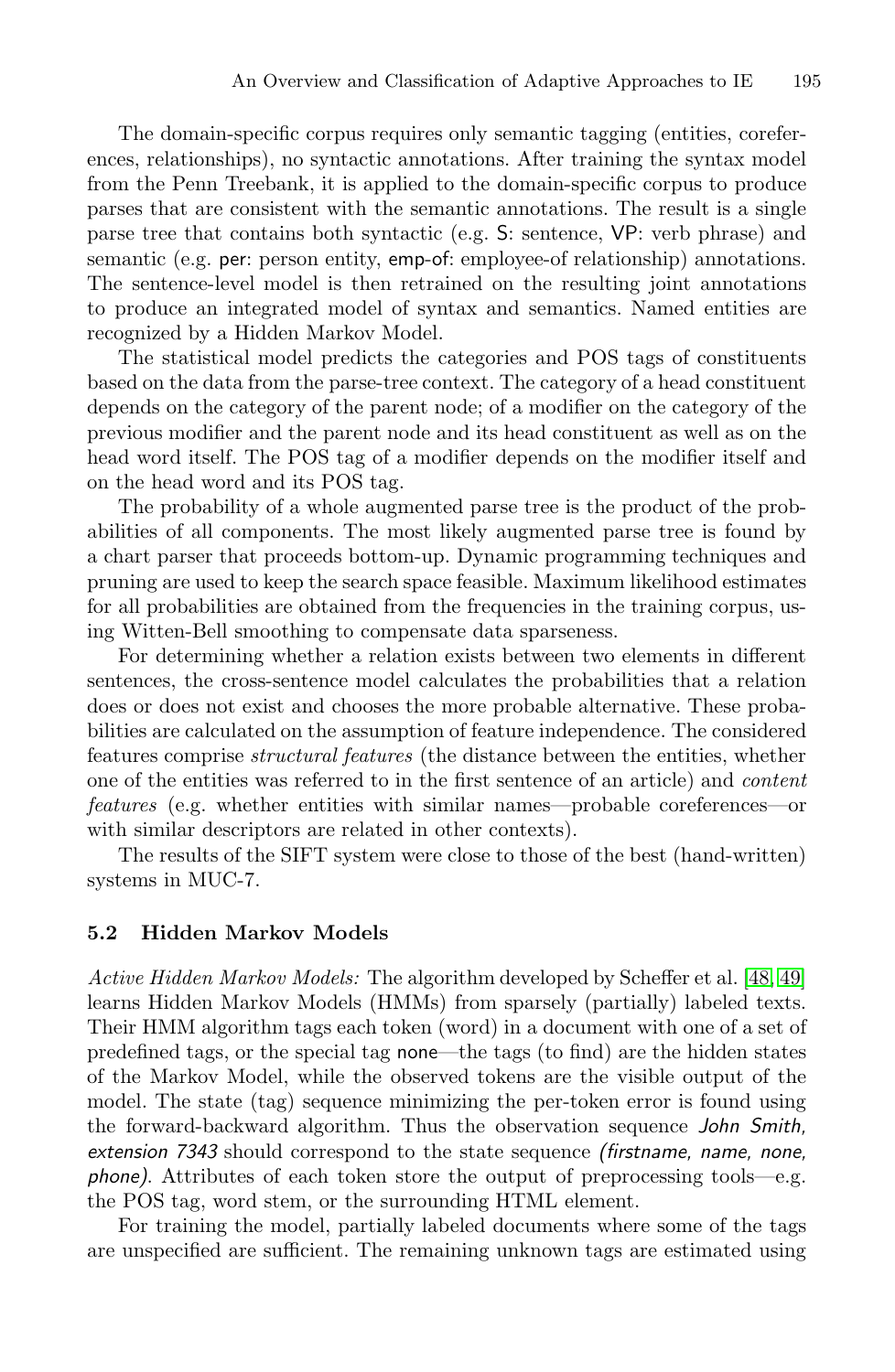the Baum-Welch algorithm. Active learning is used to select the most "difficult" untagged tokens for hand-tagging by the user. The tokens with the lowest difference between the probabilities of the two most probable states are considered most difficult.

*HMMs Learned by Stochastic Optimization:* The state-transition structure of HMMs is often chosen manually. Freitag and McCallum [24] employ stochastic optimization for this purpose. The algorithm performs hill-climbing starting from a simple model and splitting states until a (locally) optimal state-transition structure has been fo[und](#page-38-3). The performance of each model is evaluated on a validation set.

The approach employs a separate HMM for each slot type (e.g. *seminar speaker*) in a document. Each model contains two types of states, *target states* that produce the tokens to extract and *non-target states*.

The Baum-Welch algorithm is used to estimate transition and emission probabilities of each tested model. To increase the reliability of estimated emission probabilities, the technique of *shrinkage* [23] is used. Parameter estimates from sparse states in a complex model are "shrinked" towards estimates from related states in a simpler model where more training data is available for each state (because the number of states is lower). All target states are considered as related, as are all non-target states.

A weighted average learned through Estimation-Maximization is used to combine the estimates of different models. The smoothed, shrinkage-based probability of state s emitting word w is  $\lambda_1 P(w|s) + \lambda_2 P(w|a(s)) + \lambda_3 P(\frac{1}{K})$ , where the last term represents the uniform distribution,  $a(s)$  is the parent state of s (a state combining all target states if s is a target state, a state combining all non-target states otherwise), and  $\lambda_1 + \lambda_2 + \lambda_3 = 1$ .

For learning a suitable HMM structure, non-target states are further differentiated as either *prefix* or *suffix* (preceding resp. following a target phrase) or *background* states (anything else). The most simple HMM fitting this structure has four states (one of each kind) and considers exactly one prefix + suffix around each target state.<sup>1</sup>

This model is used as the starting point for hill climbing. Related models are generated by *lengthening* a [prefi](#page-40-3)x, suffix, or target string (adding a new state of the same kind that must be traversed before the model can proceed to the next kind of state), by *splitting* a prefix/suffix/target string (creating a duplicate where the first and last states of the duplicated prefix/suffix/target have the same connectivity as in the original), or *adding* a background state. Model variations are evaluated on a hold-out set or via 3-fold cross-validation.

*Hierarchical Hidden Markov Models:* Skounakis et al. [51] use *hierarchical HMMs* (HHMMs) [17] for IE. HHMMs combine several levels of states to describe a

<sup>1</sup> The background state is connected to itself and to the prefix state which is in turn connected to the target state, the target state is connected to itself and to the suffix state which is connected to the background state.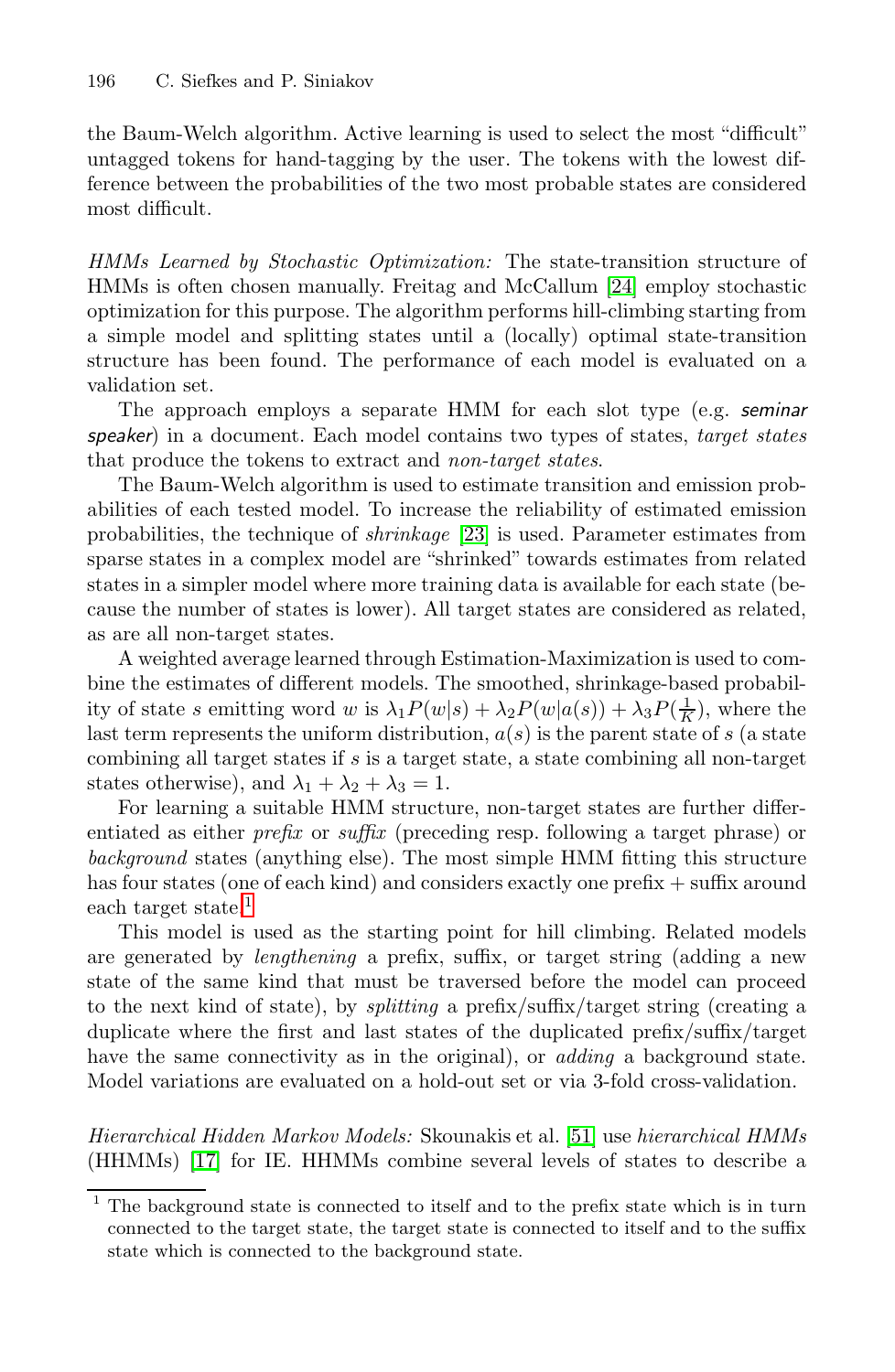sequence at different granularity levels. A two-level HHMM is used—the top level models phrase segments (noun, verb, and prepositional phrases) provided by a shallow parser, the lower level models individual words (including their POS tags) within a phrase.

The Viterbi, Forward, and Backward algorithms are adapted to ensure that the embedded word model reaches the end state exactly at the end of a each phrase and to ensure the typing of the phrase model (each state has a type that corresponds to the type of the phrase segment it emits).

*Context hierarchical HMMs* (CHHMMs) are an extended variant that incorporate additional sentence structure information in each phrase. The word model is extended to consider the left and right neighbor of each word, generating a sequence of overlapping *trigrams*. To reduce the number of possible observations, individual features (words and tags) are combined under the assumption of conditional independence.

Evaluation shows superior results for hierarchical models, especially CHH-MMs, compared with flat HMMs.

<span id="page-25-0"></span>Generally, HMMs offer a simple yet powerful way to model text that has proved very successful in various areas of language processing. However, the generative nature of HMMs makes it hard to capture multiple interdependent sources of information. The approaches described in the following section address this problem by switching to sequential m[odel](#page-39-8)s that are conditional instead of generative.

# **5.3 Maximum Entropy Markov Models and Conditional Random Fields**

The *Maximum Entropy Markov Models (MEMMs)* used by [33] are a conditional alternative to HMMs. MEMMs calculate the conditional probability of a state (tag) given an observation (token) and the previous state (tag). Thus the two parts of an HMM—calculating the probability of a state depending on the previous one (transition function) and calculating the probability of an observation depending on the current state (observation function)—are collapsed into a single function.

Observations can comprise many features which need not be independent. Features are binary, e.g. *the word "apple"*, *a lower-case word* etc. The actually used features are selected and weighted by maximum entropy (ME) modeling. Generalized Iterative Scaling (GIS) is used to train the parameters of the model. The most probable tagging sequence is found using a variation of Viterbi search adjusted for MEMMs.

A variation of the Baum-Welch algorithm can be used to estimate missing tags (states) during training, so the model can be trained from partially labeled or even unlabeled documents. No experimental results of doing this are reported though.

A disadvantage of associating observations with state transitions instead of states is the high number of parameters:  $|S|^2 \times |O|$  instead of the  $|S|^2 + |S| \times |O|$  of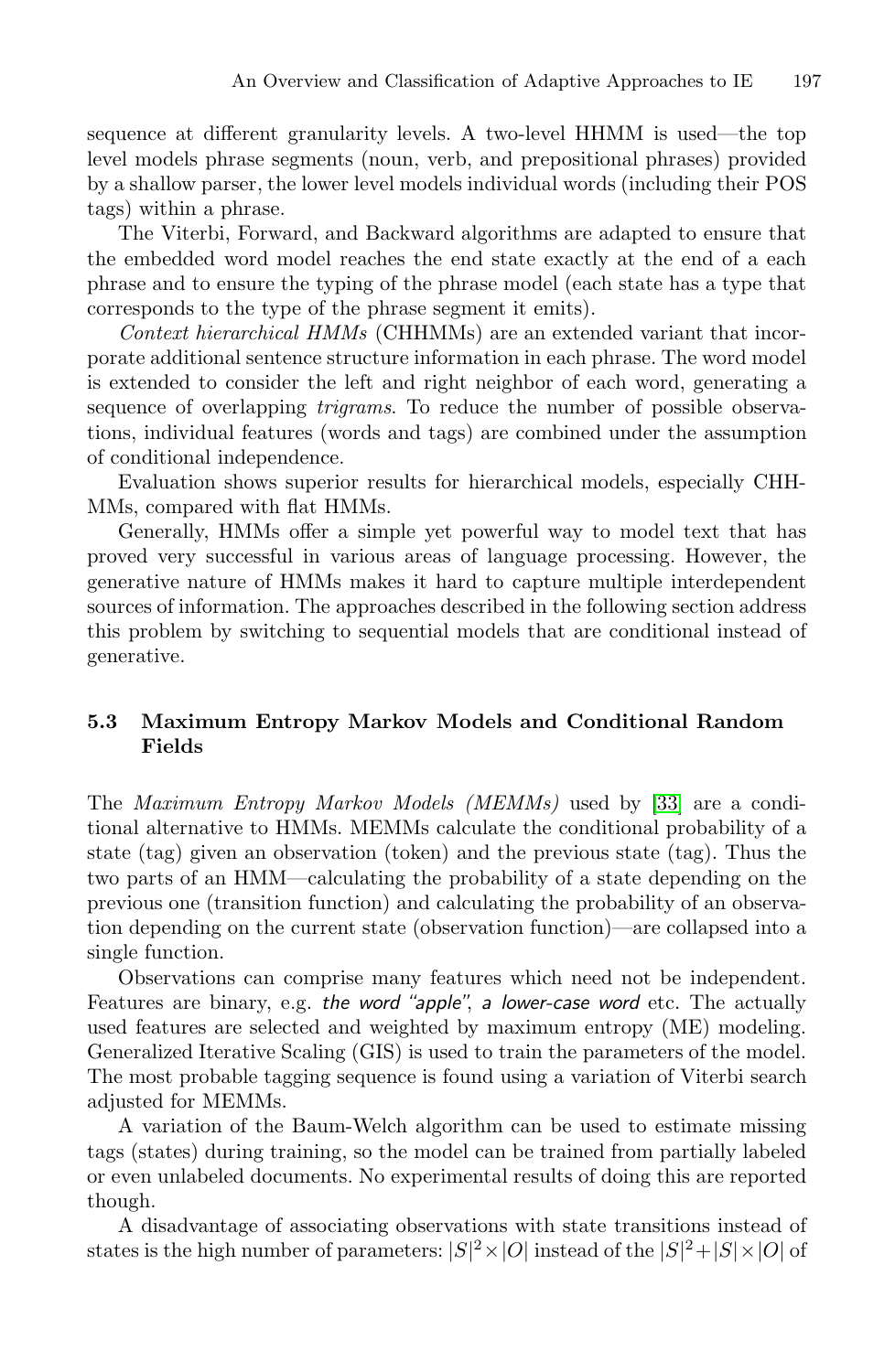classical HMMs  $(|S|$  is the number of states,  $|O|$  of observations). This increases the risk of data sparseness.

Tested on a text segmentation task, MEMM performs significantly better than both classical HMMs and a stateless maximum entropy model.

A weakness of MEMMs is the *label bias problem:* the probability mass arriving at a state must be distributed among the successor states, thus outgoing transitions from a state compete only against each other, not against other transitions. This results in a bias in favor of states with fewer outgoing transitions. *Conditional Random Fields (CRFs)* [28, 34] address this problem by modeling the joint probability of an entire sequence of labels in a single exponential model instead of modeling the conditional probabilities of next states in per-state exponential models.

CRFs are undirected graphical models (a.k.a. *random fields* or *Markov networks*) that calculate the conditional of values on designated output variables depending on other designated input variables.

$$
P(y|x) = \frac{1}{Z_x} \prod_{c \in C} \Phi_c(x_c, y_c)
$$

<span id="page-26-0"></span>is the conditional probability of output values  $y$  given input values  $x$ .  $Z_x =$  $\sum_{y'} \prod_{c \in C} \Phi_c(x_c, y_c)$  is the normalizer (partition function), C is the set of all cliques,  $\Phi_c(\cdot)$  is the potential function for clique c,  $x_c$  and  $y_c$  are the sub-sets of the variables in  $x$  resp.  $y$  that participate in clique  $c$ .

CRFs have been employed for preprocessing tasks such as part-of-speech (POS) tagging [28] and for IE subtasks such as coreference resolution [32].

# **5.4 Token Classification**

There are multiple approaches that employ standard classification algorithms, modeling information extraction as a token classification task. These systems split a text into a series of tokens and invoke a trainable classifier to decide for each token whether or not it is part of an slot filler of a certain type (e.g. *speaker* or *location* of a seminar).

**Combination Strategies:** To re-assemble the classified tokens into multi-token slot fillers, various *combination strategies* (or tagging strategies) can be used. The trivial (*Triv*) strategy would be to use a single class for each slot type and an additional "O" class for all other tokens. However, this causes problems if two entities of the same type immediately follow each other, e.g. if the names of two *speakers* are separated by a linebreak only. In such a case, both names would be collapsed into a single entity, since the trivial strategy lacks a way to mark the begin of the second entity.

For this reason (as well as for improved classification accuracy), various more complex strategies are employed that use distinct classes to mark the first and/or last token of an slot filler. The two variations of *IOB* tagging are probably most common: the variant usually called *IOB2* classifies each token as the begin of a slot filler of a certain type (B-*type*), as a continuation of the previously started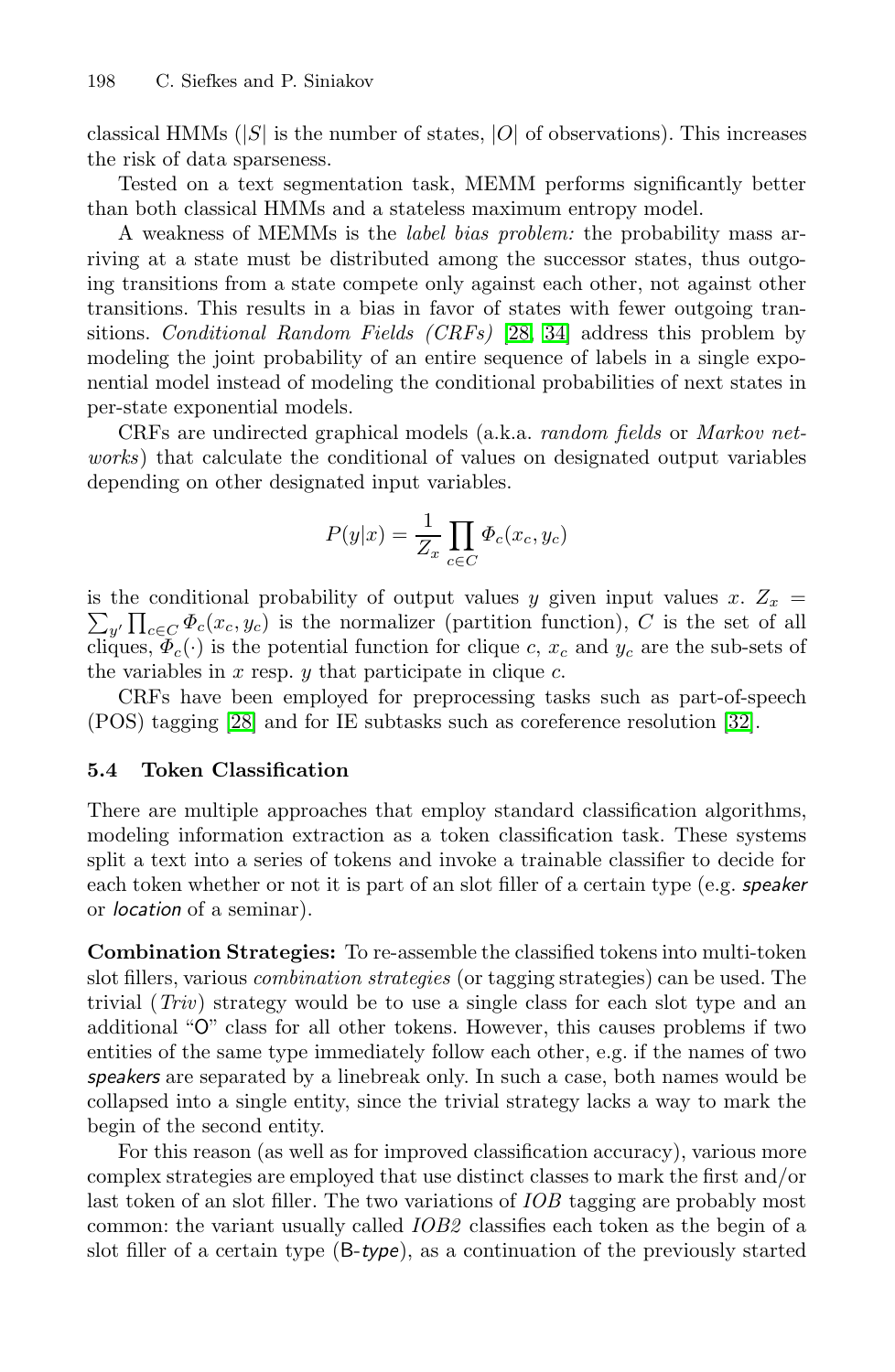slot filler, if any (I-*type*), or as not belonging to any slot filler (O). The *IOB1* strategy differs from *IOB2* in using B-*type* only when necessary to avoid ambiguity (i.e. if two same-type entities immediately follow each other); otherwise I-*type* is used even at the beginning of slot fillers. W[hil](#page-27-0)e the *Triv* strategy uses only  $n + 1$  classes for n slot types, *IOB* tagging requires  $2n + 1$  classes.

*BIE* tagging differs from *IOB* in using an additional class for the last token of each slot filler. One class is used for the first token of a slot filler (B-*type*), one for inner tokens (I-*type*) and another one for the last token (E-*type*). There are two variations that differ in the handling of slot fillers consisting in a single token (which is thus both begin and end): *BIE1* simply assigns the begin class (B-*type*), while *BIE2* uses a fourth class BE-*type* to mark them specially.<sup>2</sup> Thus  $3n + 1$  classes are used by *BIE1*,  $4n + 1$  by *BIE2*.

The strategies discussed so far require only a single classification decision for each token (through often multiple binary classifiers are used concurrently instead of a single multi-class classifier). Another option is to use two separate classifiers, one for finding the begin and another one for finding the end of slot fillers. *Begin/End* tagging requires  $n + 1$  classes for [ea](#page-37-7)ch of the two classifiers  $(B-type + O for the first, E-type + O for the second)$  $(B-type + O for the first, E-type + O for the second)$  $(B-type + O for the first, E-type + O for the second)$ . In this case, there is no distinction between inner and outer (other) [tok](#page-40-5)ens. Complete slot fillers are f[oun](#page-39-10)d by combining the most suitable begin/end pairs of the same type, e.g. by taking the length distribution of slots into account.

**Classification Algorithms:** There are various approaches that employ a classification algorithm with one of the combination strategies described above: [8] uses *Maximum Entropy (MaxEnt)* modeling with *BIE2* tagging; [59] uses *Memorybased Learning (MBL)* with the *IOB1* strategy; the *TIE* system [50] pairs the *Winnow* algorithm [31] with *IOB2*. Since Winnow is an online algorithm that can learn from a single pass over the training data, *TIE* support *incremental learning*, i.e. the extraction model can be updated on-the-fly without requiring a full retraining. However, better results are reported for batch training (multiple passes over the training data).

*ELIE* [18, 19] uses two Support Vector Machines (SVM) for *Begin/End* tagging. Highly improved results are reached by augmenting this setup with a second level *(L2)* of begin/end classifiers. The *L2* end classifier focuses on finding suitable end tags for matching left-over begin tags from th[e le](#page-32-0)vel-1 begin classifier (and vice versa). While the *L1* classifiers are trained on a very high number of tokens, almost all of which are negative instances (O), the *L2* classifiers only consider the near context of left-over *L1* begin/end tags which allows a more focused classification. In this way, the recall of the system can be increased without seriously affecting the precision.

<span id="page-27-0"></span>While token-classifying approaches lack the genuinely sequential nature of HMMs and conditional models, they have proved very successful (cf. Sec. 6.5),

<sup>&</sup>lt;sup>2</sup> Note that the actual names used to identify classes do not matter and can deviate from those used in the explanation; what matters is the chosen partitioning of tokens into classes.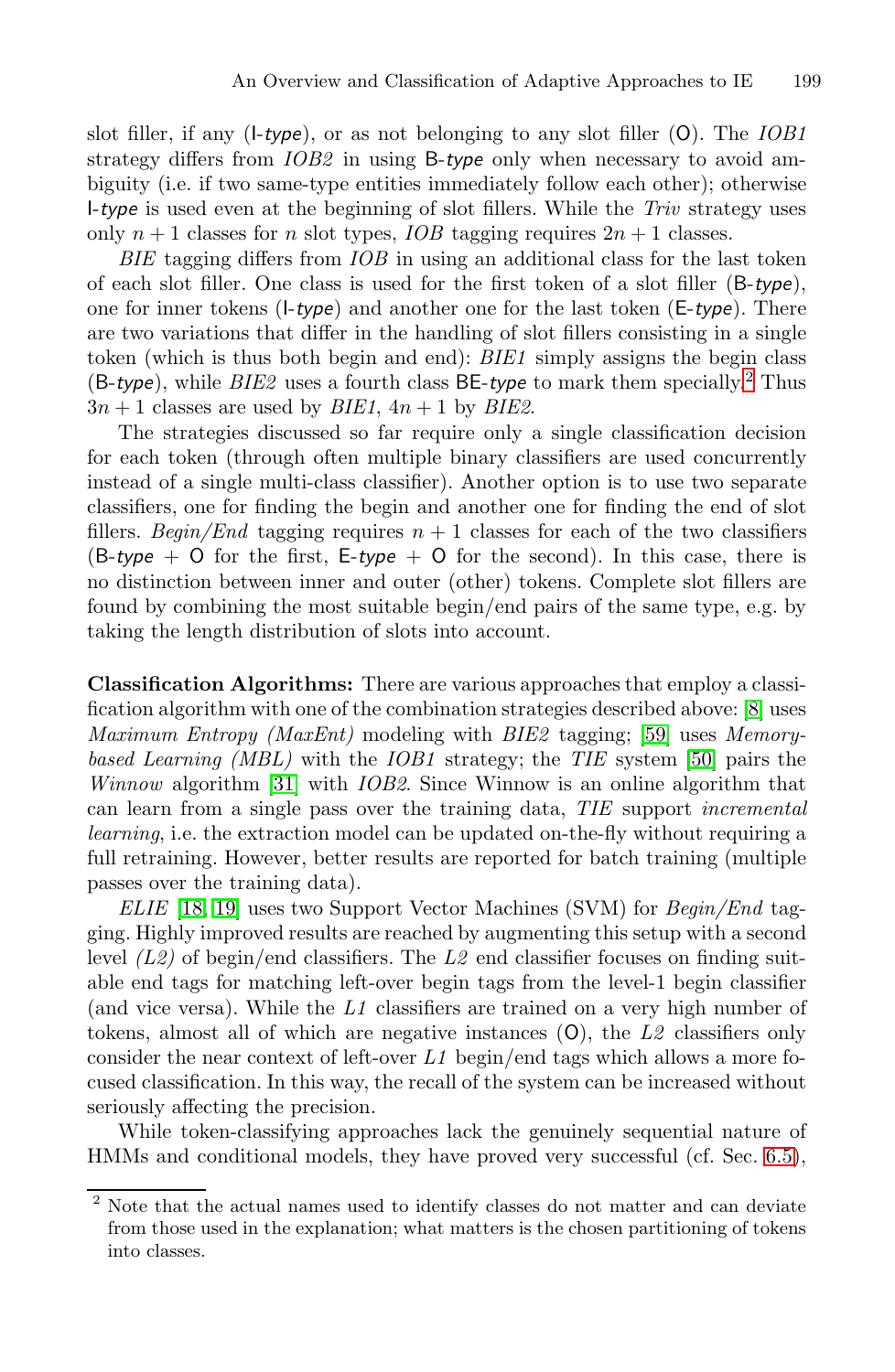<span id="page-28-0"></span>due to their ability to combine rich feature representations of the tokens to classify with powerful classification algorithms.

# **5.5 Fragment Classification and Bayesian Networks**

*SNoW-IE:* Roth and Yih [46] employ the *Winnow*-based *SNoW* classifier in a two-stage architecture. Among a small number of possible candidate fragments identified in the *filtering* stage, the (presumably) correct text fragment is determined and extracted in the *classifying* stage. The two-stage architecture allows using a rich feature representation in a second step for the small subset of promising candidates which would be infeasible (or very inefficient) to use for all possible fragments.

Rich context representations are created by encoding certain relational structures in pro[pos](#page-39-11)itional representations. In the first phase, only single word tokens and POS tags and collocations of two adjoint words/tags (bigrams) are used as features. For words and tags in the left and right context window, the relative position is encoded in the feature. In second phase, "sparse collocations" of words/tags from left and right window and target phrase are also considered. A sparse collocation of n elements generates an n-gram feature for each subsequence of eleme[nts](#page-39-12)  $v_i \dots v_j$ ,  $1 \leq i < j \leq n$ .

In the version presented in [46], a different classifier is trained for each entity type in each phrase—dependencies between different types are not considered. When several classifiers choose identical fragments for extraction, the more confident classifier (higher activation value) wins.

But relations between entities can yield important hints for determining the exact entity type. Thus the approach has been modified to recognize entities and relations between them at the same time [47]. Borders of entities and existence of relations must be given, but their types are established in a joint step, by maximizing the joint likelihood of all type assi[gnm](#page-39-3)ents in a *belief network* (Bayesian network), based on original estimates given by SNoW classifiers.

The mathematical model does not allow loops—different relations are assumed to be independent and entity types are assumed to be independent of relationship types. Another limitation of this approach is that entity borders must be known in advance and cannot be changed.

*BIEN: BIEN* (Bayesian Information Extraction Network) [41] is another approach utilizing Bayesian networks. For preprocessing, words are lemmatized (stemmed) and POS tagged and sentences are split into flat syntactic chunks (noun, verb, prepositional, and other phrases). Additional features are provided by capitalization, word length, and several gazetteers (location identifiers, popular names).

*Dynamic Bayesian networks* (DBNs) represent previous decisions to model the order of events ("flow of time"), generalizing Hidden Markov Models. The BIEN system is based on a DBNS that classifies each token as belonging to one of the target field types or to the background (hidden variable Tag). Another hidden variable (Last Target) stores the last recognized target field type, reflecting the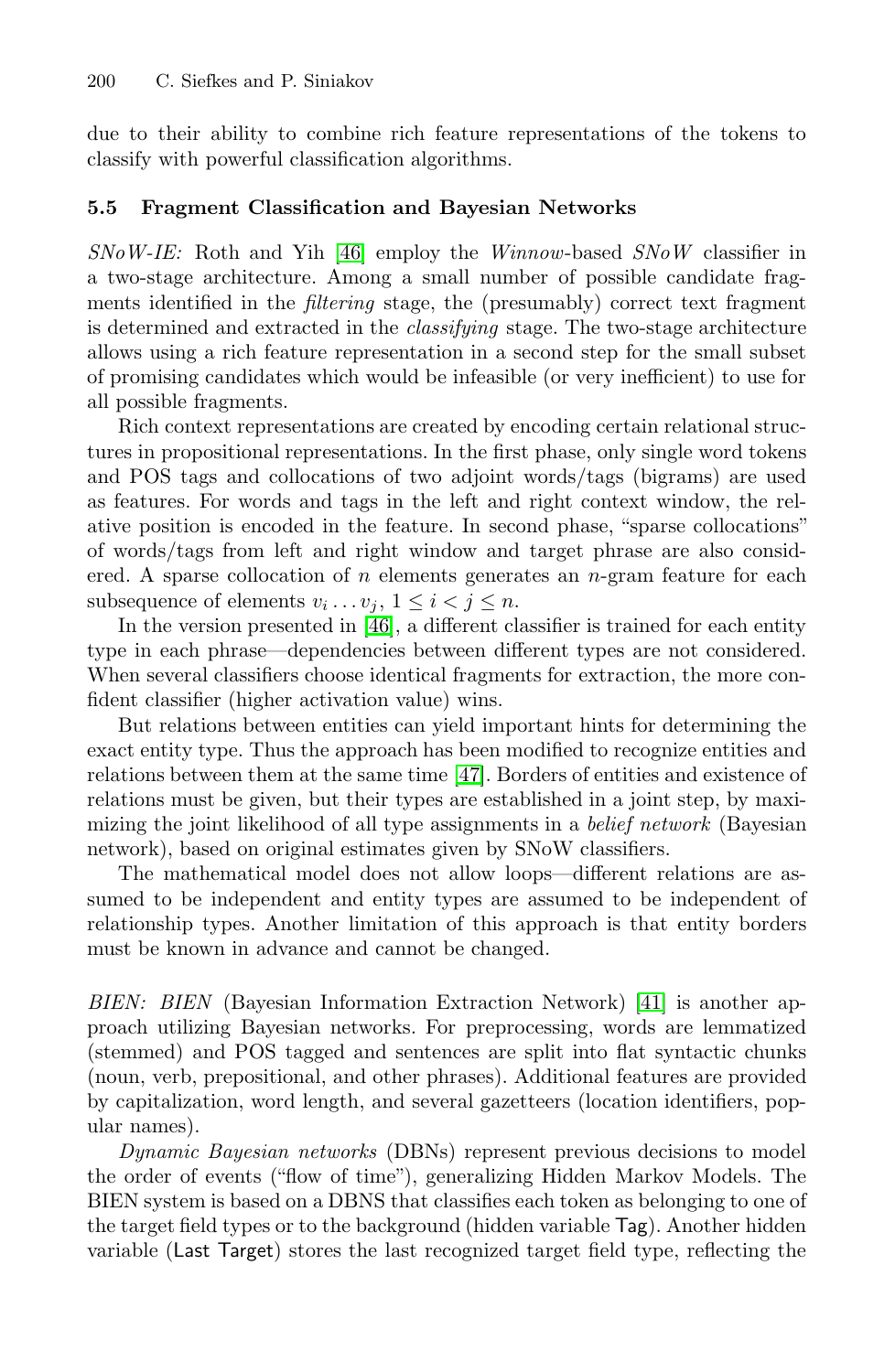<span id="page-29-0"></span>order in which target information is expressed. The Viterbi algorithm is used for classification (determining the most likely sequence of Tag variables); the EM algorithm is used for training the model.

# **6 Comparison of Selected Approaches**

In this section we compare the approaches according to the types of tasks and texts they can handle as well as the types of features they consider. We also compare tagging requirements and learning characteristics. The final subsection discusses quantitative evaluation and presents evaluation results on two standard corpora. Table 1 in Sec. 1.3 can be consulted to locate the detailed descriptions of approaches and systems.

### **6.1 Types of Tasks Handled**

The main IE task is to fill a *template* that contains several *slots*, which is typically done in two steps:

- **–** *Slot filling* or *single-slot extraction* to find suitable fillers for the defined slots.
- **–** *Te[mp](#page-29-1)late unification* or *multi-slot extraction* to combine the found slot fillers into templates, resolving coreferences as required.

Most approaches described in this paper handle the first step only. Hence they are limited to corpora where each document contains a single template; otherwise additional pre- or postprocessing is necessary to split the input at template boundaries or to arrange the found slot fillers into adequate templates.

Some systems—*Crystal*<sup>3</sup>, *Whisk* and *TIMES*—handle multi-slot extraction at the sentence level. Th[us n](#page-7-1)o sp[ecial](#page-18-1) processing is necessary if each template is expressed within a single sentence in a input text. This might be sufficient for some domains but it is not a general solution to the template unification task.

Other approaches go further by unifying templates at a logical level, beyond sentence borders: the *Amilcare* extension of *(LP)*<sup>2</sup>, *IE*<sup>2</sup>, *SIFT*, and the extended version of *SNoW-IE*.

A significant difference can be observed in the requirements on target structures: the approaches present[ed](#page-40-0) in sectio[ns 3](#page-38-11).1 and 4.1 generate templates dynamically; all other approaches require a predefined target structure. The dynamic construction of target structures reduces the human effort necessary to adapt a new domain; however, in many cases, automatically deduced structures will be less appropriate than hand-modeled ones.

# <span id="page-29-1"></span>**6.2 Types of Texts Handled**

Three types of texts are often distinguished (cf. [54, Sec. 1], [14, Sec. 2.5]):

<sup>3</sup> Crystal does not identify exact slot fillers but only sentence constituents containing slot fillers, thus it always requires postprocessing.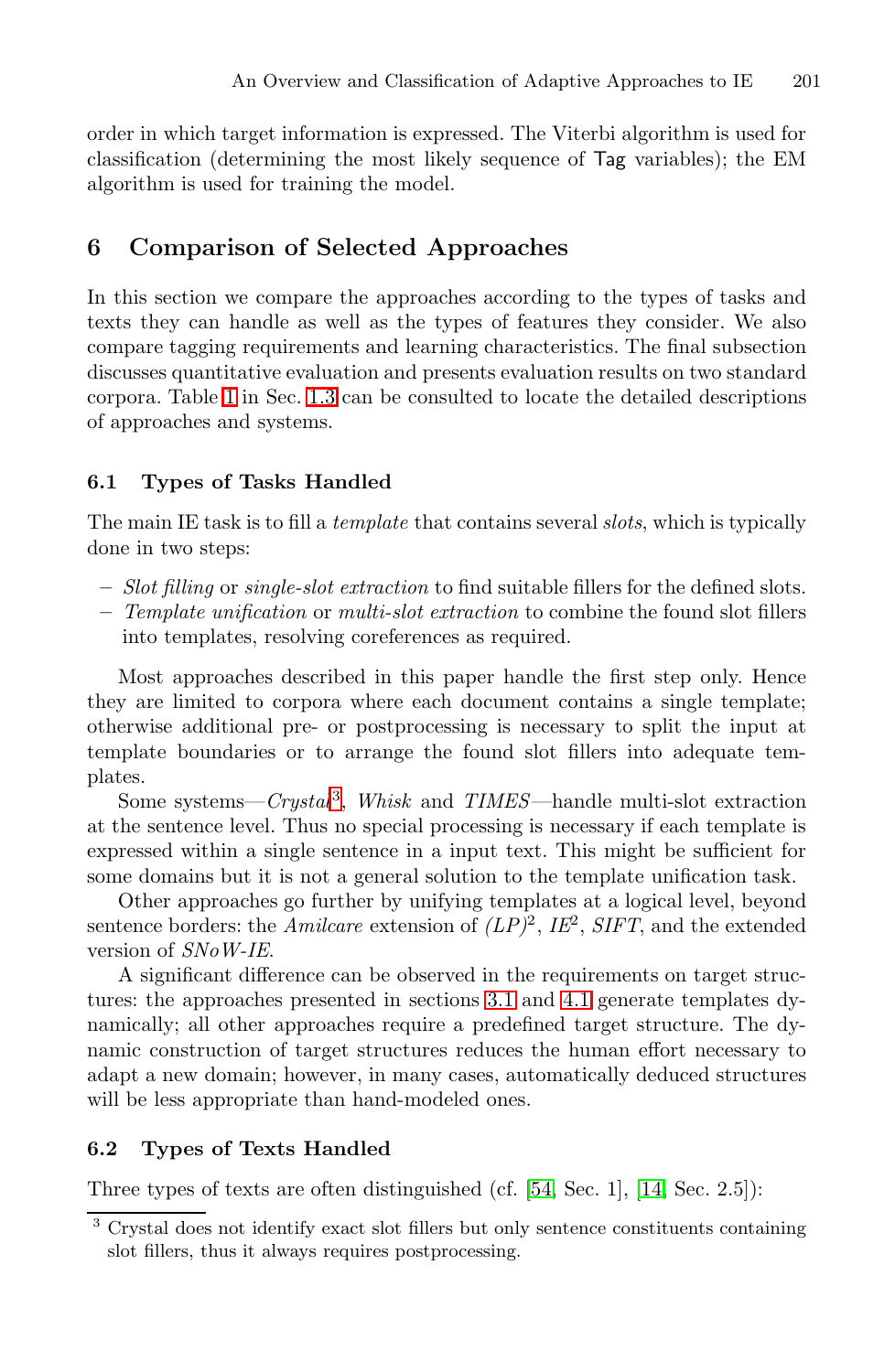- **–** *Free texts* are grammatical natural-language texts, e.g. newspaper articles or scientific papers.
- **–** *Semi-structured texts* are not fully grammatical and sometimes telegraphic in style, e.g. newsgroups or email messages or classified ads.
- **–** *Structured texts* contain textual information strictly following a predefined (but not necessarily known) format where items are arranged in a fixed order and separated by delimiter characters or stri[ng](#page-30-0)s. Examples are commaseparated values or web pages generate[d](#page-38-2) [fro](#page-38-2)m a database.

Even though some systems are designed for certain types of texts, it cannot be assumed that some class of IE approaches is particularly suitable for a particular kind of text. Furthermore, all classes have in common that the performance on structured texts is better than on free texts.

Some approaches—*TANKA/MaLTe*, the original version of  $Crystal<sup>4</sup>$ ,  $IE<sup>2</sup>$ , *TIMES* and *SIFT*—rely heavily on linguistic information and are thus suitable for free texts only. The system described by Embley et al. [15] is restricted to structured texts. Most other approaches are suitable for both free and semistructured texts—they make use of linguistic information as far as it is available, but do not necessarily require it.

Most other systems make little or no use of linguistic knowledge, thus they are suited for semi-structured and structured texts. *Whisk*, *SRV* and *BWI* claim to be targeted at any text type, from free text to structured text. Approaches that allow variable input will play a major role in the future research, since in real world domains an IE system will be confronted with the large diversity of texts.

# **6.3 Considere[d F](#page-30-1)eatures**

There is a wide variety in the types of features that a[re](#page-30-2) considered for learning by different approaches. All systems utilize the words (tokens) in a text as the main lexical features. Not only the presence or absence of a word but also the word order play an important role. Morphological information is used not quite as universally, [but](#page-7-1) very frequently. Especially POS (part-of-speech) tags are used by a wide variety of systems. Some systems also utilize a stemmer or lemmatizer to determine the base forms of words.<sup>5</sup>

<span id="page-30-2"></span><span id="page-30-1"></span><span id="page-30-0"></span>For linguistic information beyond the word level, several approaches  $6$  rely on simple chunkers that identify various types of clauses (noun, verb, prepositional clauses etc.) in a sentence. More refined chunk parsers that also assign grammatical roles for chunks (subject, direct or indirect object) are employed by the systems presented in Sec. 3.1 and by *Crystal* and *Whisk* (for free texts). Only two systems, *SRV* and *TANKA/MaLTe*, make use of a deep parser. Rule and knowledge-based systems tend to embed more syntactic information since

 $4$  [53] describes an extension to semi-structured text.

 $5(LP)^2$ , TIE and BIEN, optional for Active HMMs.

 $6$  Such as TIMES, (C)HHMMs, TIE, BIEN, and the extended version of BWI.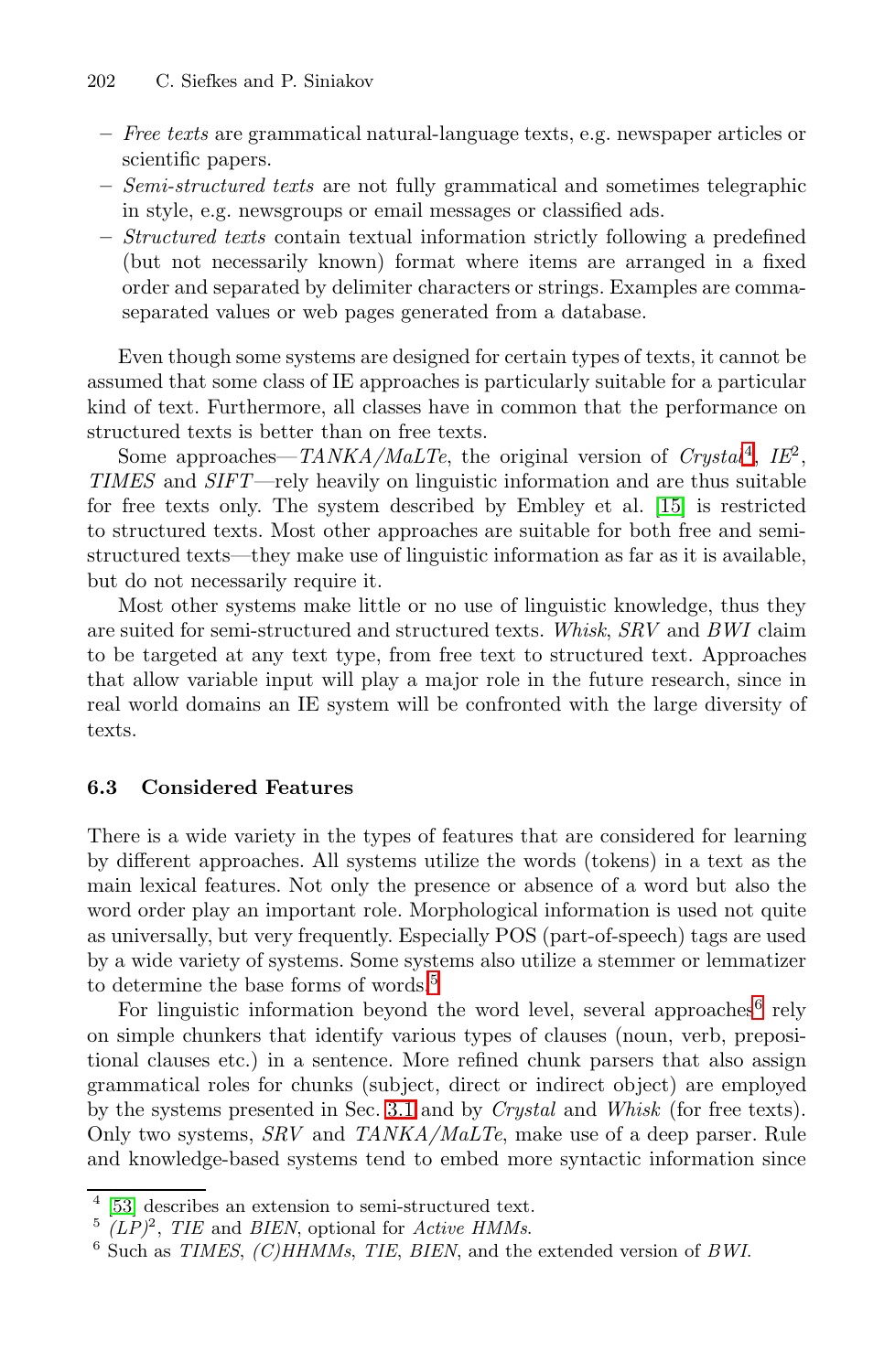s[yn](#page-31-0)tax is often used for rule construction. Statistical systems consider predominantly linguistic information related to single tokens due to their token-based processing of the text.

Semantic information is used less frequently than syntactic. Typically, it comprises simple gazetteers or word lists assigning semantic classes to words.<sup>7</sup> Some approaches<sup>8</sup> use a complete thesaurus, WordNet [16]. Knowledge-based systems use their own built-in knowledge-bases.

Some approaches<sup>9</sup> consider features derived from the shape of words/tokens, e.g. token type (lower-case, capitalized, all-caps, digits, etc.) or prefixes and suffixes. Most approaches work on plain text input without formatting, but a few can utilize structural information from HTML or XML documents: *Stalker* and *BWI* can handle HTML tags (treating them as normal tokens), *Active HMMs* optionally consider the HTML context of text tokens, *TIE* creates structured context representations based on the DOM tree of XML documents.

While usually the handled types of features are fixed in advance, the *Amilcare* system chooses an adaptive way to consider linguistic information ("LazyNLP"): the amount of linguistic information available for learning rules is gradually increased until the effectiveness of the generated rules stops improving.

The three main classes of IE approaches differ significantly in the amount of used features. Knowledge-based approaches utilize comparably few features restricting them on semantic and syntactic information. Some statistical systems try to exploit all available information about text elements generating relatively big amount of features. Rule-based systems tend to rely heavily on linguistic features for rule generation.

# **6.4 Tagging Requirements and Learning Characteristics**

M[ost](#page-7-1) [appr](#page-15-0)oac[hes](#page-18-2) require training texts to be fully tagged, i.e. all items to extract must be marked (either embedded within the texts or in external documents). Full tagging of a large number of documents is a serious burden. Some systems alleviate this requirement by using *active learning* on partially tagged texts (the extended version of *Rapier*, *Whisk*, *Stalker* in Co-Testing setting, *Active HMMs*). *TIE* is the only system that allows *incremental learning*, i.e. the extraction model can be updated on-the-fly without requiring a full retraining. The approaches described in Sections 3.1, 3.4 and 4 utilize human review and interaction instead of postulating pretagged texts.

<span id="page-31-0"></span>The general trend should go towards relaxing the input requirements on the training texts by incorporating better learning models. Statistical systems partially succeed in processing not fully consistent text corpora, while rule-based and knowledge-based systems rely on traditional elaborately prepared text resources.

Used by Riloff's system, Crystal,  $(LP)^2$ , TIMES, TIE, and BIEN for various word classes.

<sup>8</sup> Rapier, SRV, TIMES.

<sup>9</sup> SRV, BWI, MEMM, TIE.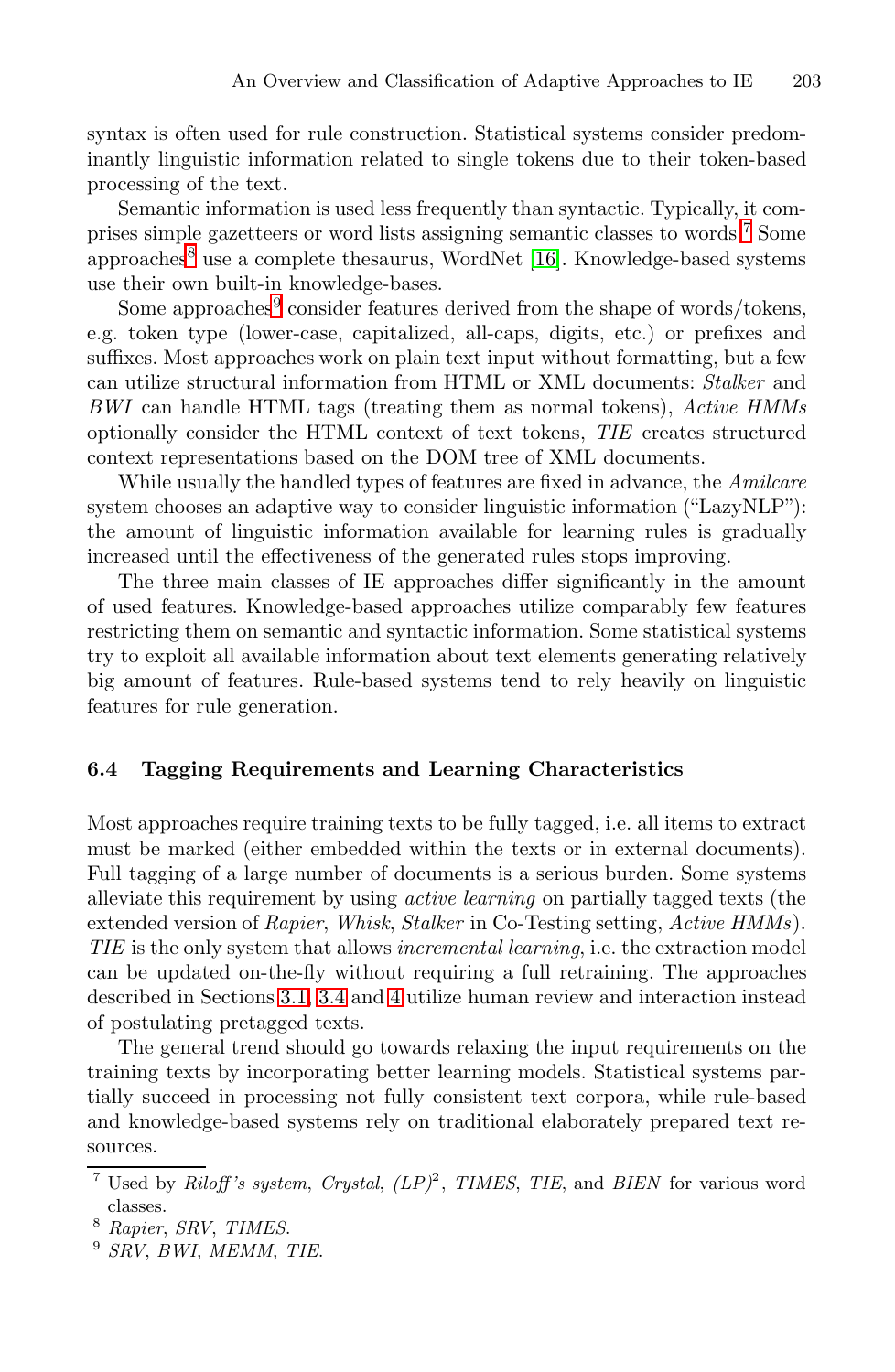### <span id="page-32-0"></span>**6.5 Quantitative Comparison**

**Evaluation Metrics:** The most commonly used metrics for quantitative evaluation of IE systems are *precision* and *recall*; the joint *F-measure* combines them both in a single figure. For each slot type, results are evaluated by counting *true positives tp* (correct slot filters), *false positives fp* (spurious slot filters), *false negatives fn* (missing slot filters) and calculating *precision*  $P = \frac{tp}{tp + fp}$  and *recall*  $R = \frac{tp}{tp + fn}$ . The *F-measure* is the harmonic mean of precision and recall:

$$
F = \frac{2 \times P \times R}{P + R}.
$$

For a corpus containing multiple slot types, there are several ways to combine results of all types into a single measure. The *microaverage* is calculated by summing the respective *tp*, *fp* and *fn* counts for all types and then calculating  $P, R$ , and  $F$  over the summed counts. [Th](#page-37-7)us slot types that occur more frequently have a higher impact on the joint measure than rare types. On the other hand, the *macroaverage* is calculated by computing the mean of all type-specific P and R values, so all types are considered of equal importance, no matter how often they occur.

A disadvantage of the *microaverage* is that is depends on knowing the raw counts, which are hardly ev[er](#page-39-13) [pub](#page-39-14)lished in research papers. This is addressed by a related metric, the *weighted average* proposed by [8]: here each slot type is weighted by the total number of slot fillers of this type in the corpus. These numbers can be determined by inspecting a corpus, allowing comparisons with other systems evaluated on the same corpus even if no raw counts have been published.

**Evaluation Methodology:** As discussed in [29, 30], there are several issues that need to be addressed to allow a fair comparison of different systems, some of which have often been neglected in previous IE evaluations. An important issue is the size of the split between training and testing set (e.g. 50/50 or 80/20 split) and the procedure used to determine partitions  $(n\text{-fold cross-validation or})$  $n$  random splits).

Another issue is how to compare predicted answers (slot fillers) with the expected (true) answers. Typical options are to require that all occurrences of a slot in a document should be found ("one answer per occurrence") or to expect only a single answer per slot which is considered most likely to be correct ("one answer per slot"). The latter option is useful if multiple answers for the same slot are expected to be synonymous (e.g. "2pm" and "2:00 pm"), the former if each occurrence is assumed to contain relevant new information. A less frequently used option would be "one answer per different string" where multiple occurrences of the same string are collapsed into a single occurrence, i.e. different positions in the document are ignored.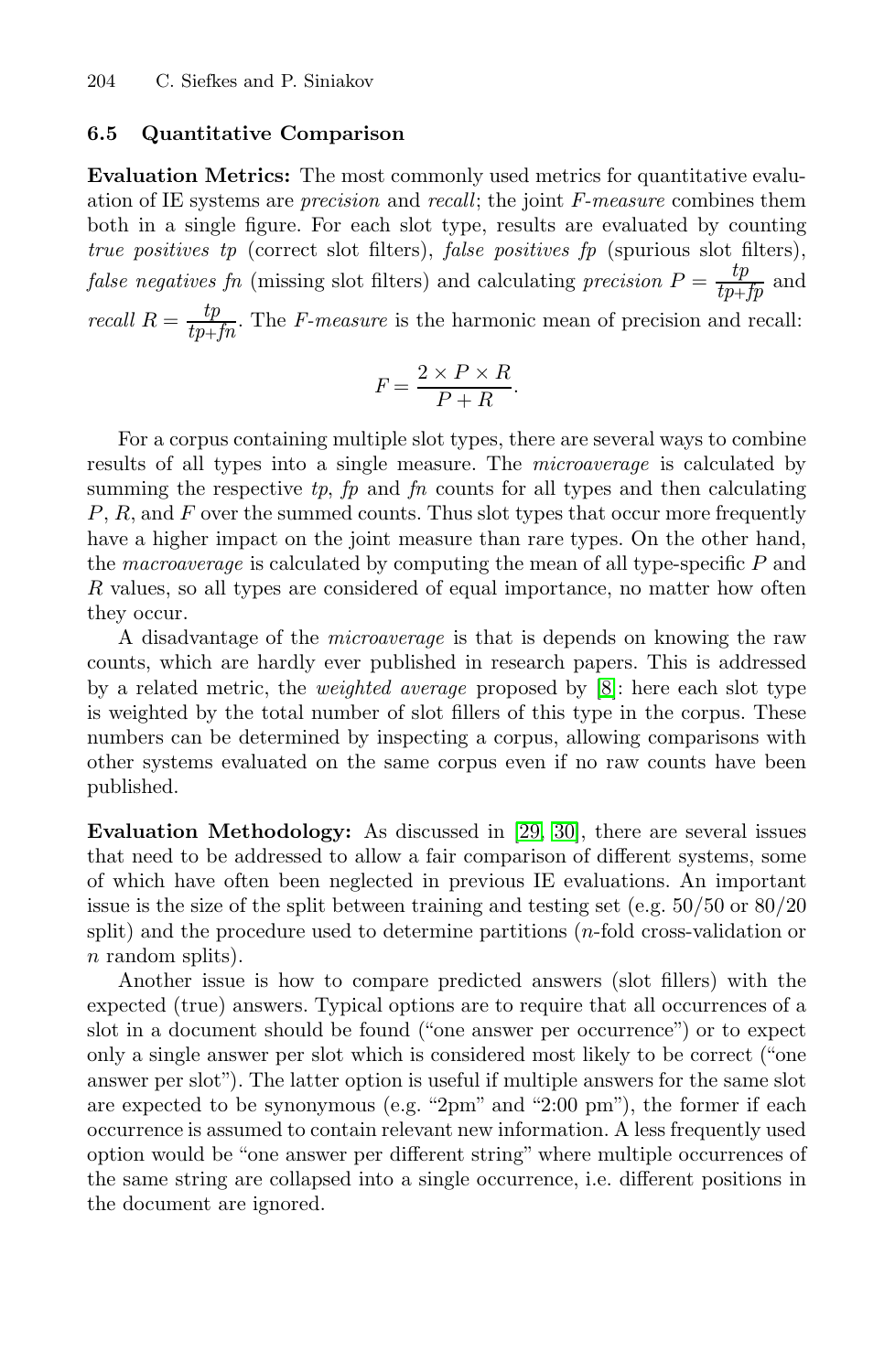<span id="page-33-0"></span>

| $ $ Approach Slots BWI ELIE/L2 HMM $(IP)^2$ MaxEnt MBL SNoW-IE TIE |     |                    |      |      |      |                   |      |      |      |
|--------------------------------------------------------------------|-----|--------------------|------|------|------|-------------------|------|------|------|
| Reference                                                          |     | [22]               | 18   | [23] | 9    | $\lvert 8 \rvert$ | [59] | [46] | [50] |
| etime                                                              | 228 | 93.9               | 96.4 | 59.5 | 95.5 | 94.2              | 96   | 96.3 | 97.5 |
| location                                                           | 464 | 76.7               | 86.5 | 83.9 | 75.0 | 82.6              | 87   | 75.2 | 80.6 |
| speaker                                                            |     | 409 67.7           | 88.5 | 71.1 | 77.6 | 72.6              | 71   | 73.8 | 85.2 |
| stime                                                              |     | $\frac{185}{99.6}$ | 98.5 | 99.1 | 99.0 | 99.6              | 95   | 99.6 | 99.3 |
| <b>Weighted Avg</b>                                                |     | 83.9               | 92.1 | 81.7 | 86.0 | 86.9              | 86.6 | 85.3 | 89.9 |
| Macroaverage                                                       |     | 84.5               | 92.5 | 78.4 | 86.8 | 87.3              | 87.3 | 86.2 | 90.7 |

**Table 2.** F-Measure Results on the Seminar Announcements Corpus

**Seminar Announcements Corpus:** While there is no universal standard corpus that has been used to evaluate all (or most) IE approaches, several reference corpora have been used quite frequently.

The most frequently used IE corpus is probably the *CMU Seminar Announcements*<sup>10</sup> (SemAnn) corpus. The corpus contains 485 seminar announcements (plain text [file](#page-33-0)s) collected from university newsgroups; the task is to extract up to four slots from each document (if present): *speaker*, *location*, *start time (stime)* and *end time (etime)* of the talk.

Generally, training and test sets of equal size are used (50/50 split) and results are averaged over five or somet[imes](#page-26-0) ten random splits. There are no predefined random splits for this corpus, so each system uses their own. The page model published with the corpus prescribes that the "one answer per slot" method should be used. Table 2 lists the best known results published on this corpus.<sup>11</sup> The last two rows contain the weighted average (based on the number of existi[ng](#page-37-8) slot fillers given in column 2) and the macroaverage.

It is noteworthy that the systems reaching best results on this corpus (*ELIE* and *TIE*) are statistical classification-based systems (cf. Sec. 5.4). There are only two rule-learning systems, BWI and  $(LP)^2$ , among the eight best systems, and their performance is i[nfer](#page-40-0)ior to that of the best statistical systems.

**Job Postings Corpus:** [Ano](#page-38-13)ther frequently used corpus is the *Job Postings* collection of Mary E. Califf [3]. The corpus consists of 300 job offers posted to a Usenet newsgroup. The tasks defines 17 slots of information to extract about job [off](#page-39-15)ers (job *title*, *company*, *recruiter*, *salary* etc.) and postings (message *id*, *post date*[\). Sadly, evaluation methodologies use](http://nlp.shef.ac.uk/dot.kom/resources.html)d on this corpus vary wildly. Some authors use 10-fold [cro](#page-39-3)ss-validation while others use a 50/50 training/test split averaged over 10 random splits. Another ([54]) uses only a subset of 100 randomly selected documents for his tests, while others ([12]) use an extended corpus that contains 600 documents. The original description of the corpus seems to suggest that "one answer per occurrence" is expected but is not quite clear about this.

 $\frac{10}{10}$  Accessible from [45], a corrected version with some minor annotation errors fixed is available at http://nlp.shef.ac.uk/dot.kom/resources.html.

<sup>&</sup>lt;sup>11</sup> One other statistical approach, *BIEN* [41], is not directly comparable, since it uses an 80/20 split instead of 50/50. BIEN reaches an weighted average F-measure of 88.9%.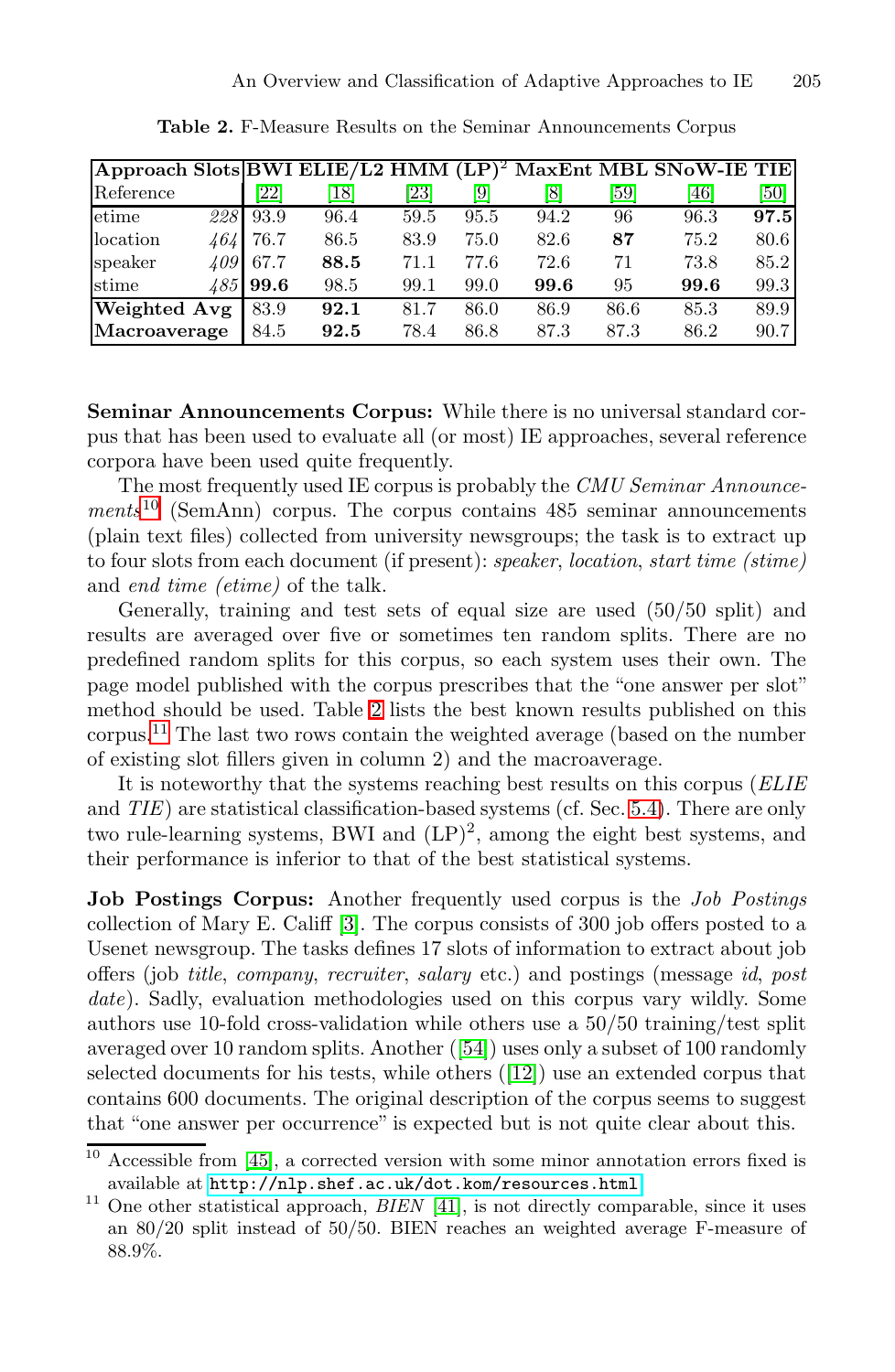<span id="page-34-0"></span>

| Approach      |     |      |      |       |      | $S_{\text{dots}}/L2$ RAPIER $(LP)^2$ Desitter SNoW-IE |
|---------------|-----|------|------|-------|------|-------------------------------------------------------|
| id            | 301 | 99.7 | 97.5 | 100.0 | 97   | 99.7                                                  |
| title         | 252 | 55.8 | 40.5 | 43.9  | 36   | 52.7                                                  |
| company       | 91  | 79.5 | 70.0 | 71.9  | 57   | 75.4                                                  |
| salary        | 107 | 66.3 | 67.4 | 62.8  | 62   | 72.9                                                  |
| recruiter     | 167 | 82.0 | 68.4 | 80.6  | 53   | 85.3                                                  |
| state         | 235 | 92.7 | 90.2 | 84.7  | 86   | 91.7                                                  |
| city          | 269 | 95.1 | 90.4 | 93.0  | 89   | 89.0                                                  |
| country       | 138 | 95.8 | 93.2 | 81.0  | 95   | 95.5                                                  |
| language      | 516 | 91.4 | 80.6 | 91.0  | 26   | 82.5                                                  |
| platform      | 469 | 79.8 | 72.5 | 80.5  | 32   | 74.1                                                  |
| application   | 367 | 69.7 | 69.3 | 78.4  | 30   | 60.9                                                  |
| area          | 658 | 48.7 | 42.4 | 66.9  | 16   | 51.6                                                  |
| req-years-exp | 154 | 80.0 | 67.1 | 68.8  | 62   | 83.9                                                  |
| des-years-exp | 44  | 82.9 | 87.5 | 60.4  | 41   | 79.0                                                  |
| req-degree    | 82  | 79.0 | 81.5 | 84.7  | 35   | 83.5                                                  |
| des-degree    | 21  | 55.2 | 72.2 | 65.1  | 35   | 60.9                                                  |
| post date     | 298 | 97.5 | 99.5 | 99.5  | 91   | 99.2                                                  |
| Weighted Avg  |     | 78.6 | 72.9 | 79.8  | 49.9 | 76.4                                                  |
| Macroaverage  |     | 79.5 | 75.9 | 77.2  | 55.5 | 78.7                                                  |

**Table 3.** F-Measure Results on the Job Postings Corpus

An overview of results reached on this corpus is given in Table 3 (based on [30] and [18]). However, due to the inconsistent evaluation methodologies and testing sets, they must be treated with caution. The statistical *ELIE* system and the rule-learning  $(LP)^2$  seem to be very close to each other. However, it is likely that  $(LP)^2$  was set up to evaluate only "one answer per slot" instead of the ["one](#page-39-15) answer per occurrence" setup used by *ELIE*. This would explain the apparently better performance on fields such as *platform*, *application*, and *area*, which occur multiple times in many documen[ts. O](#page-38-14)ther fields such as message *id* and *post date* are highly regular (part of the message metadata), which explains the superior results of the rule-based system.

**Other Corpora:** There are various other corpora, many of which can be found in the *RISE Repository* [45]. The [mo](#page-40-0)st popular of these is probably the *Corporate Acquisitions* corpus, another corpus which comes from the same source as the Seminar Announcements corpus, the PhD thesis of Dayne Freitag [20]. It contains 600 annotated articles about mergers and acquisitions from the *Reuters-21578* corpus. The task is to extract the full and abbreviated names of the parties to an acquisition, the location of the acquired company, the price paid and information about the status of negotiations. Another important corpus is a collection of *Apartment Rentals* created by Stephen Soderland [54]. However, none of these corpora has been used for evaluation of as many trainable systems as those detailed above.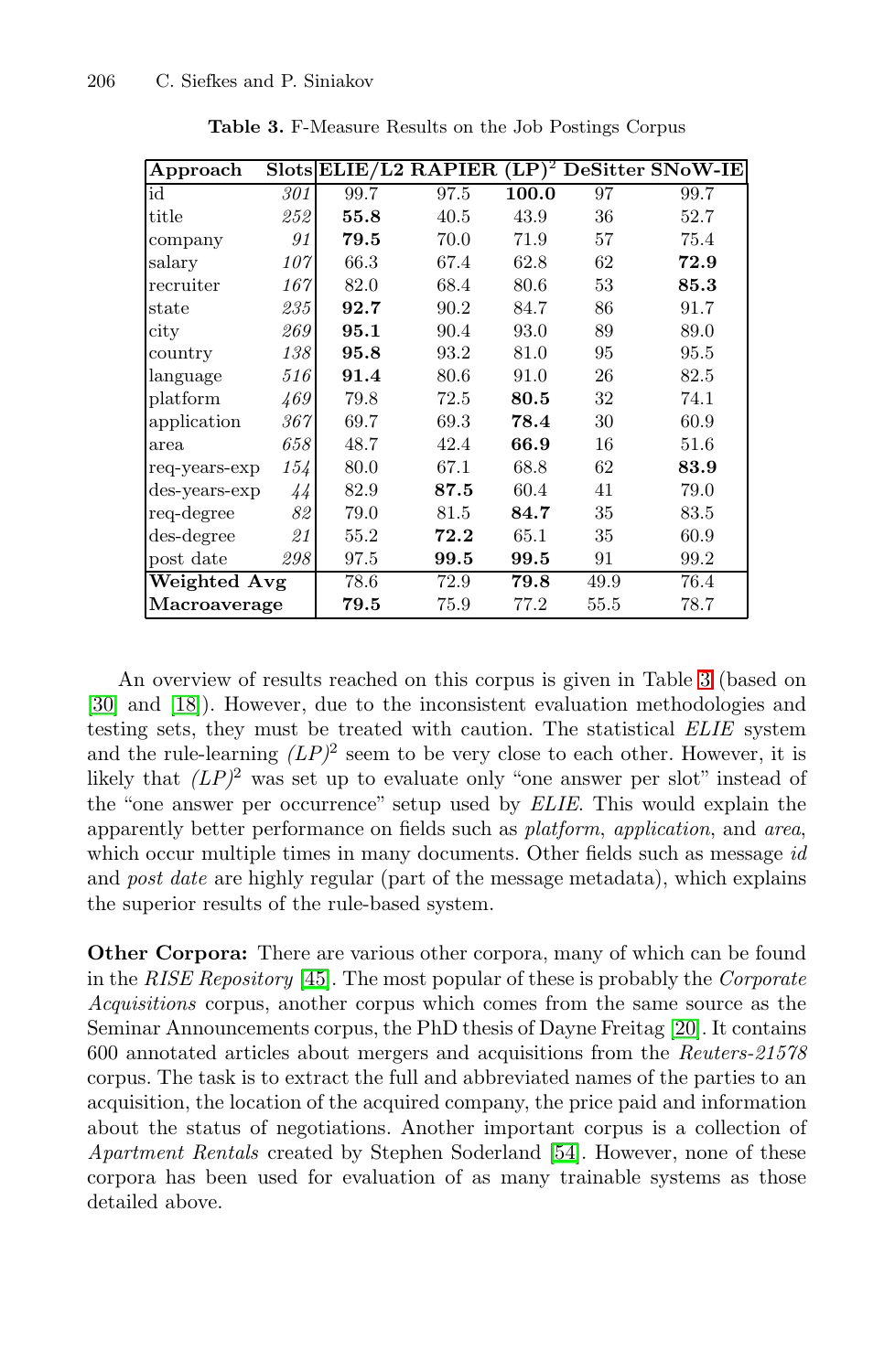# **7 Conclusion**

Focus of adaptive methods is quite diverse and reaches from accomplishing subtasks of IE to complete IE systems. Adaptive approaches to information extraction comprise methods that apply experience acquired in training or knowledge gained from external resources (such as thesaurus or user) to establish some kind of a domain model that is capable of locating relevant contents in domain texts and matching them to the target structure of the domain. The structure of the model determines to a large degree the features of an approach and is therefore the main criterion for its classification. Rule-based approaches learn the model as a set of pattern-driven extracting rules, statistical approaches build formal mathematical representations, while knowledge-based approaches establish explicit logical models.

The principle of adaptive approaches originates from the endeavor to reduce the amount of hand-coded domain knowledge. However, the approaches still require human contribution in various forms depending on their class. Human knowledge is utilized as explicit knowledge sources (gazetteers, ontologies etc.), examples specifying what to extract by identifying relevant content in training text or in form of human supervision interacting directly with the system during correction of the extraction proposals. While statistical and rule-based approaches rely on the latter, knowledge-based approaches focus mainly (but not exclusively) on the former. Arguably, the annotation of texts is often less costly than the explicit formalization of knowledge, which makes statistical or rulebased approaches more attractive for adaptation to domains where no explicit knowledge sources are available. On the other hand, knowledge-based approaches allow easier re-use of existing formalizations.

Rule learning approaches try to exploit the regularity in expressions of certain information to find common linguistic patterns that match these expressions. The majority of approaches use rule learning techniques to acquire the patterns. During the learning process the existing incomplete, erroneous or insufficiently general patterns are improved using the feedback of a human supervisor or annotations of the training corpus. The interconnection between the learned patterns and the action transferring the relevant content in the target structure explicitly or implicitly constitutes the learned rule. A frequently found limitation is the rudimentary learning mechanisms that do not provide enough generalization capabilities. Often the shortcomings and weak results are camouflaged by restricting the complexity of the target structure. Developing more profound models will be an important research direction for rule learning methods. Another serious drawback of the actual extraction is that it typically happens within sentence boundaries or within the scope of predefined instances.

Statistical approaches basically reduce the IE task to the prediction problem. In the simple case every text token is classified as some attribute of the target structure or not relevant. Thereby they utilize training data very effectively being able to learn the correct prediction even from quite limited numbers of examples. Knowledge-based approaches are much stronger supported by external resources and consider additionally grammatical parse trees and lookup of semantic classes,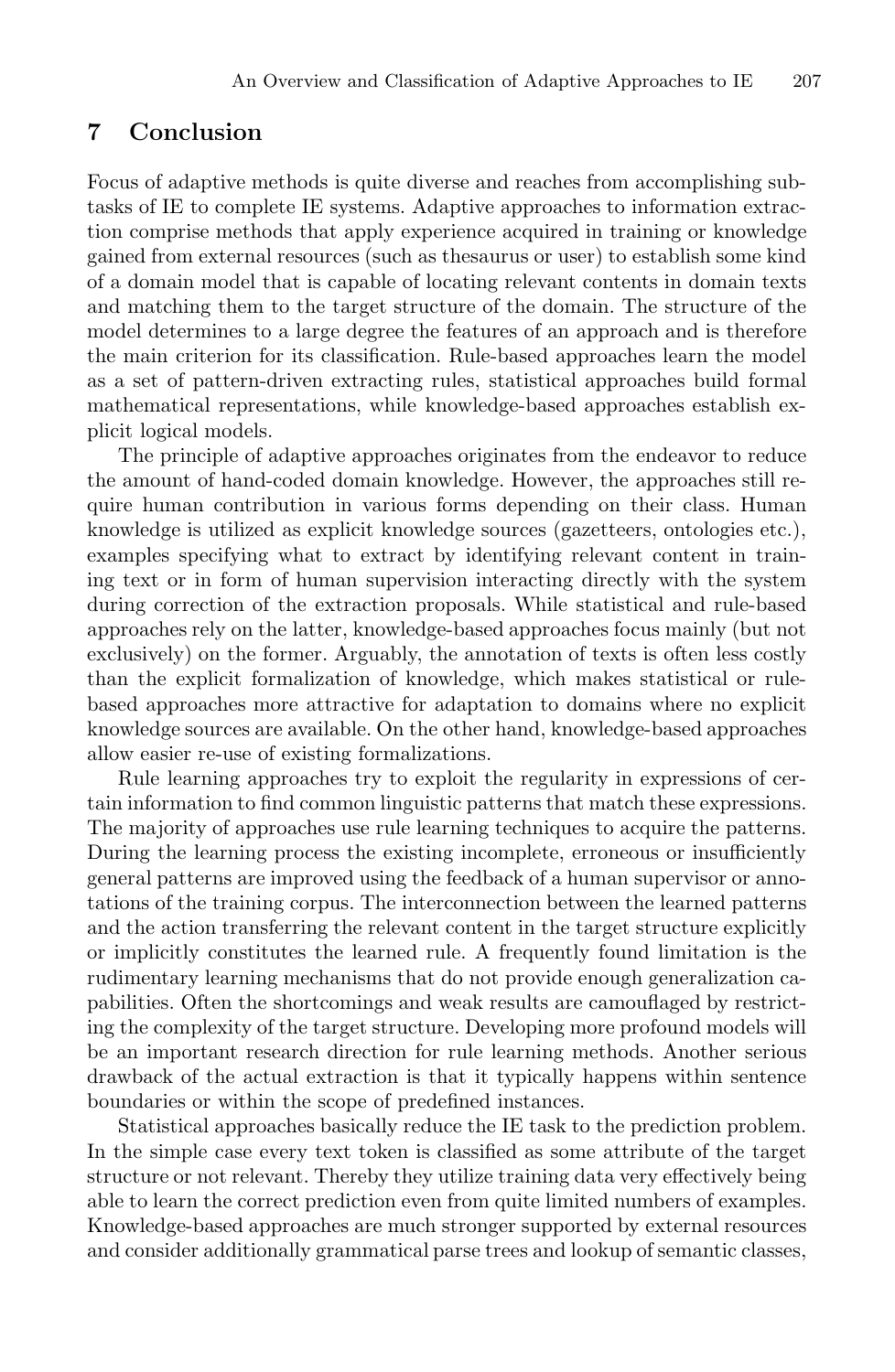either flat (dictionaries, gazetteers, entity recognizers) or arranged in hierarchies (thesauri, ontologies).

Due to their heavy reliance on linguistic information, knowledge-based approaches are suitable for grammatical texts ("free texts") only, while most statistical approaches can also handle "semi-structured texts" that are not fully grammatical and sometimes telegraphic in style, e.g. newsgroups or email messages or classified ads. Therefore they are more robust with respect to textual irregularities such as typographical errors or ungrammatical text. Statistical approaches typically process a single word at a time and combine the results, while knowledge-based approaches focus on whole sentences. A common trend of both types of approaches is that early systems (*TANKA/MaLTe*, *SIFT*) tend to be more ambitious, while later development narrows down on more pragmatic and realizable goals.

Even though remarkable progress has been achieved in the field of IE in recent time, especially making the systems more autonomous and universally applicable, many problems remain hardly or not yet tackled. The majority of approaches is not able to recognize and extract multiple occurrences of complex facts. The systems either cannot handle complex facts at all assuming the target structure to be a flat slot sequence or it is presupposed that every document contains at most one instance of the same complex fact. The major difficulty arises when fragments of information belonging together are scattered in different sometimes distant parts of a text and it has to be determined whether and which fragment belongs to what complex entity. Even the most advanced approaches can hardly handle unification of partial facts beyond the sentence boundaries. The research challenge will be to find a way of reassembling composite information without establishing a complete logical representation of the text content.

A similar problem with very different background occurs when the same instance of a fact repeatedly appears in different forms. Due to the richness of natural language we can refer to an entity in very many ways. However, only one occurrence containing the most complete information should be extracted. Current systems often do not recognize that text fragments refer to the same fact and extract them as a new found instance. The most straightforward solution not yet practiced would be to embed the mechanisms of coreference resolution in the extraction algorithm and develop strategies for selecting the most appropriate occurrence.

Information extraction suffers from uncertainty of the natural language. Often facts are expressed with a certain degree of tentativeness (e.g. indirect speech: "someone reported that...", "s.o. assumed that..."). In such cases even for humans it is difficult to decide whether the information is factual and hence relevant. An important task will be to determine the degree of reliability of information, which is possible deploying fuzzy methods.

Probably the hardest problem of IE is to identify implicitly expressed information. However, implicitness of information can be of different origin too. Saying "The furious battle between pirates and government troops ended in the crack of dawn as the pirates raised the white flag" we have to consult our world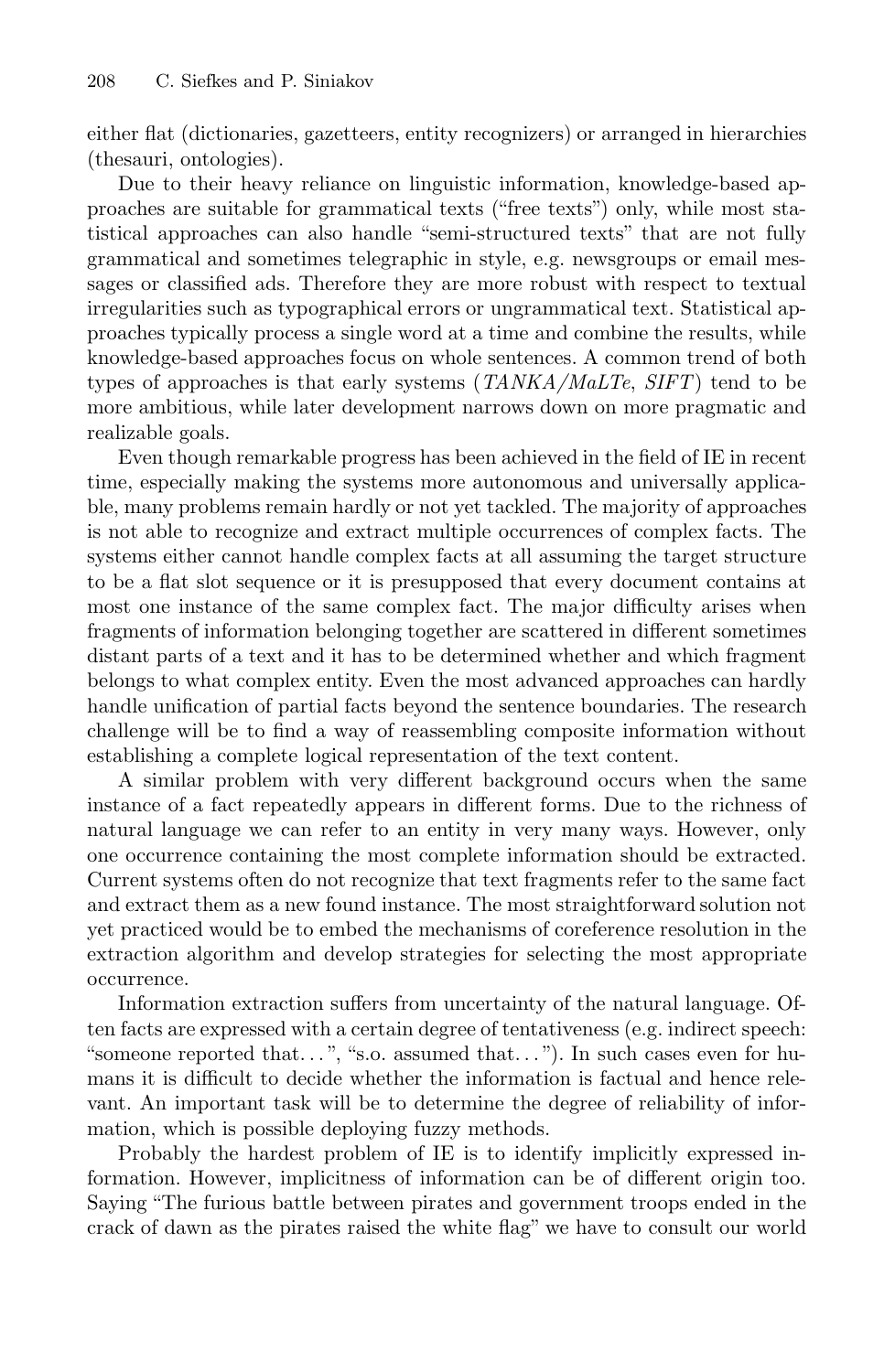knowledge and retrieve the fact that white flag is a symbol for a defeat to conclude, who won the battle. Consider, on the other hand, "She lived in Berlin. James was born in the small homonymous town in Texas" where it is sufficient to know the semantics of the word "homonymous" to infer James' place of birth. Surprisingly, some rule-based and statistical systems even now in simple cases can capture the implicit semantics in linguistic patterns resp. statistical context models as if it were an explicitly expressed fact. Two prerequisites must be fulfilled: the fact has to occur somewhere in the text explicitly (comp. "Berlin" in the last example) and there must be sufficiently many examples for this kind of implicit reference. More general solutions, however, would require different approaches which so far are not in sight.

In this context a very important and interesting question is whether the more profound embedding of semantic analysis will contribute to the advance in IE. Recent successes in single-slot information extraction reached by statistical systems that almost completely forgo semantic resources and analysis suggest that it may be dispensable. But does the good performance for the simplest of IE tasks open optimistic perspectives for much more difficult tasks or have the statistical approaches already reached their limit? One development perspective consists in the combination of statistical extraction systems with algorithms for normalization, coreference resolution and instance unification that rely more heavily on external knowledge bases or rules.

Future research will have to face these problems and questions to extend the practical usefulness of IE systems to a broader range of applications.

# <span id="page-37-2"></span><span id="page-37-0"></span>**References**

- [1] C. Aone, L. Halverson, T. Hampton, and M. Ramos-Santacruz. SRA: Description of the IE2 system used for MUC. In Proceedings of the Seventh Message Understanding Conference (MUC-7), 1998.
- <span id="page-37-5"></span>[2] A. Bagga and J. Y. Chai. A trainable message understanding system. In CoNLL, pages 1–8. 1997.
- <span id="page-37-8"></span>[3] M. E. Califf. Relational Learning Techniques for Natural Language Extraction. PhD thesis, University of Texas at Austin, 1998.
- <span id="page-37-3"></span>[4] M. E. Califf and R. J. Mooney. Relational learning of pattern-match rules for information extraction. In Working Notes of AAAI Spring Symposium on Applying Machine Learning to Discourse Processing, pages 6–11, Menlo Park, CA, 1998.
- <span id="page-37-4"></span>[5] M. E. Califf and R. J. Mooney. Bottom-up relational learning of pattern matching rules for information extraction. Journal of Machine Learning Research, 4:177– 210, 2003.
- <span id="page-37-1"></span>[6] C. Cardie. A case-based approach to knowledge acquisition for domain-specific sentence analysis. In Proceedings of the Eleventh National Conference on Artificial Intelligence, pages 798–803. AAAI Press, 1993.
- <span id="page-37-7"></span><span id="page-37-6"></span>[7] J. Y. Chai and A. W. Biermann. The use of word sense disambiguation in an information extraction system. In AAAI/IAAI, 1999.
- [8] H. L. Chieu and H. T. Ng. A maximum entropy approach to information extraction from semi-structured and free text. In Proceedings of the Eighteenth National Conference on Artificial Intelligence (AAAI 2002), pages 786–791, 2002.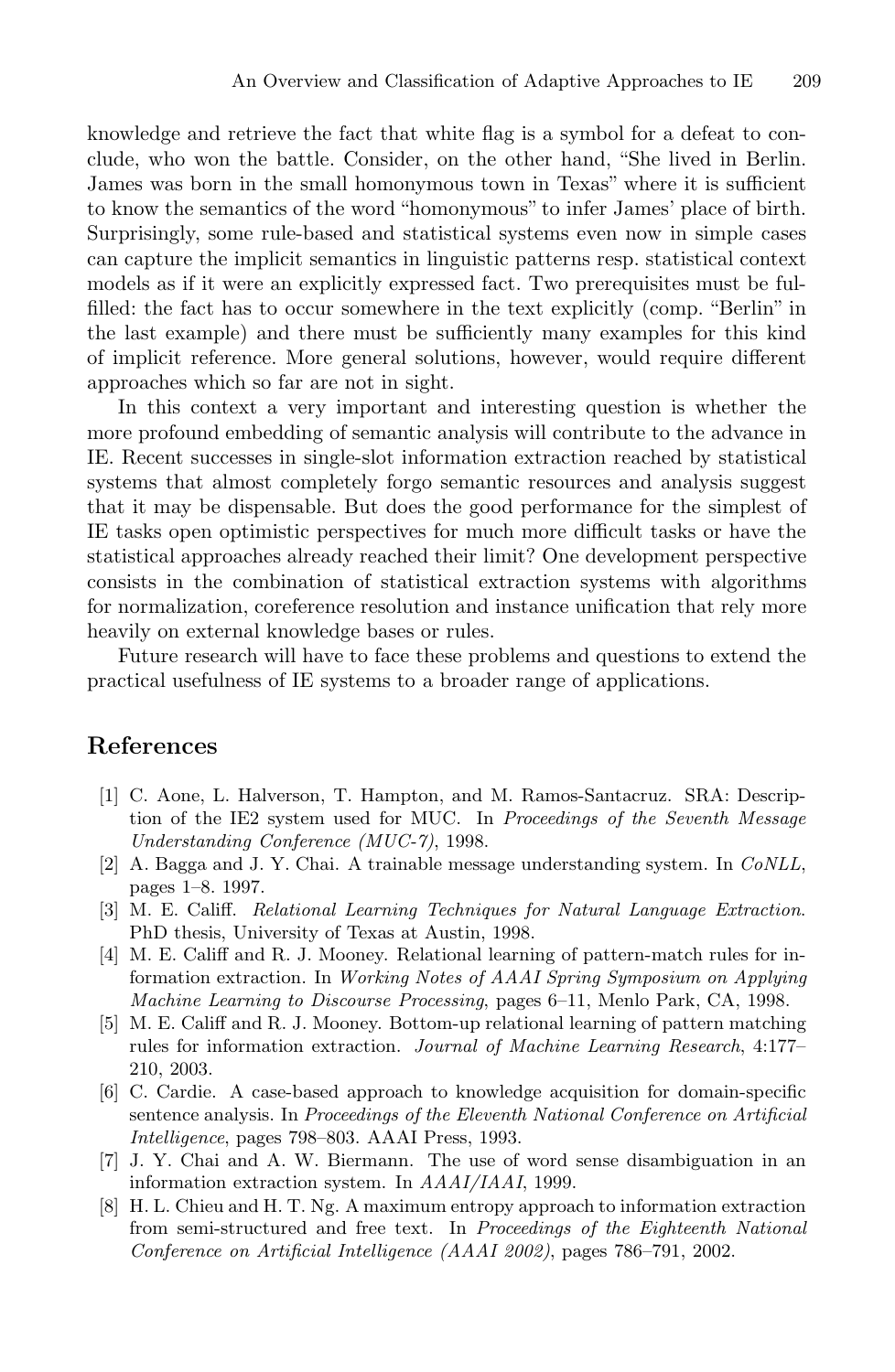- [9] F. Ciravegna.  $(LP)^2$ , an adaptive algorithm for information extraction from Webrelated texts. In Proceedings of the IJCAI-2001 Workshop on Adaptive Text Extraction and Mining, Seattle, USA, 2001.
- [10] F. Ciravegna and A. Lavelli. LearningPinocchio: Adaptive information extraction for real world applications. In Proceedings of the 2nd Workshop on Robust Methods in Analysis of Natural Language Data (ROMAND 2002), Frascati, Italy, 2002.
- <span id="page-38-13"></span><span id="page-38-8"></span>[11] R. Collier. Automatic template creation for information extraction, an overview. Technical report, University of Sheffield, 1996.
- [12] A. De Sitter and W. Daelemans. Information extraction via double classification. In Proceedings of the International Workshop on Adaptive Text Extraction and Mining (ATEM-2003), 2003.
- <span id="page-38-10"></span>[13] S. Delisle, K. Barker, J.-F. Delannoy, S. Matwin, and S. Szpakowicz. From text to Horn clauses: Combining linguistic analysis and machine learning. In 10th Canadian AI Conf., 1994.
- <span id="page-38-11"></span><span id="page-38-2"></span>[14] L. Eikvil. Information extraction from World Wide Web – A survey. Technical Report 945, Norwegian Computing Center, 1999.
- [15] D. W. Embley, D. M. Campbell, R. D. Smith, and S. W. Liddl. Ontology-based extraction and structuring of information from data-rich unstructured documents. In Conference on Information and Knowledge Management (CIKM), pages 52–59, 1998.
- <span id="page-38-12"></span>[16] C. Fellbaum, editor. WordNet: An Electronic Lexical Database. MIT Press, Cambridge, MA, 1998.
- [17] S. Fine, Y. Singer, and N. Tishby. The hierarchical hidden Markov model: Analysis and applications. Machine Learning, 32(1):41–62, 1998.
- <span id="page-38-6"></span>[18] A. Finn and N. Kushmerick. Information extraction by convergent boundary classification. In AAAI-2004 Workshop on Adaptive Text Extraction and Mining, San Jose, USA, 2004.
- <span id="page-38-7"></span>[19] A. Finn and N. Kushmerick. Multi-level boundary classification for information extraction. In ECML 2004, pages 111–122, 2004.
- <span id="page-38-14"></span>[20] D. Freitag. Machine Learning for Information Extraction in Informal Domains. PhD thesis, Carnegie Mellon University, 1998.
- <span id="page-38-0"></span>[21] D. Freitag. Toward general-purpose learning for information extraction. In C. Boitet and P. Whitelock, editors, Proc. 36th Annual Meeting of the Association for Computational Linguistics, pages 404–408, San Francisco, CA, 1998.
- <span id="page-38-1"></span>[22] D. Freitag and N. Kushmerick. Boosted wrapper induction. In AAAI/IAAI, pages 577–583, 2000.
- <span id="page-38-3"></span>[23] D. Freitag and A. K. McCallum. Information extraction with HMMs and shrinkage. In Proceedings of the AAAI-99 Workshop on Machine Learning for Information Extraction, 1999.
- <span id="page-38-4"></span>[24] D. Freitag and A. K. McCallum. Information extraction with HMM structures learned by stochastic optimization. In AAAI/IAAI, pages 584–589, 2000.
- [25] J. Fürnkranz. Separate-and-conquer rule learning. Artificial Intelligence Review, 13(1):3–54, 1999.
- [26] S. Handschuh, S. Staab, and F. Ciravegna. S-CREAM—semi-automatic creation of metadata. In A. Gomez-Perez and V. R. Benjamins, editors, Proc. 13th International Conference on Knowledge Engineering and Management, 2002.
- <span id="page-38-9"></span>[27] D. Kauchak, J. Smarr, and C. Elkan. Sources of success for information extraction methods. Technical Report CS2002-0696, UC San Diego, 2002.
- <span id="page-38-5"></span>[28] J. Lafferty, A. K. McCallum, and F. Pereira. Conditional random fields: Probabilistic models for segmenting and labeling sequence data. In ICML, 2001.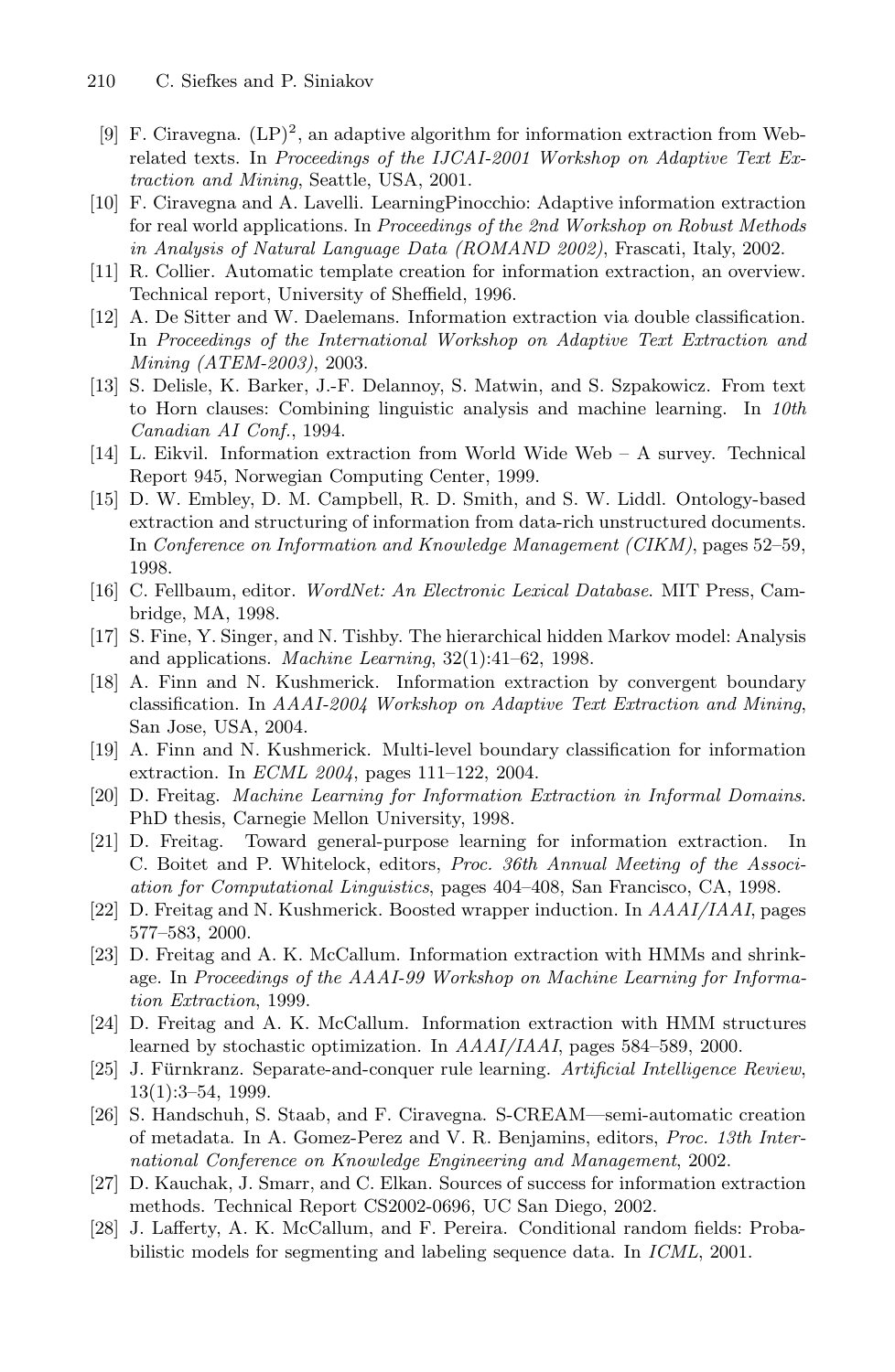- <span id="page-39-14"></span><span id="page-39-13"></span><span id="page-39-10"></span><span id="page-39-9"></span>[29] A. Lavelli, M. Califf, F. Ciravegna, D. Freitag, C. Giuliano, N. Kushmerick, and L. Romano. A critical survey of the methodology for IE evaluation. In Proceedings of the 4th International Conference on Language Resources and Evaluation (LREC 2004), 2004.
- <span id="page-39-8"></span>[30] A. Lavelli, M.-E. Califf, F. Ciravegna, D. Freitag, C. Giuliano, N. Kushmerick, and L. Romano. IE evaluation: Criticisms and recommendations. In AAAI-2004 Workshop on Adaptive Text Extraction and Mining, San Jose, USA, 2004.
- [31] N. Littlestone. Learning quickly when irrelevant attributes abound: A new linearthreshold algorithm. Machine Learning, 2:285–318, 1988.
- <span id="page-39-1"></span>[32] A. McCallum and B. Wellner. Object consolidation by graph partitioning with a conditionally-trained distance metric. In KDD Workshop on Data Cleaning, Record Linkage, and Object Consolidation, 2003.
- <span id="page-39-2"></span>[33] A. K. McCallum, D. Freitag, and F. Pereira. Maximum entropy Markov models for information extraction and segmentation. In ICML, 2000.
- <span id="page-39-7"></span>[34] A. K. McCallum and D. Jensen. A note on the unification of information extraction and data mining using conditional-probability, relational models. In IJCAI'03 Workshop on Learning Statistical Models from Relational Data, 2003.
- [35] S. Miller, M. Crystal, H. Fox, L. Ramshaw, R. Schwartz, R. Stone, R. Weischedel, and the Annotation Group. Algorithms that learn to extract information—BBN: Description of the SIFT system as used for MUC. In MUC-7, 1998.
- [36] S. Miller, H. Fox, L. Ramshaw, and R. Weischedel. A novel use of statistical parsing to extract information from text. In ANLP-NAACL, pages 226–233, 2000.
- <span id="page-39-4"></span>[37] I. Muslea, S. Minton, and C. A. Knoblock. Hierarchical wrapper induction for semistructured information sources. Autonomous Agents and Multi-Agent Sys $tems, 4(1/2):93-114, 2001.$
- <span id="page-39-3"></span>[38] I. Muslea, S. Minton, and C. A. Knoblock. Active learning with strong and weak views: A case study on wrapper induction. In Proceedings of the International Joint Conference on Artificial Intelligence (IJCAI 2003), 2003.
- <span id="page-39-6"></span>[39] U. Y. Nahm and R. J. Mooney. Using information extraction to aid the discovery of prediction rules from text. In Proceedings of the Sixth International Conference on Knowledge Discovery and Data Mining (KDD-2000) Workshop on Text Mining, Boston, MA, 2000.
- <span id="page-39-5"></span>[40] C. Nobata and S. Sekine. Towards automatic acquisition of patterns for information extraction. In International Conference of Computer Processing of Oriental Languages, 1999.
- <span id="page-39-15"></span><span id="page-39-0"></span>[41] L. Peshkin and A. Pfeffer. Bayesian information extraction network. In IJCAI, 2003.
- <span id="page-39-11"></span>[[42\]](http://www.isi.edu/info-agents/RISE/) [J.](http://www.isi.edu/info-agents/RISE/) [R.](http://www.isi.edu/info-agents/RISE/) [Quinlan](http://www.isi.edu/info-agents/RISE/) [and](http://www.isi.edu/info-agents/RISE/) [R.](http://www.isi.edu/info-agents/RISE/) [M.](http://www.isi.edu/info-agents/RISE/) [Cameron-Jone](http://www.isi.edu/info-agents/RISE/)s. Induction of logic programs: FOIL and related systems. New Generation Computing, 13(3,4):287–312, 1995.
- <span id="page-39-12"></span>[43] E. Riloff and R. Jones. Learning dictionaries for information extraction by multilevel bootstrapping. In Proceedings of the Sixteenth National Conference on Artificial Intelligence, pages 1044–1049. The AAAI Press/MIT Press, 1999.
- [44] E. Riloff and M. Schmelzenbach. An empirical approach to conceptual case frame acquisition. In Proceedings of the Sixth Workshop on Very Large Corpora, 1998.
- [45] RISE repository. http://www.isi.edu/info-agents/RISE/.
- [46] D. Roth and W.-t. Yih. Relational learning via propositional algorithms: An information extraction case study. In IJCAI, 2001.
- [47] D. Roth and W.-t. Yih. Probabilistic reasoning for entity & relation recognition. In COLING'02, 2002.